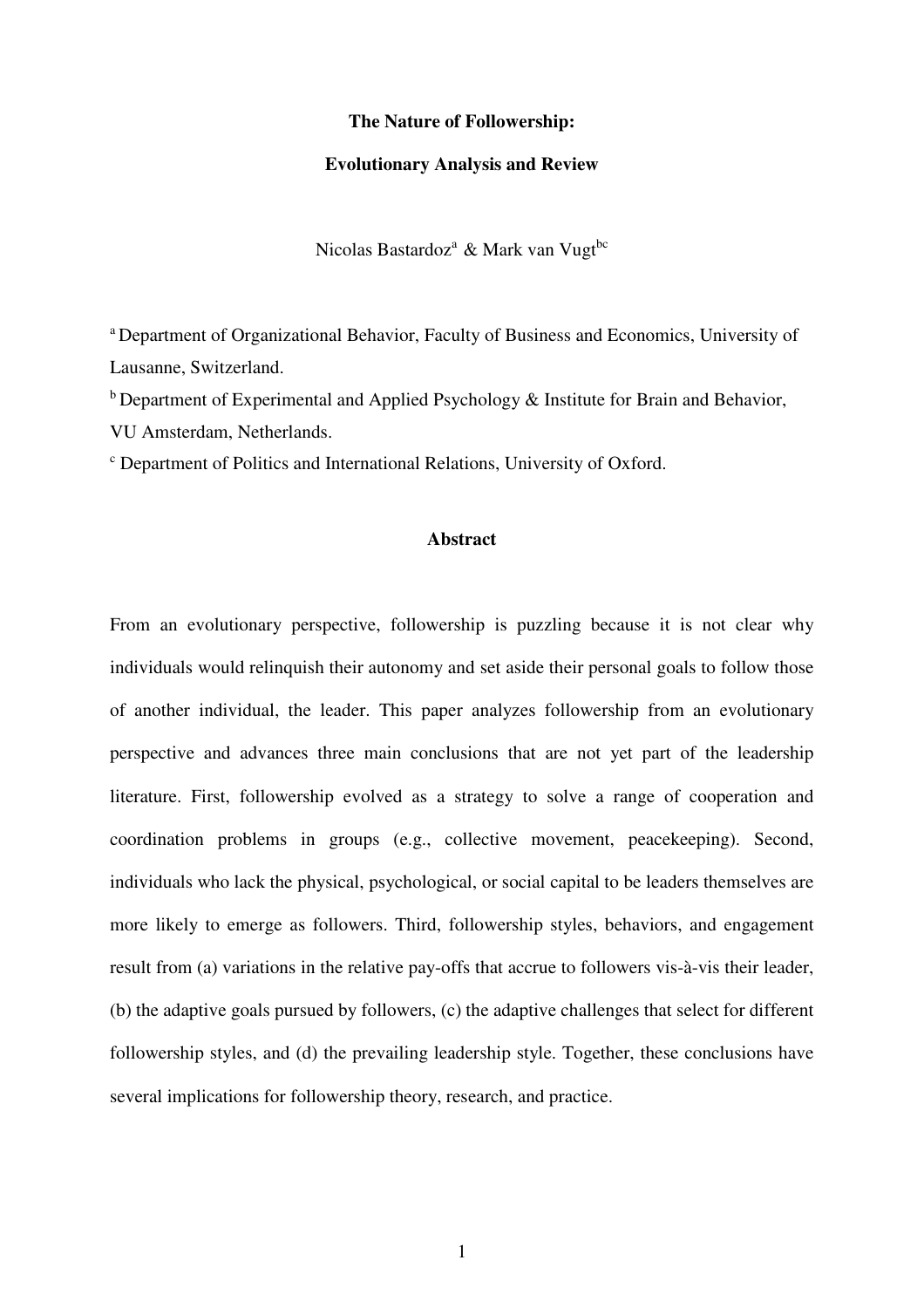# **Introduction**

 Why should we bother about followers when a single leader can achieve great deeds? It is a truism that there can be no leaders without followers; there are many more followers than there are leaders, and most of the time you and us are followers rather than leaders. History is filled with examples of followers who helped leaders achieve their goals, good or bad. Consider the Nazis: Whereas Hitler's closest followers (e.g., Goebbels, Göring, Röhm) were actively colluding with him and completely dedicated to the cause of the Third Reich, a majority of German individuals stood by and did nothing to prevent the prosecution and mass killings of millions of individuals. Some followers actively stood up against the Nazi leadership by showing incredible courage to defy the regime (such as party member Oskar Schindler who put his life at risk to save the lives of his Jewish employees), while others played opportunistically by the Nazis rules because it granted them power and influence that they would have never achieved under normal circumstances.

This example demonstrates both the impact of followers on the course of human history and the richness and diversity in followership behaviors, styles and engagement levels. In this review, we use an evolutionary perspective to study followership. We analyze why individuals follow leaders, and how they do so, addressing various ultimate and proximate questions regarding the psychology of followership: Why would individuals voluntarily give up their autonomy to defer to a leader? Why would anyone want to follow when leading is associated with greater rewards (e.g., money, status)? Which traits, cognitions, and motivations predict whether someone will emerge as follower in a certain context? How can we explain differences in followership styles, behaviors, and engagement? We believe these questions are currently underexplored in the literature and hope to spark some new ideas for followership researchers.

Based on insights from the evolutionary, biological and psychological sciences, we review studies suggesting that humans have an adaptive followership psychology that enables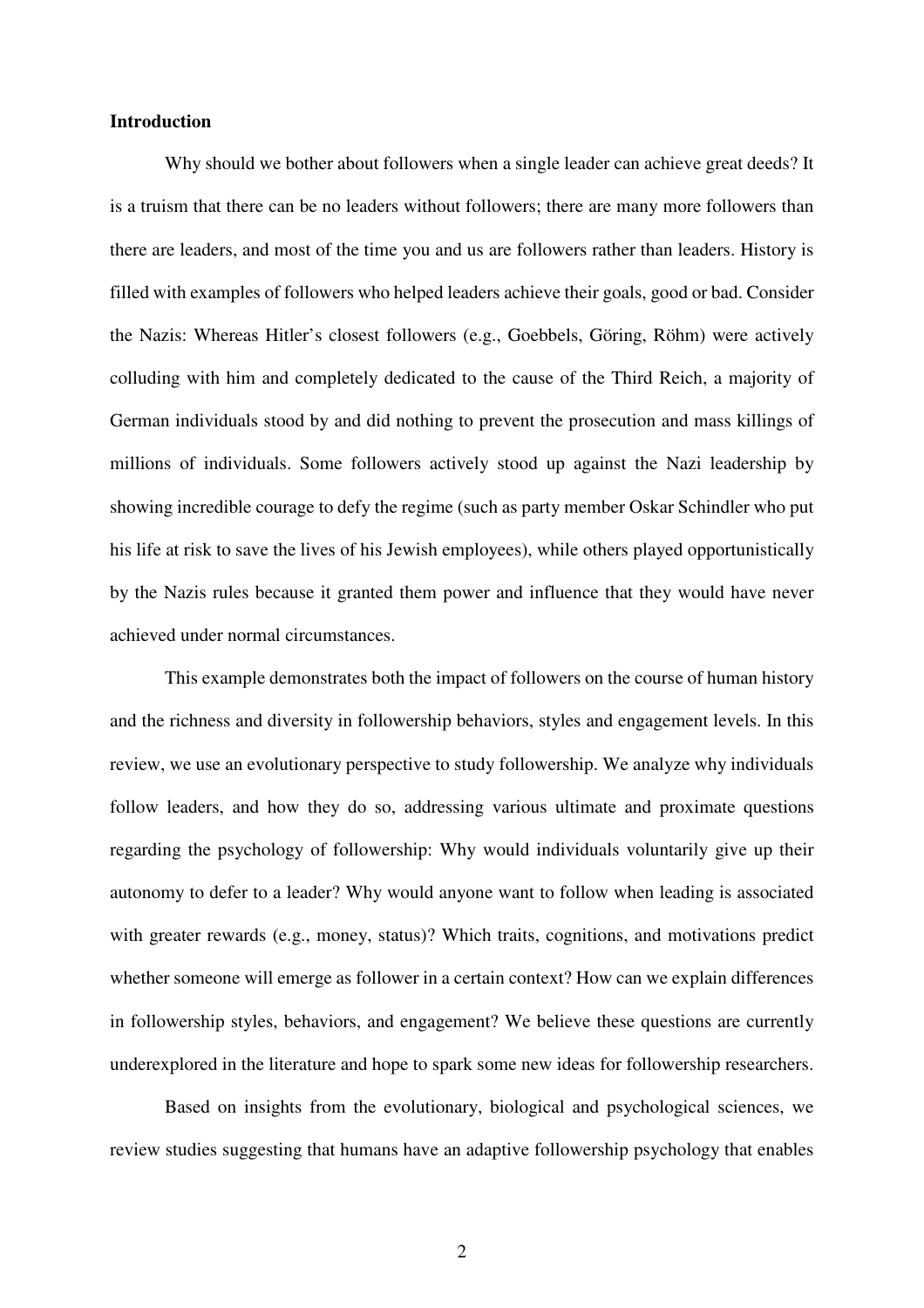them to (swiftly) coordinate their actions with other individuals when it is advantageous to do so (cf. evolutionary leadership theory; Van Vugt & Ahuja, 2011). We do not imply that evolution has produced a population of individuals with either fixed leader or follower traits (i.e., genotypes), but rather we suggest that humans have a flexible followership psychology that enables them to select and follow the right kind of leaders under the right conditions, determine an appropriate engagement level, and switch from being a follower to a leader whenever appropriate. Our review also attempts to build bridges with previous writings on followership (e.g., Chaleff, 2009; Kellerman, 2008). Doing so will hopefully open up new theoretical and empirical investigations into solving the puzzle of followership.

Our manuscript intends to make several contributions. First, we shift the focal point away from the analysis of leaders to followers, a much-needed shift for a field that has been heavily taxed with being "leader-centric" (Day, 2014; Hollander, 1992; Yukl, 2002). For all articles published in *The Leadership Quarterly* at the end of 2017, only 8% used the term "follower" (or a derivative) in their title, compared to 83% that used the term "leader" (if we count just the abstract then 22% of articles referred to followership and 94% to leadership)<sup>1</sup>. Yet, followership is arguably the default setting in our brain and on any occasion, we are much more likely to be followers than leaders. As followership scholars have suggested (Carsten, Uhl-Bien, West, Patera, & McGregor, 2010; Riggio, Chaleff, & Lipman-Blumen, 2008), followers are not a monolithic group. These are individuals with different motivations, values, and abilities. Therefore we embrace Shamir's (2007) suggestion to "shift the lens" by understanding the deeper roots of followership. Understanding what motivates people to be followers is crucial if we want to understand the very essence of the leadership process.

Our second contribution concerns the use of evolutionary theory that, in our view, provides a compelling integrative theoretical model to analyze followership. Leadership

 $\overline{a}$ 

<sup>&</sup>lt;sup>1</sup> Retrieved from Web of Science on September 9, 2018.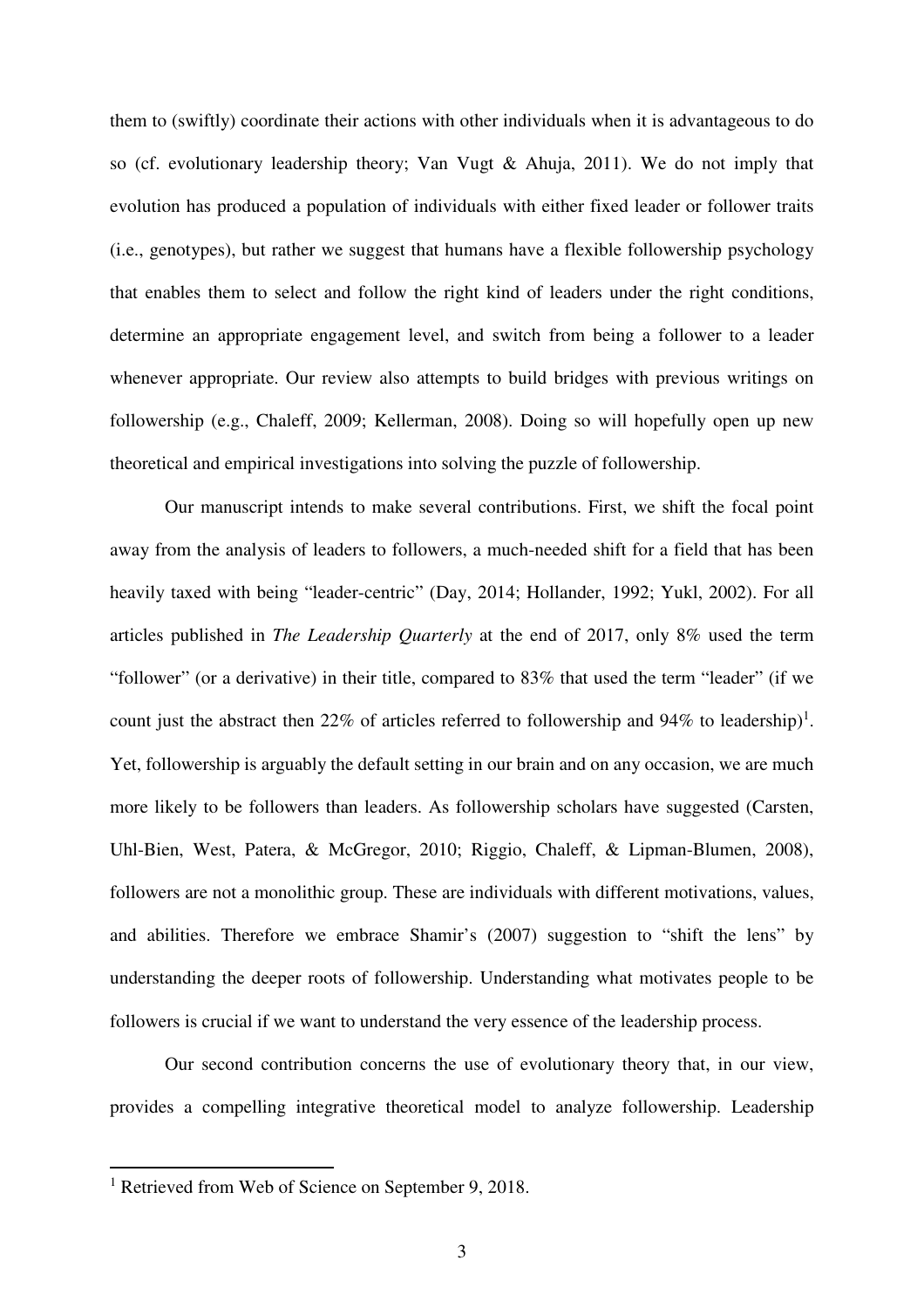science tends to be a highly fragmented discipline, because there is no unifying theory such as is the case in biology, physics, or chemistry (Antonakis, 2017b). By adhering to an evolutionary perspective, we offer a parsimonious model to study followership through integrating literature and data from various fields including evolutionary biology, animal behavior, anthropology, and applied psychology. This allows us to come up with a set of propositions that can be tested through experiments, simulations, and field case studies (see Schmitt & Pilcher, 2004).

The review proceeds as follow. We first define followership and theorize about its origins. Using game theory as bedrock, we suggest that followership emerged as an evolutionary stable strategy. We then go back to human evolutionary history and argue why humans have evolved an adaptive followership psychology and what the psychological mechanisms underlying followership are. We then review literature on followership across various disciplines and come up with a number of propositions about followers' behaviors, styles and engagement levels. In the discussion we address contemporary questions such as: Is following still always an adaptive choice? Why are there gender differences in leading and following? What makes a bad follower? What are the neural correlates of followership? We conclude by offering ideas for followership research and practice.

## **Understanding Followership**

To ensure a common understanding, we first need to clarify what we mean by followership. Following previous evolutionary work, we consider leadership and followership as adaptive solutions to various kinds of organizational challenges associated with group living (King, Johnson, & Van Vugt, 2009; Van Vugt, 2006; Van Vugt, Hogan, & Kaiser, 2008a). The vast majority of primate species live in groups, and so do humans, although our groups tend to be larger and socially more complex (Dunbar, 1993). One way to reap the benefits of group life is for humans to cooperate with each other and coordinate their actions in the pursuit of joint activities, such as collective movement, hunting, foraging, teaching, conflict management,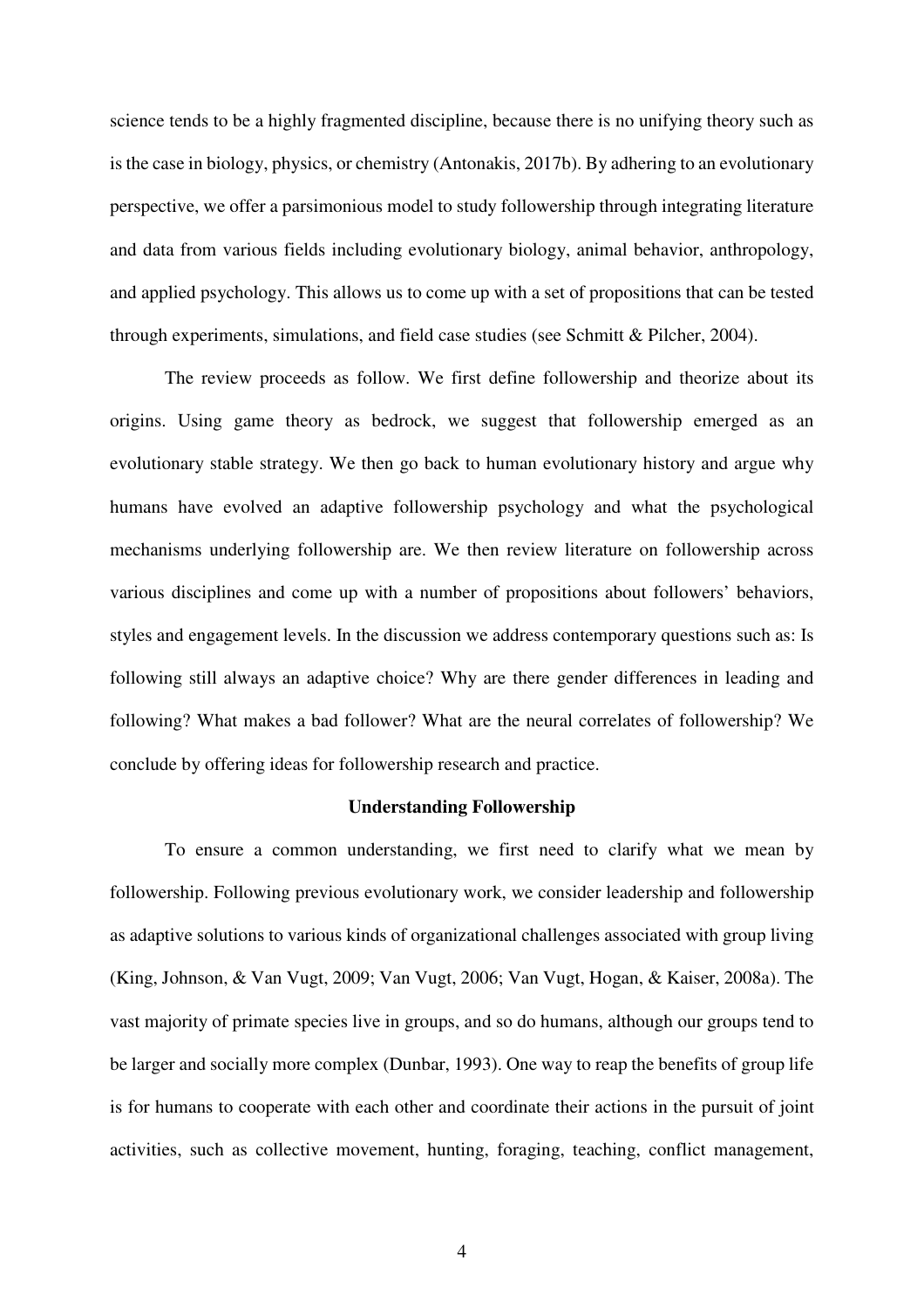group defense and warfare. Leaders can be defined as individuals who have a *differential influence* on the initiation, direction, and coordination of group activities (Shamir, 2007; Smith et al., 2016; Von Rueden, Gurven, Kaplan, & Stieglitz, 2014). In turn, we define followers as individuals who adopt the leader's goals temporally (e.g., following someone's directions to a restaurant) or structurally (e.g., accepting the authority of a parent, manager or president) and *freely accept the influence* of leaders (cf., Antonakis, Bastardoz, Jacquart, & Shamir, 2016). Followers will generally freely accept influence because it is the optimal strategy among a set of potential other alternatives, but at times, individuals will freely follow dominant, despotic leaders because they lack credible alternative options (King, Douglas, Huchard, Isaac, & Cowlishaw, 2008). Because coordination failures can be costly (think of a poorly organized army), groups will benefit from coordinated group action which they can achieve by forming leader-follower relationships.

These definitions require distinguishing leadership from dominance and followership from coercion. When individuals are not freely conferring influence to another individual, a dominance hierarchy ensues. As currently operationalized in the evolutionary literature, a dominance strategy implies that other group members do not freely confer influence, or leadership, to the individual (Maner & Case, 2016), and we argue that this situation does not reflect followership because following implies voluntarily deference. Although coercing or intimidating others can be an effective strategy to attain high-status positions in some societies, these individuals are not leaders according to our definition. However, as long as followers freely defer influence, leaders can use "dominance-based" tactics such as the use of rewards or the threat of sanctions. Followers may also select leaders with dominance characteristics due to their functionalities in certain tasks – because they enforce coordination more quickly or efficiently – which is not the same as saying that individuals made their way to leadership roles by coercing or intimidating their followers (Van Vugt, 2006; Von Rueden, Alami, Kaplan, &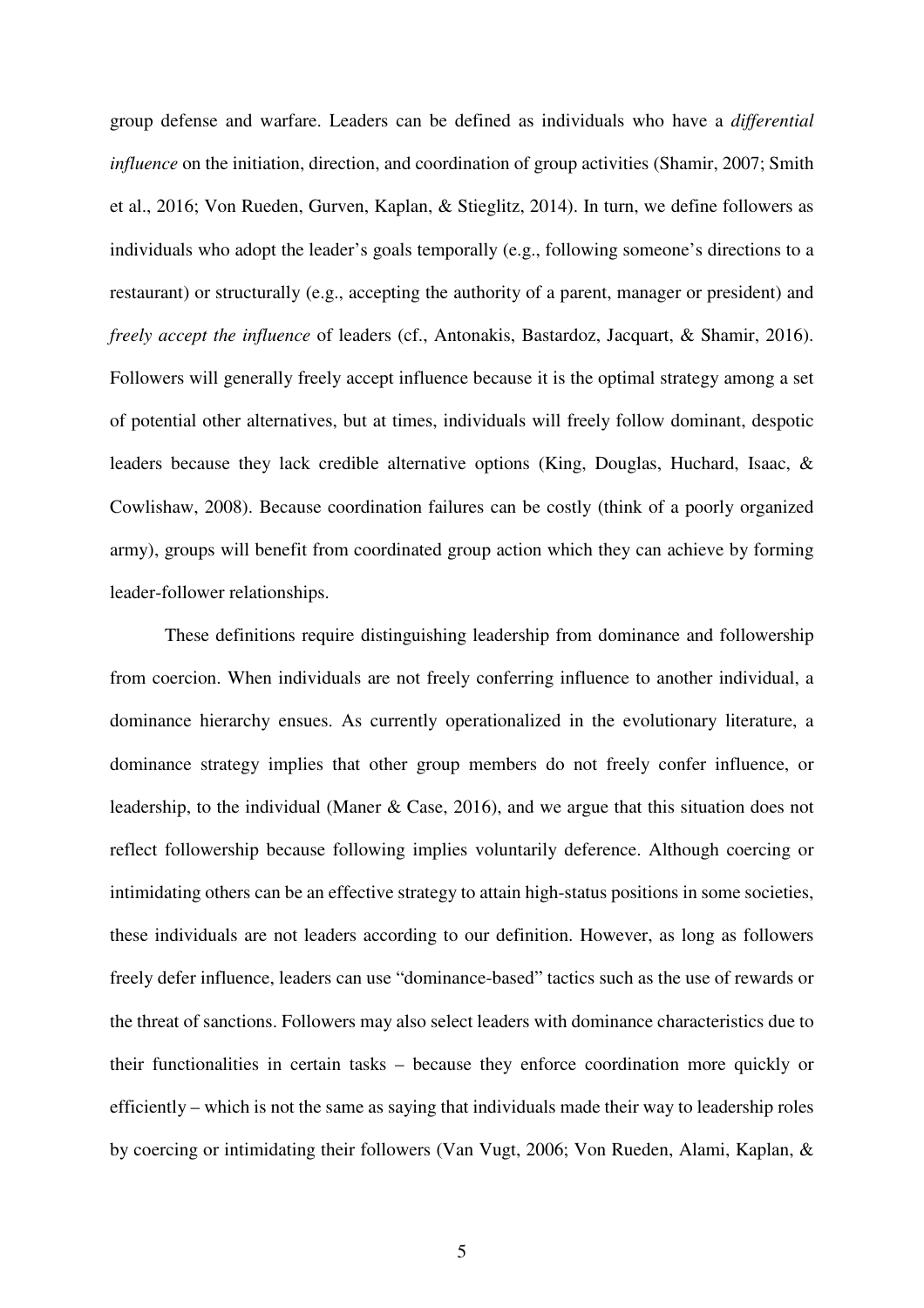Gurven, 2018). Our definition also departs from a role-based perspective that operationalizes leadership and followership based on people's formal positions in an organizational hierarchy (e.g., manager, worker; Baker, 2007; Carsten et al., 2010). Viewing followership as a voluntary deference process is conceptually precise, allows for developing clean hypotheses as to why individuals accept to follow particular individuals, and is aligned with previous writings on the nature of followership (e.g., DeRue & Ashford, 2010; Shamir, 2007).

#### **Why Follow?**

An intriguing question from an evolutionary perspective is why anyone would want to be a follower if this means giving up some autonomy to another person. Given the benefits usually associated with leadership, following seems at first sight an irrational choice. When leaders obtain greater rewards in terms of status, wealth, and reproductive benefits (Buss, 2005; Von Rueden & Jaeggi, 2016), the selfish gene view of evolution would contend that anyone ought to have a strong motivation to lead (Dawkins, 1976). In a review of leadership in smallscale societies, Von Rueden and colleagues (2014; see also von Rueden & Van Vugt, 2015) identified various incentives for individuals to compete for leadership positions: (1) leaders grasp a higher share of resources seized from collective action for them and their kin; (2) leaders impose a tax to all members of the group for coordinating activities (Gavrilets & Fortunato, 2014; Hooper, Kaplan, & Boone, 2010); (3) leaders have preferential access to mates; (4) through their actions, leaders signal personal qualities to the group that benefit leaders in recruiting allies or sexual partners (Gintis, Smith, & Bowles, 2001); and (5) leaders are being reciprocated by getting priority access to food or receiving support when they hit upon difficult times (Boone & Kessler, 1999; Price & Van Vugt, 2014). Based on these incentives, natural selection should favor all individuals to adopt a strategy to become a leader rather than a follower, because it enables them ultimately to be more successful in passing on their genes to future generations.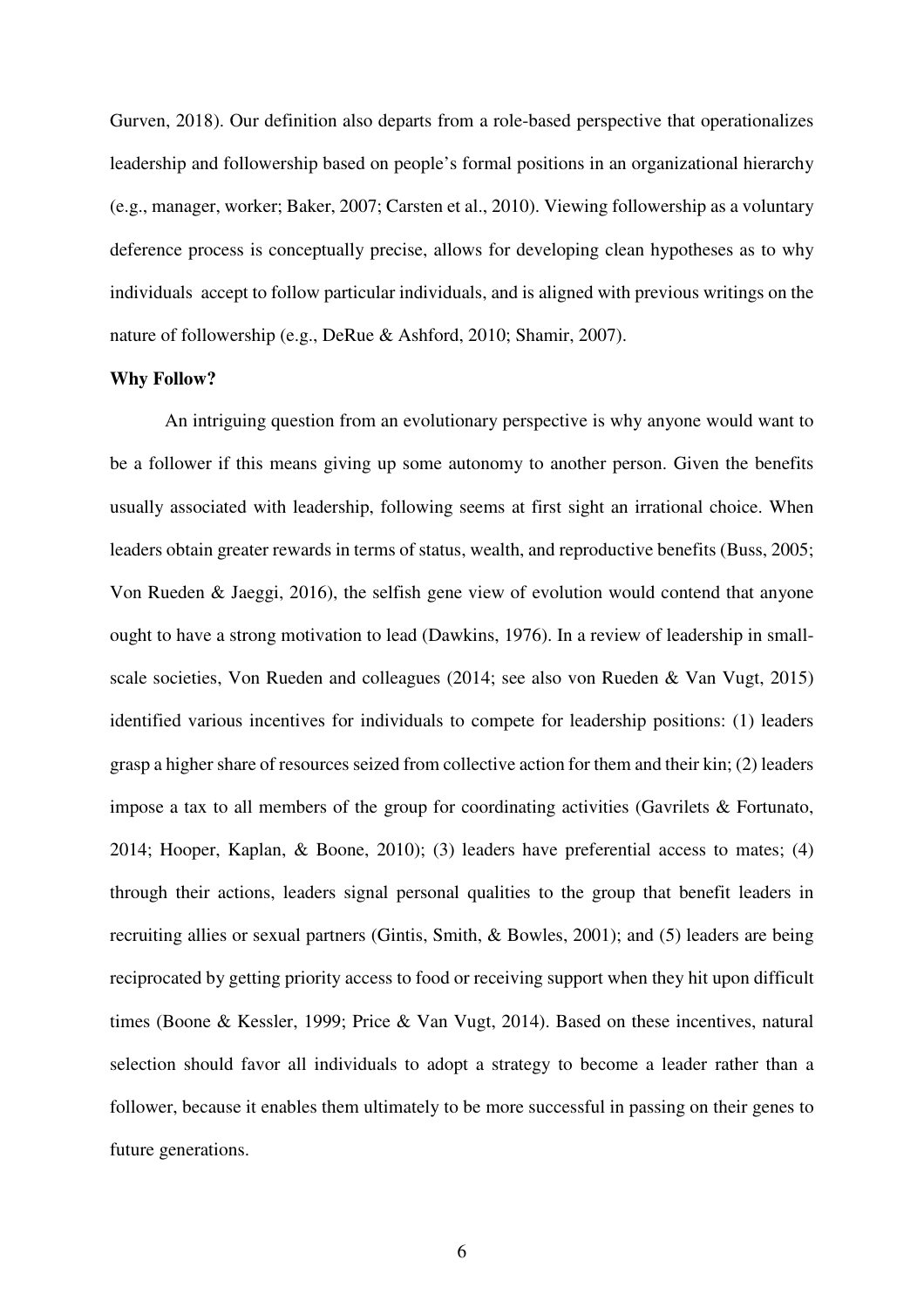However, following is probably less surprising and irrational if we consider the following situation. Imagine a group of individuals who go out hunting, with three possible outcomes: Individuals can (a) hunt alone, (b) lead a join hunt, or (c) follow a hunt leader. Hunting alone is less efficient, offering an incentive to hunt together; being in a group offers safety by numbers and an increased chance to obtain surplus food (such as through killing big game; see the Stag-Hunt game discussed in the following section). Then, individuals must be willing to initiate an action and able to attract followers to emerge as leader; successful coordination happens only if followers grant leadership to the individual. Without individuals being willing to follow, there is no followership and thus no leadership (DeRue & Ashford, 2010). So, only when individuals are motivated to lead and able to attract followers will they emerge as leaders. In all other cases, followership is the only reasonable option (see Figure 1).

> ------------------------------------------ Insert Figure 1 about here -------------------------------------------

Evolutionary insights can account for why so many of us emerge as followers most of the time. First, humans are a social species that survived and thrived living in groups with social exclusion implying a certain death (Tooby & Cosmides, 1992). As a result humans place an inherent value on being in a group and have a strong need for belongingness (Baumeister & Leary, 1995) that trumps the risks of going alone or failing to secure leadership. Second, even if leaders fare relatively better, being a follower in a coordinated group can get you more resources than going alone. Followers can collectively bargain the outcomes of collaboration with the leader (Boehm, 1993), dilute predation risks by staying together when foraging (Rands, Cowlishaw, Pettifor, Rowcliffe, & Johnstone, 2003), or generate a surplus of resources (Powers & Lehmann, 2014), thus making them better off than individuals acting alone.

Third, there are also situations in which following actually offers a better outcome (in terms of relative fitness benefits) than leading. In certain cases, the leader at the front of a group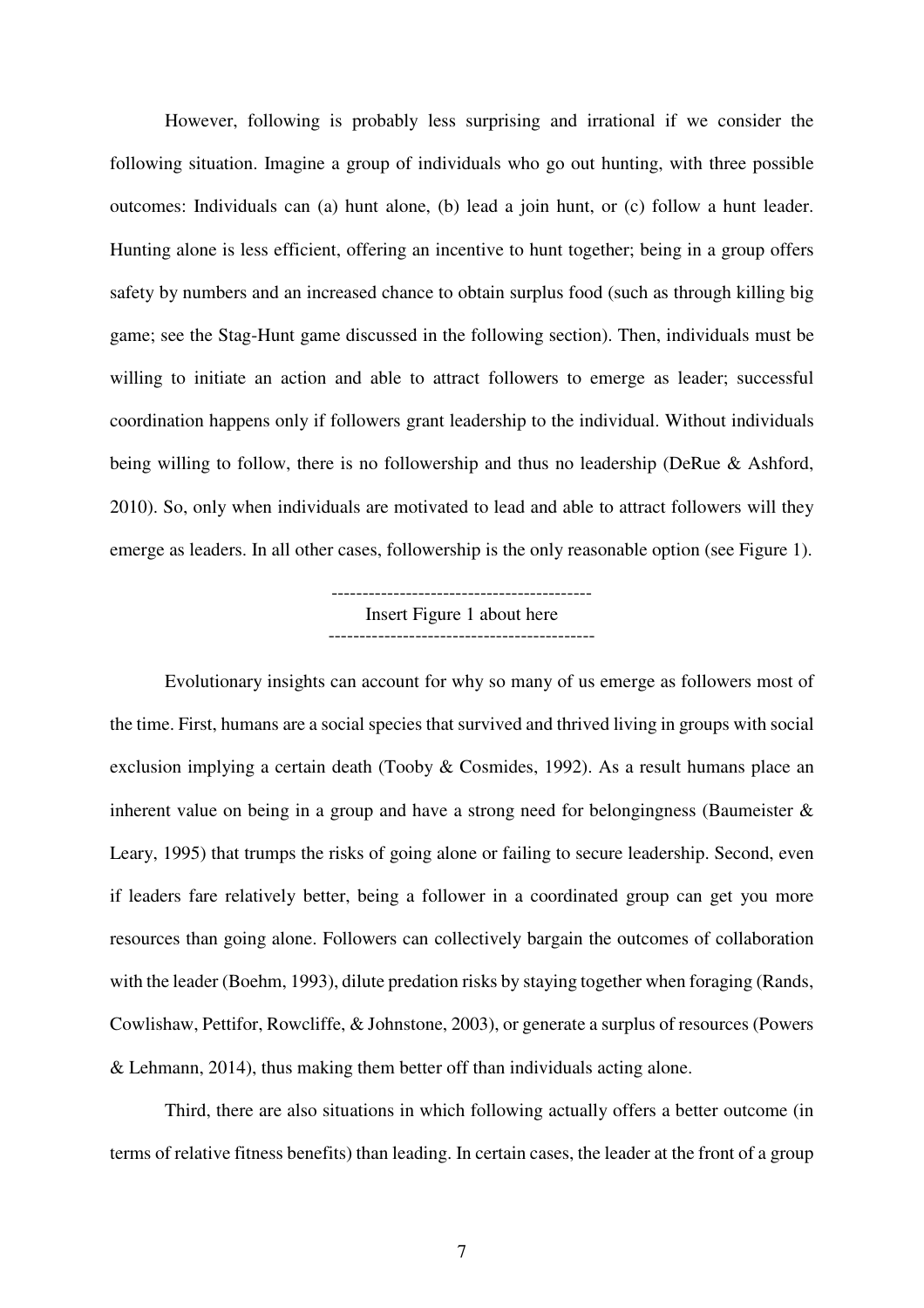movement may incur a large cost such as a higher risk to be attacked by predators (Bumann, Krause, & Rubenstein, 1997) or a lower access to food when they monitor the environment for potential predators while followers eat (Smith et al., 2016). Furthermore, a leader who needs to resolve a conflict may be dragged into conflict and experience physical or social costs. Fourth, following can be a reasonable option for someone with a motivation to lead but no ability to attract followers – a way to make the best out of a bad situation (Dawkins, 1976). Humans are able to accurately assess their competencies to produce coordination benefits vis-à-vis others in the group (Van Vugt et al., 2008a), and when a leadership position is unattainable, following remains the best strategy to obtain more resources (Gangestad & Simpson, 2000). Fifth, followership may just be a temporary role. Following can be profitable for anyone who wants to find out what it takes to be a leader, because following enables observation and learning from leaders before claiming these roles later for themselves (Henrich & Gil-White, 2001). Some companies, like Procter & Gamble, have their high potentials start as lower-level managers. This organizational design offers future top managers both a hands-on approach to understand the business and they can learn appropriate behaviors and norms from higher-placed managers who act as role models in an apprentice-master relationship.

Sixth, there can be no leaders without followers and this is also true from an evolutionary game perspective. An appropriate ratio of followers to leaders is necessary for these strategies to co-exist in the population (cf., frequency-dependence; Maynard-Smith, 1982). Having many individuals compete for a few leadership positions generates excessive costs for individuals claiming leadership, making a followership strategy more attractive. Biologists Johnstone and Manica (2011) used computer simulations to show that an increase in the number of individuals with a fixed leader trait reduces the benefits associated with this strategy as a result of coordination failure. Psychological experiments confirm that group performance suffers when too many individuals compete for leadership (Groysberg, Polzer, &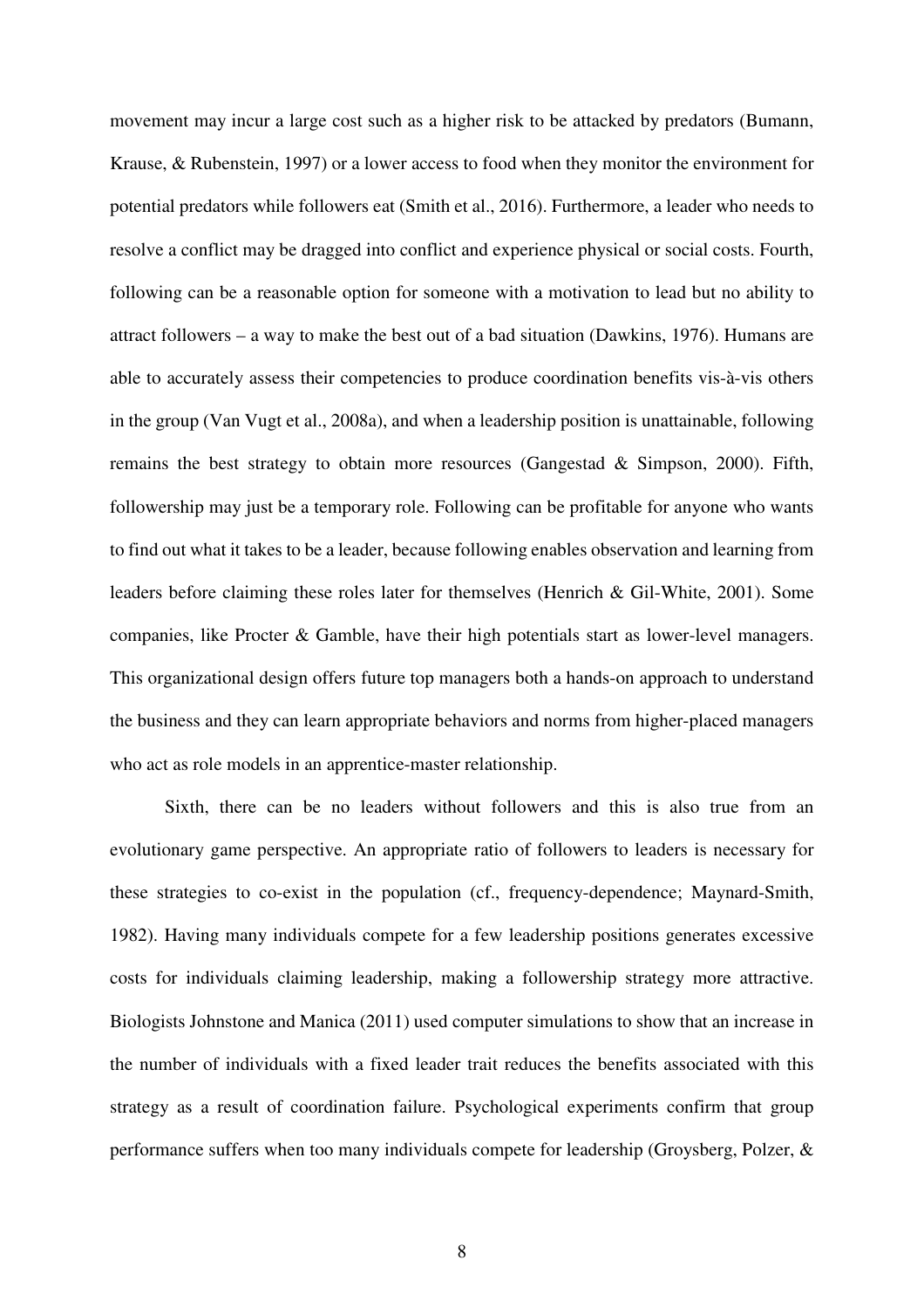Elfenbein, 2011; Ronay, Greenaway, Anicich, & Galinsky, 2012).

# **Insights from Game Theory**

The emergence of followership can be formally modeled using basic evolutionary game theory (Maynard-Smith, 1982). Game theory uses social games with fitness consequences associated to certain individual actions. It offers powerful insights regarding why leadership and followership emerged by clarifying not only the benefits and costs linked to each strategy, but also the potential conflicts of interests that each player faces (Van Vugt, 2006; Van Vugt & Kurzban, 2007). We focus on common coordination games – the stag hunt, battle of the sex, and game of leader – because they are representative of the coordination challenges observed in nature and are thus especially relevant to address leader-follower relationships.

We start with the Stag Hunt game (see Table 1a). In this two-player game, individuals can choose between two strategies: Hunt a stag or a hare. An important feature is that a stag can only be hunted successfully if both players choose this strategy, whereas hunting a hare is an individual and sure strategy. If both players coordinate their actions and decide to hunt the stag, they reap the benefits of coordination and both receive a high payoff (upper-left quadrant, 'stag-stag' strategy). If they both go for the safe option and decide not to cooperate, that is, to hunt a hare alone, they receive a small positive payoff (down-right quadrant, 'hare-hare' strategy). If one individual decides to hunt a stag while the other chases a hare, the former is left with nothing – because one cannot successfully hunt a stag alone – whereas the latter receives the assured payoff that chasing a hare provides ('hare-stag' and 'stag-hare'). Although hunting the stag is beneficial for both parties, chasing the hare is independent of the other player's action. Thus, coordination on the stag strategy may not so easily be achieved. When individuals play simultaneously, individuals often fail to coordinate and get inefficient outcomes. However, when the game is played sequentially (i.e., one individual at the time) and communication between the individual before taking a decision is allowed, coordination is more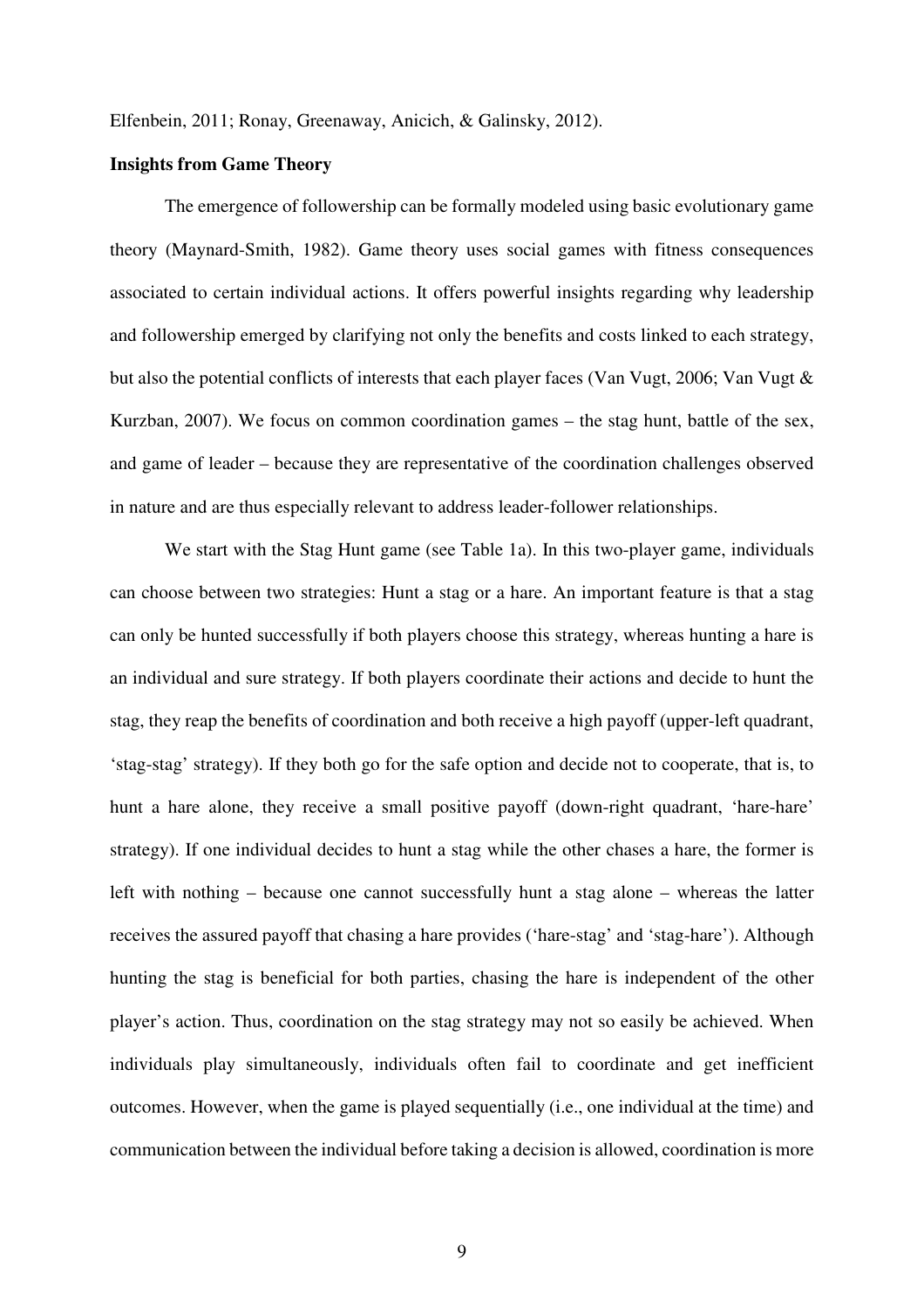likely to arise (Cartwright, Gillet, & Van Vugt, 2013). If the first player, the leader, can persuade the second player, the follower, to coordinate and credibly signal a commitment to this course of action by choosing the 'risky', cooperative strategy, the second player has no risk of being exploited; thus, pairs of players are more likely to coordinate their actions and a leader-follower structure generally ensues (Grabo, Spisak, & Van Vugt, 2017).

> ------------------------------------------ Insert Table 1a about here -------------------------------------------

A second coordination game is called the Battle of the Sexes (see Table 1a). Here, the two players have diverging individual preferences, but they still benefit from coordinating their actions. Imagine that Lucy and Jon are the two players: Lucy would really want to watch a movie whereas Jon would enjoy watching a football game. If Lucy could lead by influencing Jon to watch a movie, she would benefit the most (and vice versa). However, Lucy would be less satisfied if she chose to watch a movie while Jon watches football (i.e., by failing to lead). In this game, players benefit from coordination although to different degrees depending on their own preferences. Again, when this game is played sequentially, in a leader-follower kind of way, coordination emerges more frequently (Van Vugt & Kurzban, 2007).

To understand followership more fully, we can use a third coordination game called the Leader game (see Table 1a). In this game, players face two options: They can either claim to lead or choose to follow. If both players aim to lead, coordination fails and both receive negative payoffs (assuming there is a cost to claim leadership, but this feature can be removed). If both players choose to follow, coordination fails again and both players are left with nothing. If one player decides to lead and the other chooses to follow, and by doing so they reach a leaderfollower structure, both players benefit from coordination. Using the logic of this simple game and slight variations in the payoff associated with the different strategies, we model three basic followership strategies that could have evolved in nature (see Table 1b):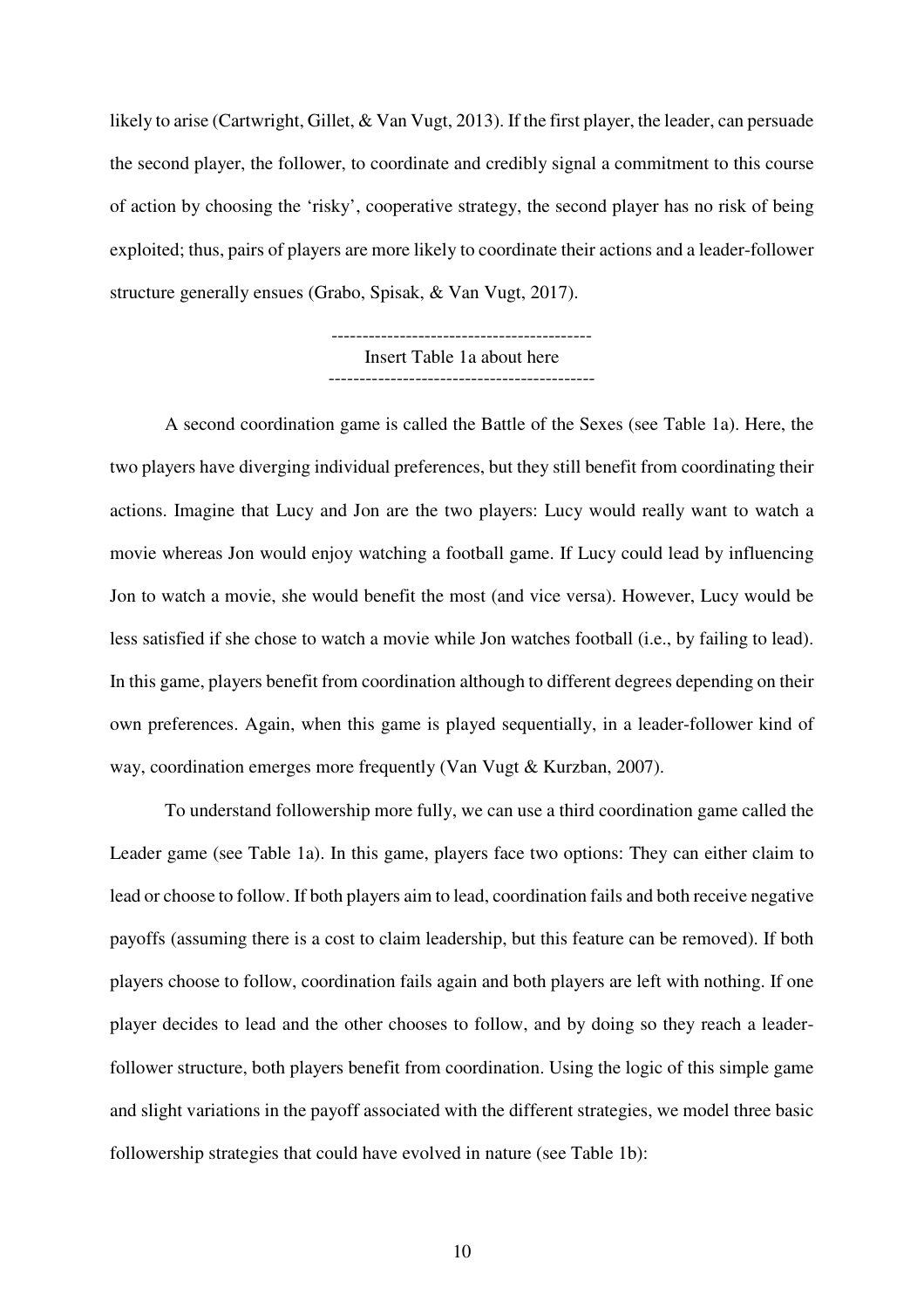- 1. "Mutualistic" followership: Leaders and followers have the same payoffs. Individuals have incentives to coordinate on a leader-follower structure regardless of who leads or follows.
- 2. "Coordinating" followership: Leaders receive higher payoffs than followers. Both strategies benefit from coordination.
- 3. "Opportunistic" followership: Followers receive higher payoffs than leaders. Both strategies benefit from coordination.

------------------------------------------ Insert Table 1b about here -------------------------------------------

These different versions account for different kinds of followership and followership engagement. Mutualistic followership suggests that both players are indifferent regarding who is the leader and who is the follower. Individuals share the benefits of coordination equally. Due to a lack of conflict of interest, this followership strategy is highly prevalent in nature and across species (Smith et al., 2016). Examples of mutualism include groups that have an interest to stick together in their movement, but no individual has a strong interest in the group direction or destination (e.g., a flock of sparrows, a shoal of fish).

Evolutionarily speaking, opportunistic followership is the easiest strategy to explain because following offers the highest payoff and evolution should thus favor it. One could then wonder: Why would anyone emerge as an altruistic (servant) leader in situations in which leading is relatively costly or dangerous? Various evolutionary theories can explain such costly leading behavior. First, Hamilton's (1964) kin selection theory suggests that individuals can behave in an altruistic manner if it helps their kin to survive. Hamilton's formula  $(r * b > c)$ shows that an action may be evolutionary adaptive if the benefits *b* for the recipient (i.e., the follower) outweigh the costs  $c$  for the helper (i.e., the leader), given a certain degree of gene relatedness *r* between the recipient and the helper (Hamilton, 1964). Parents investing time and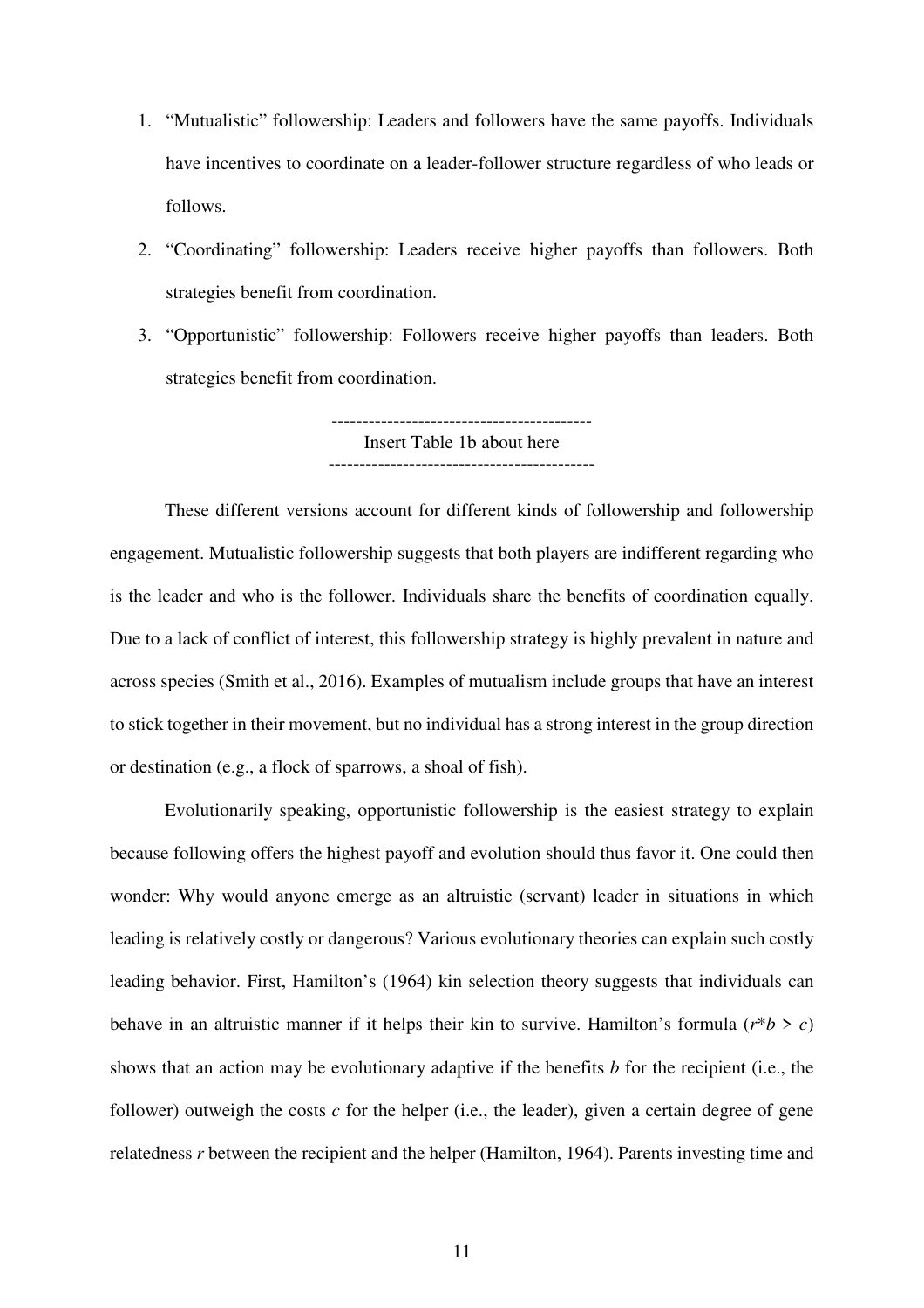resources in raising their children represent good examples of this kind of servant leadership. Second, costly signaling theory suggests that individuals may be willing to bear costs associated with a leading strategy if they can signal personal attributes that could otherwise not be credibly signaled (Bliege Bird & Smith, 2005; Gintis et al., 2001; Spence, 2002). For instance, lowranked employees may volunteer to replace a manager who has fallen ill to signal their ambition and competence. If the signal is hard to fake and credible, individuals may obtain benefits at a later stage (e.g., getting a promotion or a pay rise). Relatedly, there may be indirect rewards for leaders, like prestige conferred by followers, to compensate for the costly leader behaviors (Price & Van Vugt, 2014). If individuals can anticipate and ex-ante expect the prestige premium associated with leading, this leader strategy may become the best strategy in the long run. Because such computation probably requires sophisticated cognitive mechanisms, humans may be among a handful of species in which service-for-prestige leadership could have evolved (Tooby, Cosmides, & Price, 2006).

From an evolutionary perspective, coordinating followership is probably hardest to explain because a following strategy is relatively less favorable than a leading strategy. Still, a following strategy is adaptive because followers grasp the benefits of group coordination and do better than lone individuals. In a later section ("Who will follow"), we will discuss what personal and situational characteristics predict what kind of followership emerges. We first discuss features of our evolved followership psychology.

#### **Psychology of Followership**

Having made some theoretical progress in explaining why followership could be adaptive (and thus could have emerged across species), we focus now on followership in humans. To understand the nature of our followership psychology, it is necessary to understand the premise of evolutionary psychology. Evolutionary psychology argues that our brains, like our bodies (as well as the brains and bodies of other species), are the result of a long process of

12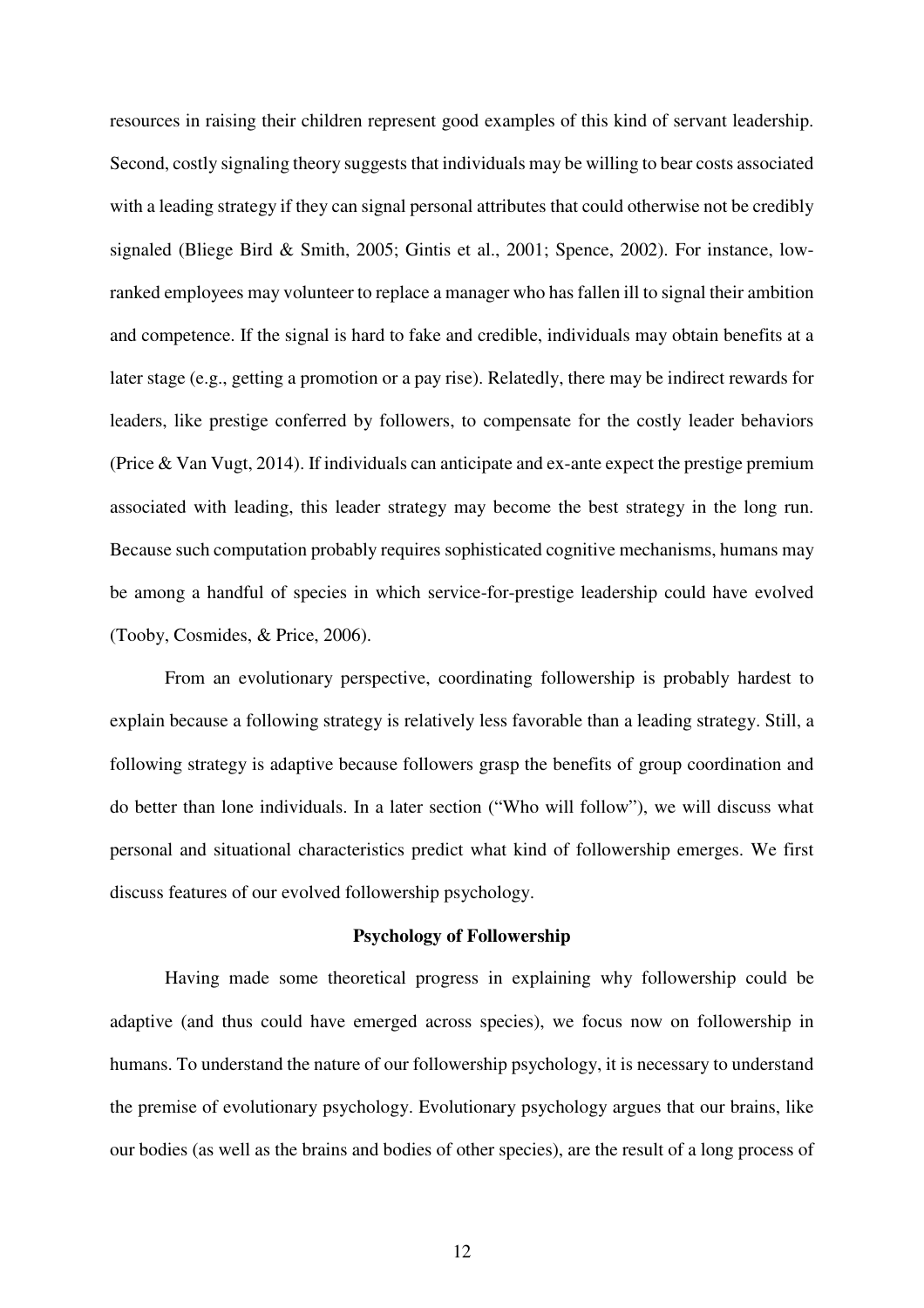biological evolution through natural selection (Buss, 2005; Tooby & Cosmides, 1992). Natural selection operates via three simple mechanisms: Variation, selection and retention. First, there is variation in the physical and behavioral properties of individuals. Second, certain traits do better than others in some environments. Third, to the extent that these traits are heritable, they are passed on to next generations at the cost of traits that are doing relatively worse in these environments. Evolutionary psychology assumes that our brain consists of many different psychological mechanisms that evolved because they allowed our ancestors to solve critical problems related to survival and reproduction. For instance, humans have an innate fear of snakes, strangers, and heights because it enables them to avoid potentially costly and dangerous situations (Buss, 2005).

As group-living species, humans also have many adaptive social-psychological mechanisms that enable them to function effectively in groups. Mechanisms such as language, empathy, and cheater detection facilitate humans' coordination and cooperation (Buss, 2005). We argue that followership is part of an adaptive psychological system to coordinate actions with others. Like any psychological mechanisms, followership is triggered by certain cues or inputs (e.g., a threat or opportunity in the environment) and responds by showing certain adaptive outputs (e.g., coordinating with a leader who seems able to manage the threat or opportunity in the environment). Figure 2 below exemplifies this process. Followership mechanisms operate via "if-then" algorithms, working in a similar fashion as schemas, scripts, or heuristics. An example of such a follower algorithm may be: "When in danger, follow a physically strong leader." It is easy to argue that this algorithm offers a better pay-off than alternative heuristics such as "when in danger, follow any individual" or "when in danger, fend for yourself." Over time, by virtue of producing better outcomes than alternatives, these follower algorithms have become part of our followership mind (and the inferior alternative algorithms disappeared).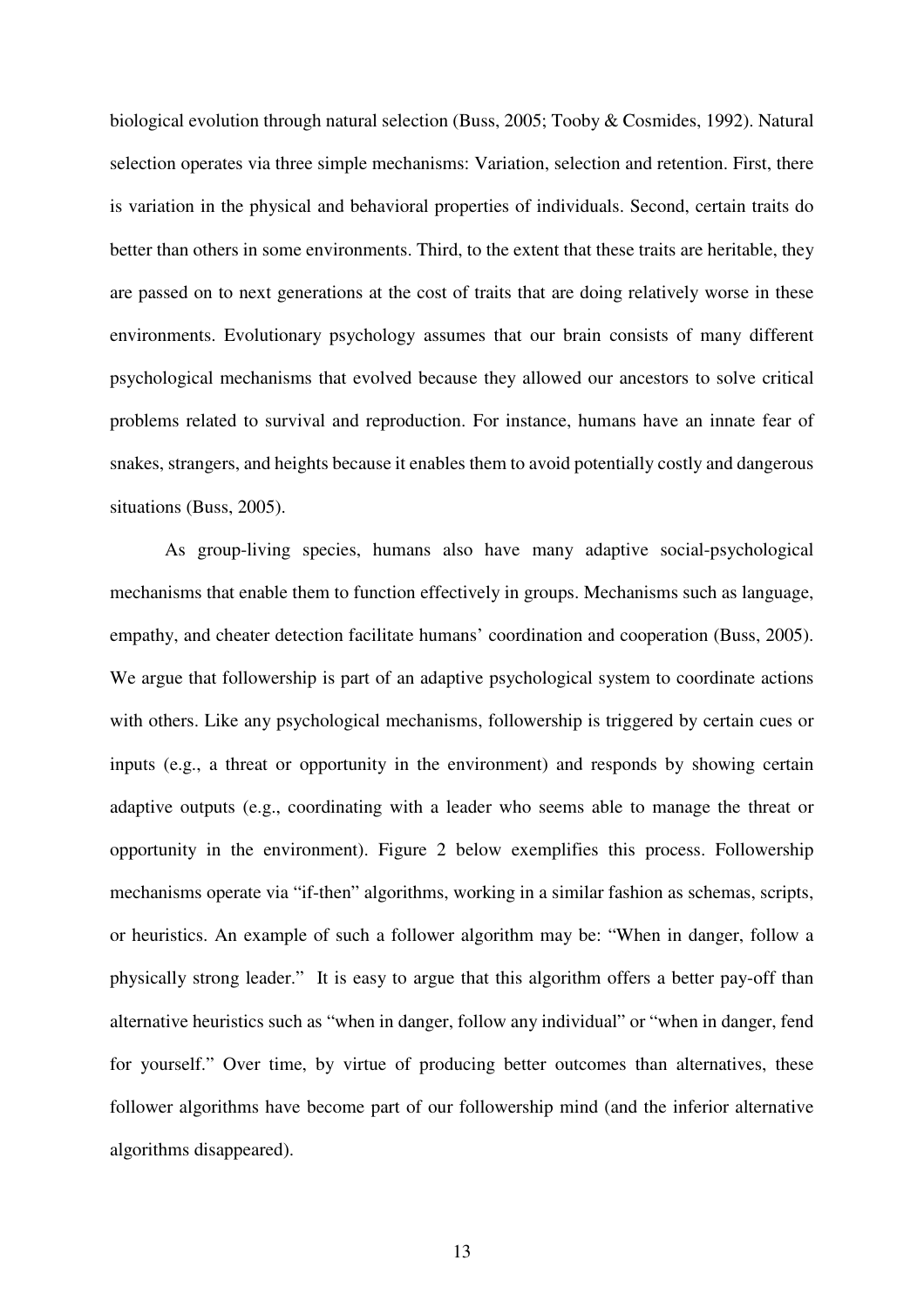------------------------------------------ Insert Figure 2 about here -------------------------------------------

*Proposition 1: Followership emerges when coordination or cooperation is beneficial. Proposition 2: Followership is underpinned by various evolved psychological mechanisms (mental algorithms) for coordination.*

#### **A Brief History of Followership**

To understand how potential followership mechanisms may operate in humans, we need to understand the environment in which humans evolved. The hominid line originated several millions year ago by separating from the last common ancestor that humans shared with the bonobos and chimpanzees. Humans appeared at the start of the last Pleistocene, a period lasting from about 2 million years ago until around 10-15 thousand years ago. During the majority of this period, humans lived in small, egalitarian semi-nomadic tribes in the African savannah. These tribes were composed of about 100-150 individuals, bound together by kinship and reciprocity ties. As the human ecologic niche became more skill intensive (e.g., hunting big game, digging up tubers) and risks of predation was high, humans faced adaptive pressures to pool risks by coordinating their actions on critical tasks, including defense and hunting, and cooperate via sharing food or exchange in collective actions (Kaplan, Hill, Lancaster, & Hurtado, 2000). To survive, the human species evolved unique characteristics such as language, theory of mind, or shared intentionality that allowed humans to coordinate their activities and cooperate on mutually beneficial opportunities (Tomasello, Carpenter, Call, Behne, & Moll, 2005). Interestingly, cooperative arrangements were obtained without formal hierarchies and institutions meaning that leadership was neither powerful nor permanent (Van Vugt et al., 2008a; von Rueden & Van Vugt, 2015). Some individuals, the so-called Big Men and often the best hunters or warriors, exerted influence on the activities of their tribe, but their influence was restrained to their areas of expertise and contingent on their reputation of trust (cf., Van Vugt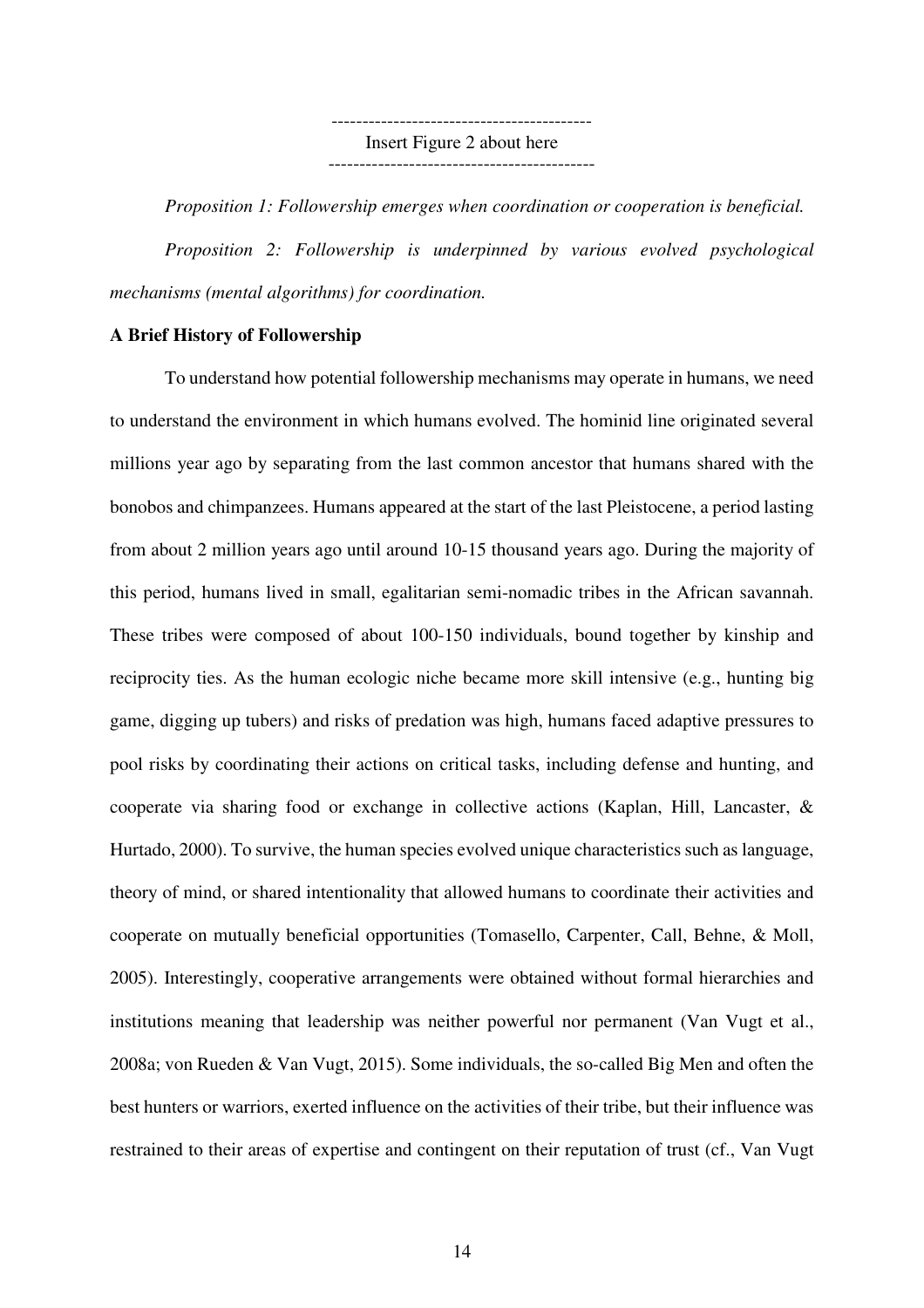et al., 2008a).

In general, decision-making was fiercely egalitarian among tribe members (i.e., equal rights and privileges), meaning that influential individuals had no coercive power over other individuals (reverse dominance hierarchy; Boehm, 1993). To ensure that no leader dominated the group, followers formed coalitions and monitored leader decisions with scrutiny (von Rueden & Van Vugt, 2015). Thus, egalitarianism was maintained through norms and social contracts, and reputation – a reliable proxy for indirect reciprocity – served as a regulating mechanism to achieve coordination in groups (Von Rueden, 2014). Followers granted leaders with differential influence based on the latter ability in helping groups achieve their goals, and could revoke their influence anytime. Thus, leadership was mostly situational and contextual, easily disposable, and highly functional. Societies could remain highly egalitarian because there was no opportunity to store food or accumulate wealth, preventing power disparities between individuals (von Rueden & Van Vugt, 2015).

The environment dramatically changed with the development of agriculture some 12 thousand years ago, which fundamentally changed the relationship between leaders and followers (Van Vugt & Ahuja, 2011). Agriculture led to a sedentary life style, possibilities to store surplus resources, and dramatic increases in population sizes, marking a turning point in our evolutionary history (Harari & Perkins, 2017). Anonymity, mobility, and social inequality characterize large-scale societies, undermining the pillars on which ancestral cooperation was based and paving the way for formalized and institutionalized leader-follower structures as ways to maintain coordination and cooperation (Van Schaik, 2016). Although this last period marked impressive changes in how our societies were organized (e.g., chiefdoms, nation states, multinationals), it is probably too short in evolutionary terms to have persistently affected our followership psychology that evolved during the several millions of years before.

To sum up the evolution of followership, we can identify five major phases underpinned

15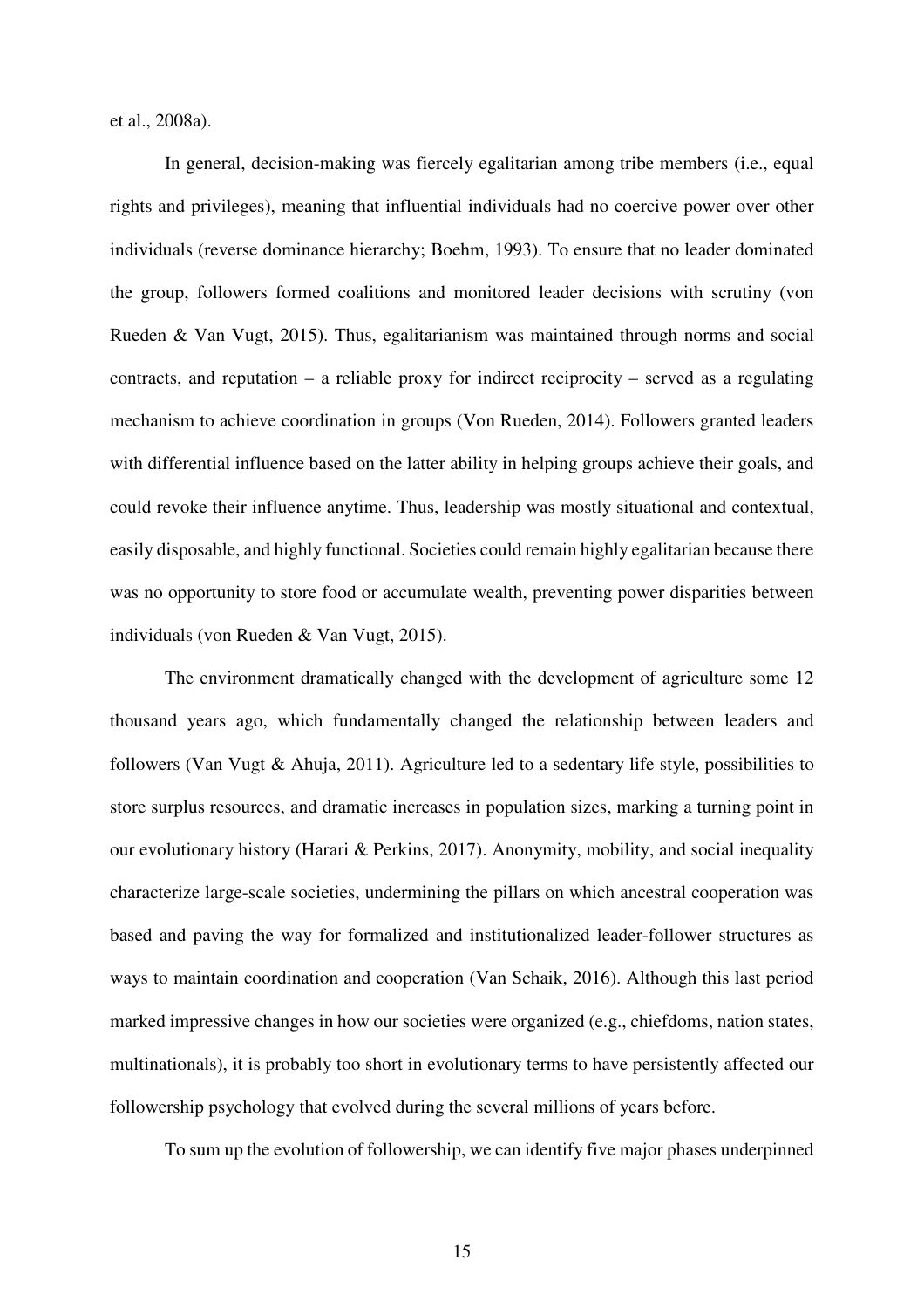by different conditions (King et al., 2009; Van Vugt et al., 2008a): (1) Followers emerged in many social species to solve basic coordination challenges such as group movement; (2) situations of conflict of interest gave rise to socially dominant "leaders" in non-human primates that constrained followers; (3) followers regained control over dominant leaders in egalitarian hunter-gatherer societies through the ability to form coalitions; (4) followers selected pro-social and prestigious leaders whom they could trust and culturally learn from, and (5) followers invested power in formal leaders and institutions (e.g., kings, presidents, CEOs) to successfully manage the complexity of large-scale cooperation<sup>2</sup>.

# **Who Will Follow?**

In the "Coordinating" followership strategy, payoffs are symmetric for both players (i.e., Player 1 payoff from leading when Player 2 follows is similar to Player 2 payoff from leading when Player 1 follows; see Table 1b). This assumption is probably unrealistic because individuals have heterogeneous payoff structures as a result of different cost-benefit functions linked with leading and following (Balliet, Tybur, & Van Lange, 2017; Sell, Tooby, & Cosmides, 2009; West, El Mouden, & Gardner, 2011). By investigating the source of this heterogeneity in payoff structures, we can gain some insights as to why some individual characteristics increase the probability of followership emergence. Thus, an evolutionary psychology perspective suggests that individuals are more likely to emerge as followers if: (1) benefits associated with leading are relatively low; (2) costs of leading are relatively high; (3) individuals lack the ability to lead and attract followers.

# *Gains from leading*

 $\overline{a}$ 

First, some individuals benefit more from leading than others and so have a higher motivation to lead. Individuals who stand to gain relatively little from leading will emerge as

 $2$  One could even argue that we are currently in a sixth phase where formal leaders tend to abuse the power invested in them to privilege themselves and their kin at the detriment of exploited followers.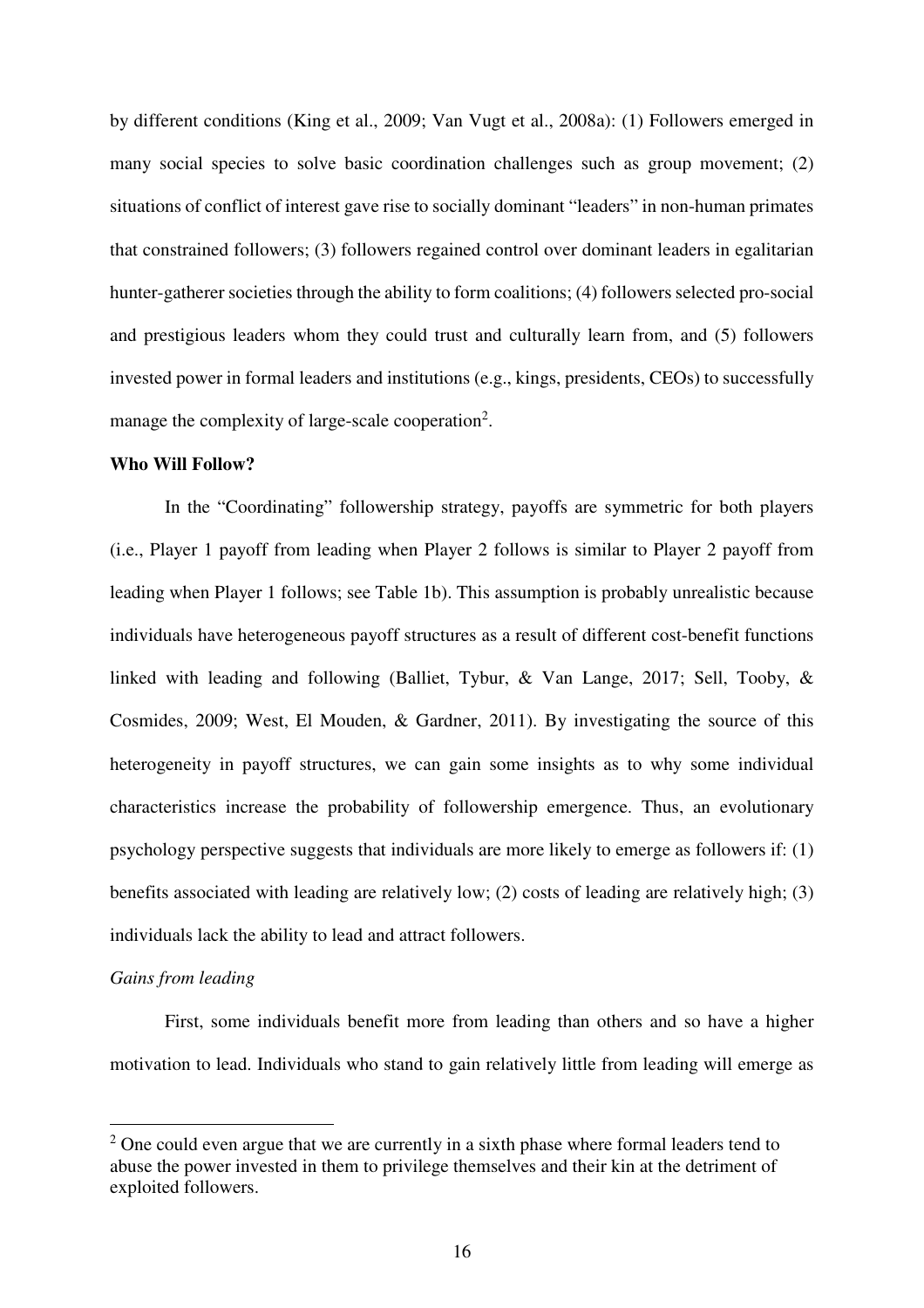indifferent or reluctant followers who can still extract benefits from coordination. In egalitarian small-scale societies, individuals who stand to gain more from coordination emerge as leaders more often in coordinating activities such as collective fishing (Von Rueden et al., 2014). Experiments with animals show that hungrier individuals are more likely to lead group movement (Krause, 1993; Krause, Bumann, & Todt, 1992). Biological models suggest that leader-follower structures emerge based on need differential (Conradt, Krause, Couzin, & Roper, 2009; Rands et al., 2003). In humans, differences in ambition, power, or achievement motives (McClelland, 1975), motivation to lead (Kirkpatrick & Locke, 1991), or in status drive will predict followership emergence. Finally, individuals low in autonomy or high in need to belong (Baumeister & Leary, 1995) are more likely to become followers because they attach relatively more value to group cohesion. We suggest that followers are individuals who benefit relatively less from initiating joint actions compared to leaders.

## *Proposition 3: Individuals will emerge as followers if they lack the motivation to be a leader.*

Second, the cost to lead may be so high for certain individuals that claiming a leadership role is simply too costly. Even if someone could benefit greatly from leading, prohibitively high costs associated with a leading strategy may prevent someone from emerging as a leader. Using a simple formal model, Zehnder, Herz, and Bonardi (2017) show that leadership emergence is negatively related to the cost of leading. Inversely, an individual may emerge as leader simply because the cost of leading is negligible for this person (Tooby et al., 2006). Hooper et al. (2010) model shows that individuals who incur a relatively low cost in punishing free-riders emerge as leaders. Examples of qualities reducing the cost of leading include physical prowess and dominance, because individuals can more easily enforce coordination in group activities (von Rueden & Gurven, 2012). On the contrary, individuals with high anxiety or low selfesteem (Ensari, Riggio, Christian, & Carslaw, 2011) have cost functions that prevent them from emerging as a leader, and so these traits will predict followership emergence.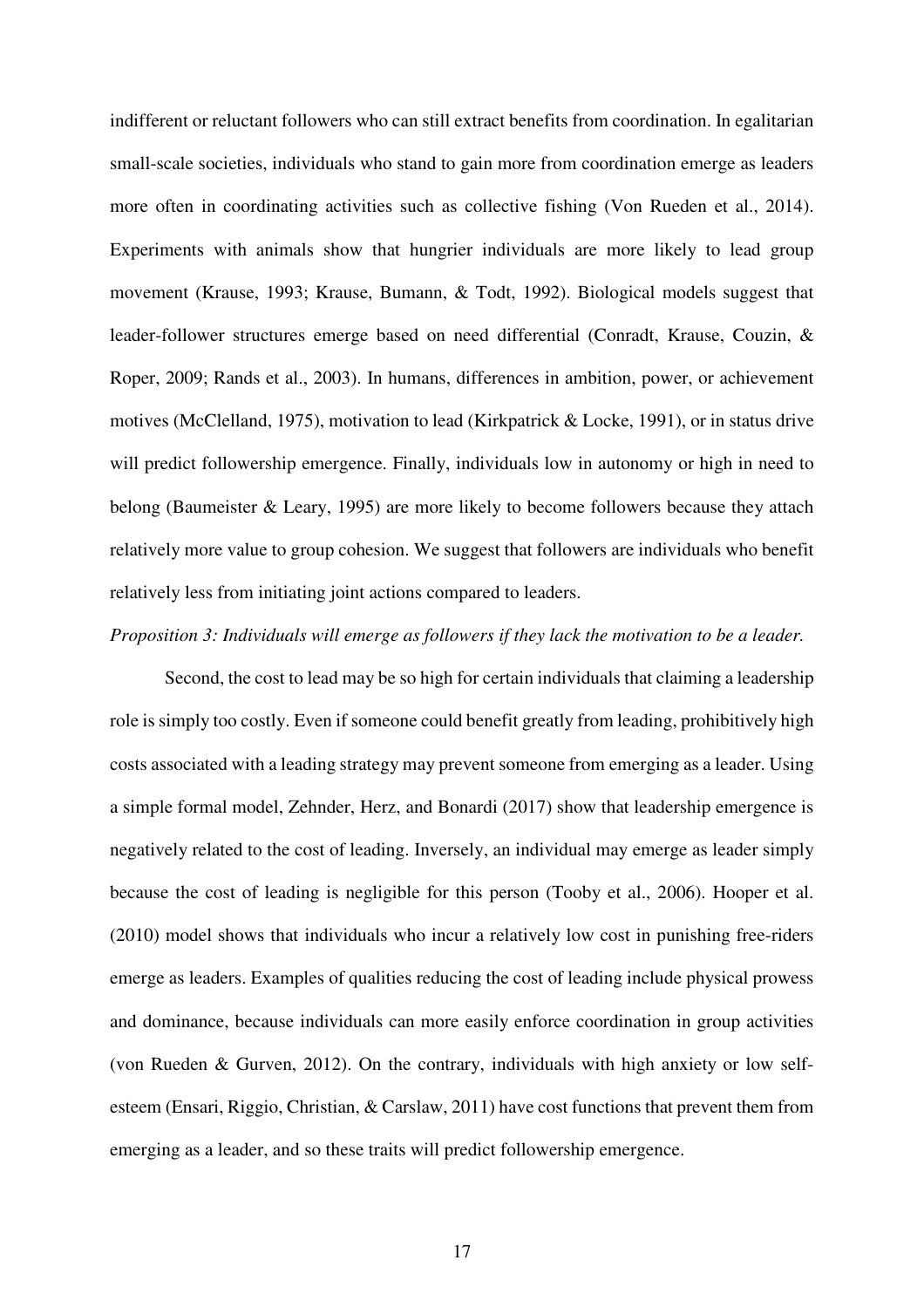### *Proposition 4: Individuals will emerge as followers if the costs of leading outweigh the benefits.*

Third, individuals are more likely to emerge as followers whenever they think they are unable to take on the leader role. These individuals have incentives to persuade capable individuals to lead the group. Although the characteristics necessary to provide benefits to followers depend on contextual factors, we suggest that individuals will emerge as followers if they lack (a) physical, (b) psychological, or (c) social capital to be leaders.

Physical capital refers to qualities such as height, strength and formidability. Studies in small-scale egalitarian societies show that physical qualities are attributes desired in a leader. Individuals high on physical capital are effective leaders not only in physically demanding activities (such as hunting a prey), but also in social activities (such as dealing with neighboring tribes, resolving conflicts, or persuading and influencing group members; Von Rueden, 2014; Von Rueden et al., 2018; Von Rueden et al., 2014). In ancestral times, taller leaders were probably functional in enforcing cooperation for hunts or raids, and currently still emerge more often as leaders (Blaker et al., 2013; Gawley, Perks, & Curtis, 2009; Judge & Cable, 2004). Even young infants use height as a cue to determine the outcome of social interactions (Thomsen, Frankenhuis, Ingold-Smith, & Carey, 2011). Similarly, small fishes follow larger informed fishes whereas large fishes are less likely to follow small informed fishes (Reebs, 2001). Yet, the relevance of physical capital differs across situations. For instance, in a sport team context, Elgar (2016) found that age (part of social capital, see below), rather than height, best predicts who emerges as team captain.

Psychological capital includes both personality and knowledge. Personality capital refers to characteristics making someone likely to signal interest in leading or with desirable properties in the eyes of followers. For example, introverted individuals are more likely to emerge as followers (Judge, Bono, Ilies, & Gerhardt, 2002), because individuals low on assertiveness makes for less effective leaders (Ames & Flynn, 2007). The animal literature is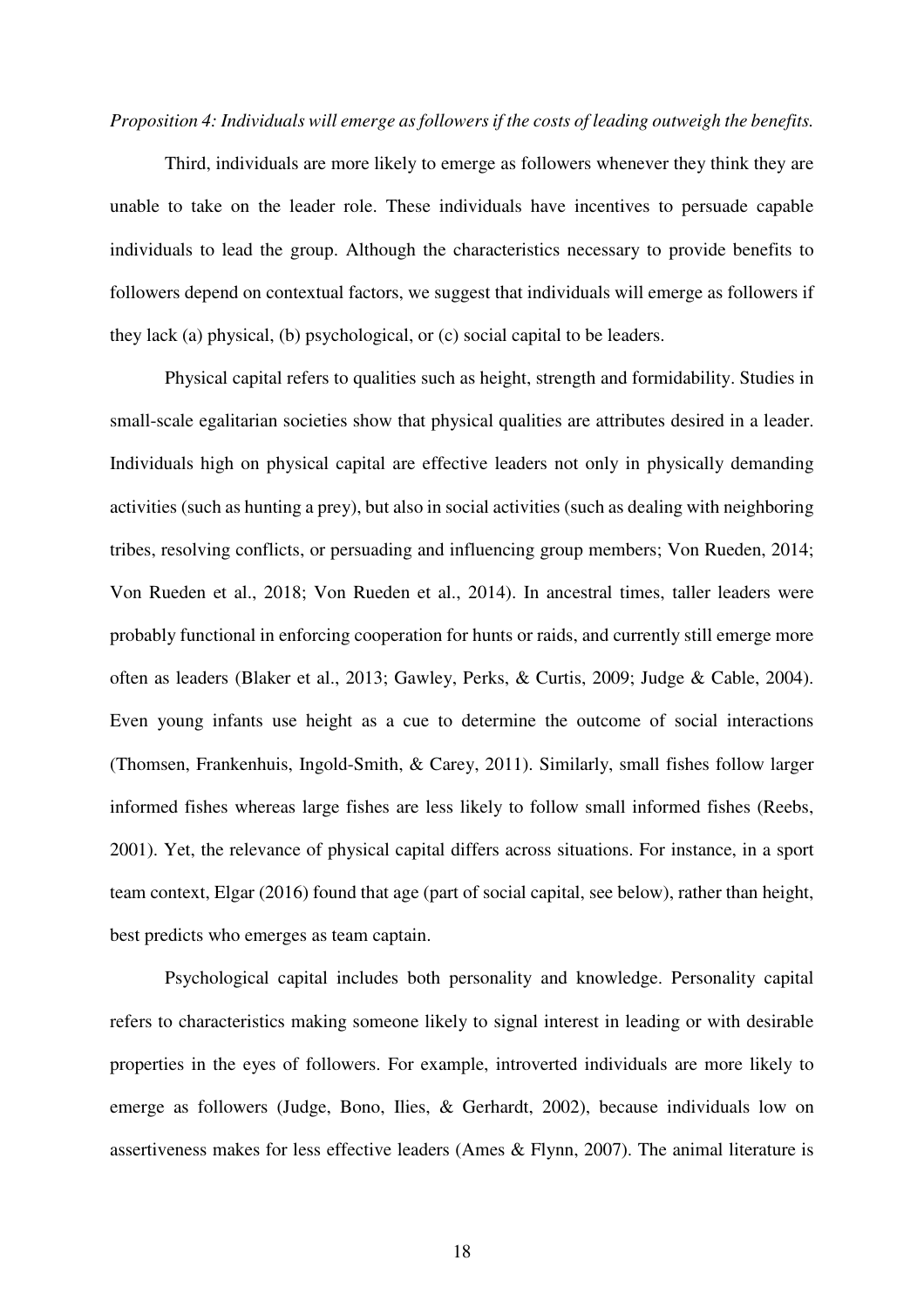replete with studies showing how differences in temperament predict followership. For example, shy or less active fishes are more likely to follow (Beauchamp, 2000; Harcourt, Ang, Sweetman, Johnstone, & Manica, 2009; Ward, Thomas, Hart, & Krause, 2004). Personality capital also refers to benevolent characteristics because followers fear to be exploited by untrustworthy individuals. For instance, agreeableness predicts results of political elections probably because followers perceive agreeable candidates as more altruistic or willing to listen (Wyatt & Silvester, 2018). GLOBE studies find that universally desirable characteristics of leaders include traits related to benevolence, such as fairness, trustworthiness or integrity (Den Hartog, House, Hanges, Ruiz-Quintanilla, & Dorfman, 1999), a finding echoed in egalitarian small-scale societies (Von Rueden et al., 2014).

Knowledge capital refers to information, intelligence, or expertise; these qualities help group members attain their goal. More intelligent and skilled individuals can identify coordination challenges, offer successful strategies to achieve cooperation, and influence others regarding the quality of their strategy. Having knowledge capital renders individuals more likely to emerge as leaders (Judge, Colbert, & Ilies, 2004), an attribute desirable universally (Den Hartog et al., 1999). Experimental data and simulated models indicate that informed individuals emerge as leaders to coordinate actions in small and large groups (Couzin, Krause, Franks, & Levin, 2005; Dyer, Johansson, Helbing, Couzin, & Krause, 2009). In a review of anthropological studies focusing on egalitarian small-scale societies, Von Rueden (2014) found that social status, a proxy of leadership, is correlated in many tribes with expertise in healing or having supernatural powers. In small-scale societies, skilled storytellers who signal messages related to cooperation in group activities emerge as preferred social partners and have more reproductive success (Smith et al., 2017). Less informed individuals follow individuals who have more information in various animal species, including ravens (Wright, Stone, & Brown,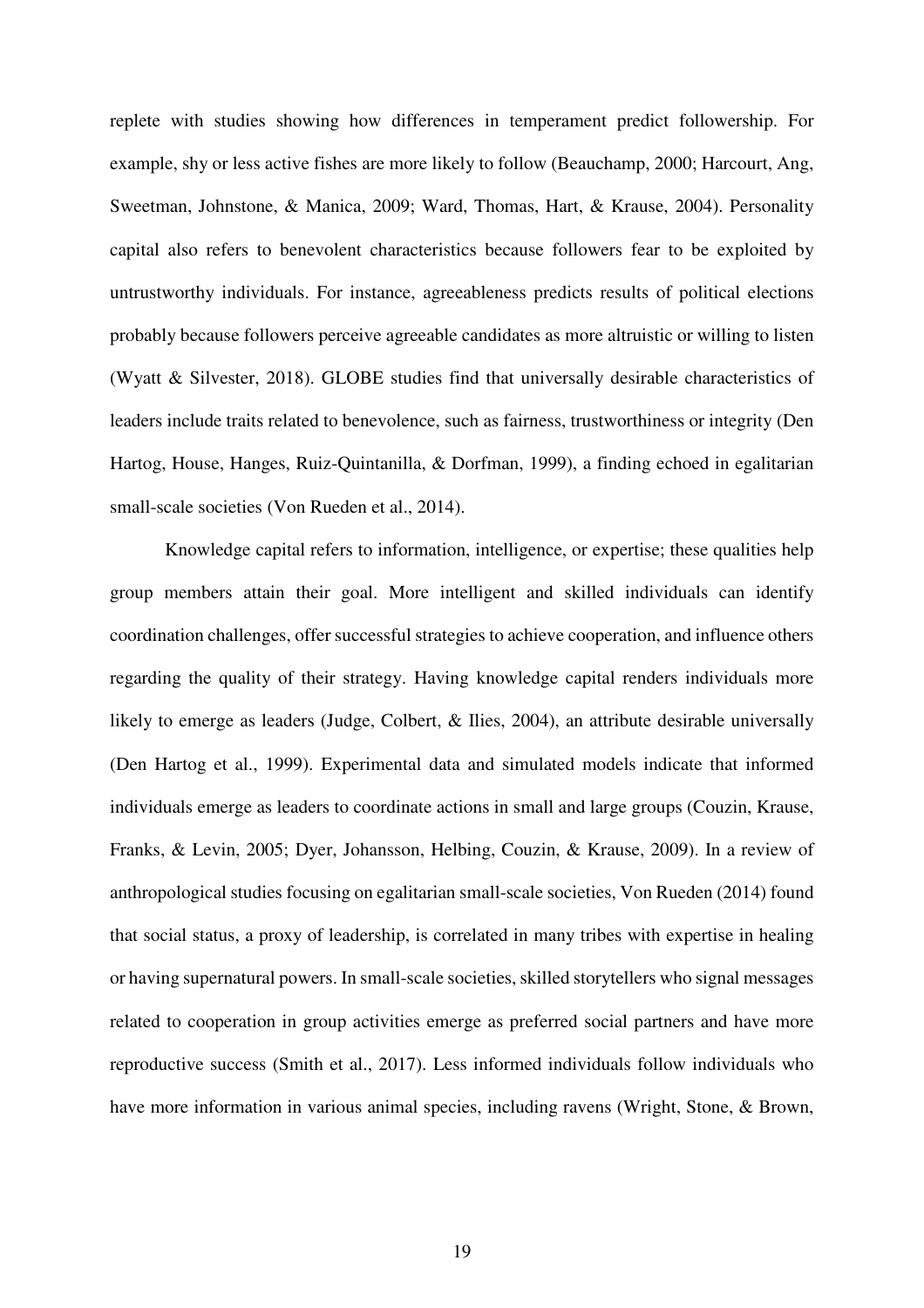2003), elephants (Foley, Pettorelli, & Foley, 2008) and bees (Riley, Greggers, Smith, Reynolds, & Menzel, 2005).

Finally, social capital refers to characteristics making someone embodying the values and identity of the group. Individuals that are older, group-prototypical, or positioned more centrally in their network are more likely to emerge as leader (Van Knippenberg, 2011). Older individuals are likely to have more allies and a bigger social network; young individuals tend to have accrued less knowledge, expertise and wisdom, disqualifying them to exert leadership (Spisak, Grabo, Arvey, & van Vugt, 2014). Anthropological studies in egalitarian small-scale societies show that followers have generally smaller coalition sizes, as indicated by the size of their family and social network (Von Rueden et al., 2018; Von Rueden et al., 2014). This idea is corroborated in the animal literature where younger individuals emerge as followers in nomadic species migrating (Maransky & Bildstein, 2001).

Altogether, our review suggests that individuals emerge as followers if they lack the capital to successfully lead a group.

*Proposition 5: Individuals will emerge as followers if they lack physical, psychological, and/or social capital.* 

To summarize, our review indicates that followership is more likely when the benefits of claiming leadership are low (*Proposition 3*), the costs of leading are high (*Proposition 4*) or when individuals are unable to attract followers (*Proposition 5*). Rather than making complex cost-benefit computations each time they face a coordination challenge, we suggest that individuals rely on evolved mental algorithms to quickly assess themselves and others in their respective abilities and motivations to lead (Grabo et al., 2017).

## **Task Analysis of Followership**

A computational task analysis suggests that once individuals have identified a need for coordination, different follower mechanisms are being activated. Our adaptive followership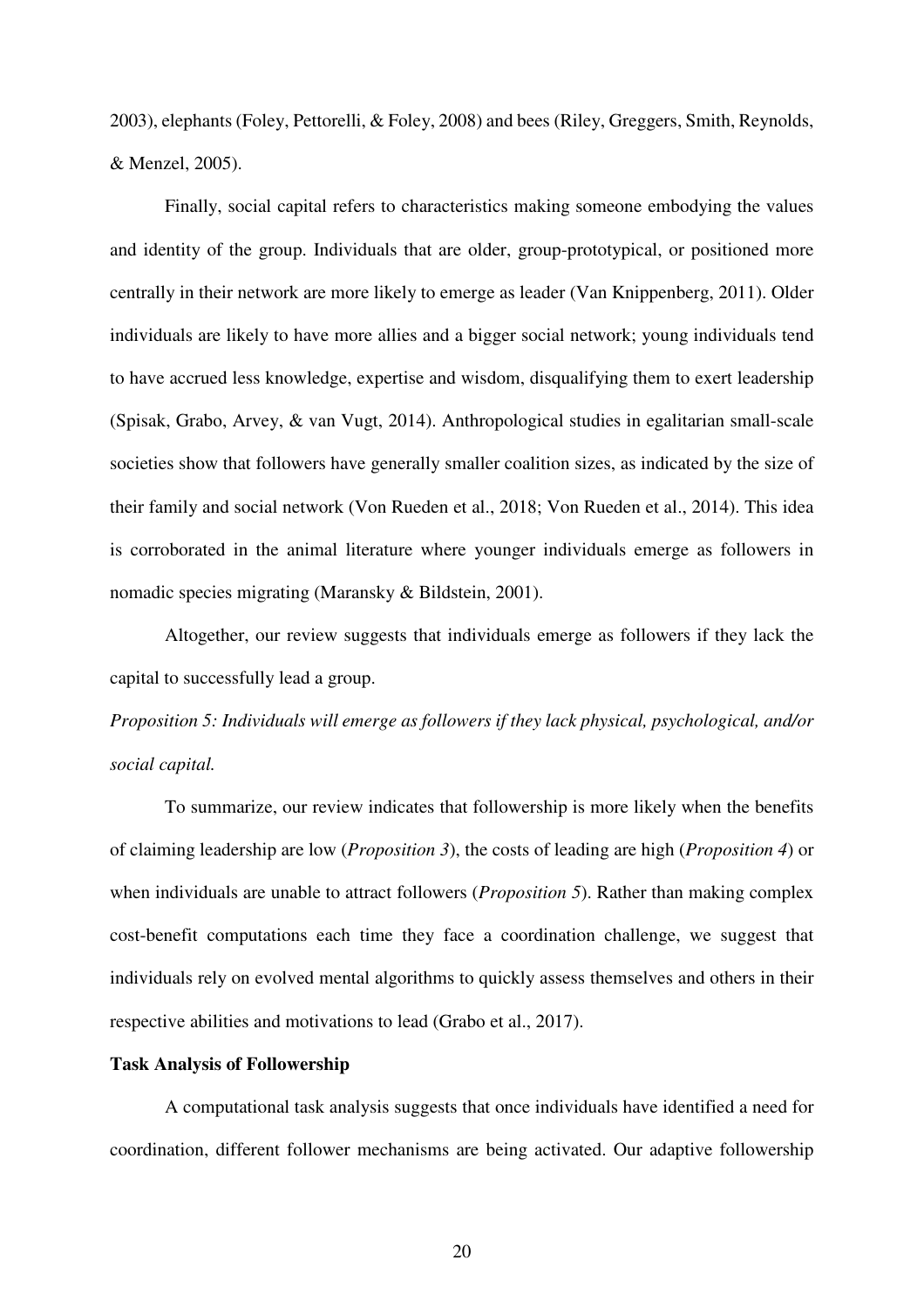system likely contains mechanisms to (a) select an appropriate leader given certain environmental constraints or opportunities, (b) encourage these individuals to take on leadership roles; (c) monitor their effectiveness, and (d) switch leaders when needed (cf., evolutionary leadership theory; Van Vugt & Grabo, 2015).

*Selecting Leaders.* What are informative inputs followers can use to select appropriate leaders? Life in ancestral time was harsh and the environment could be threatening, so choosing a wrong leader had tremendous consequences on the survival of the group. Because group living posed various adaptive challenges (e.g., finding food, defending the tribe) requiring different skill sets, an adaptive strategy for followers was to select different situational leaders that would maximize the benefits of coordination (Van Vugt, 2006). This process results in followers deferring to leaders who have the best abilities to solve the coordination problem in a particular context. Thus, cues referring to the physical, psychological and social capital of would-be leaders should matter.

One example of an evolved followership mechanism is a reliance on facial cues to make inferences about other individuals, a process known as face-ism (Antonakis & Eubanks, 2017; Todorov, Olivola, Dotsch, & Mende-Siedlecki, 2015). These inferences are made extremely quickly (Willis & Todorov, 2006) and operate mostly at an implicit level not accessible to consciousness (Bargh & Chartrand, 1999; Kenrick, Li, & Butner, 2003). Face-ism suggests that followers rely on facial attributes to guide who they select as leader. The social psychology and leadership literatures are replete with empirical studies showing that followers make inferences about leaders based on facial cues, especially when it comes to distant leaders such as politicians or CEOs (because followers often lack more relevant information), and these inferences correlate strongly with actual followers' decisions. Empirical evidence points towards facial cues of attractiveness, dominance, competence, and trustworthiness serving as inputs into an adaptive followership psychology (e.g., Antonakis & Eubanks, 2017; Berggren, Jordahl, &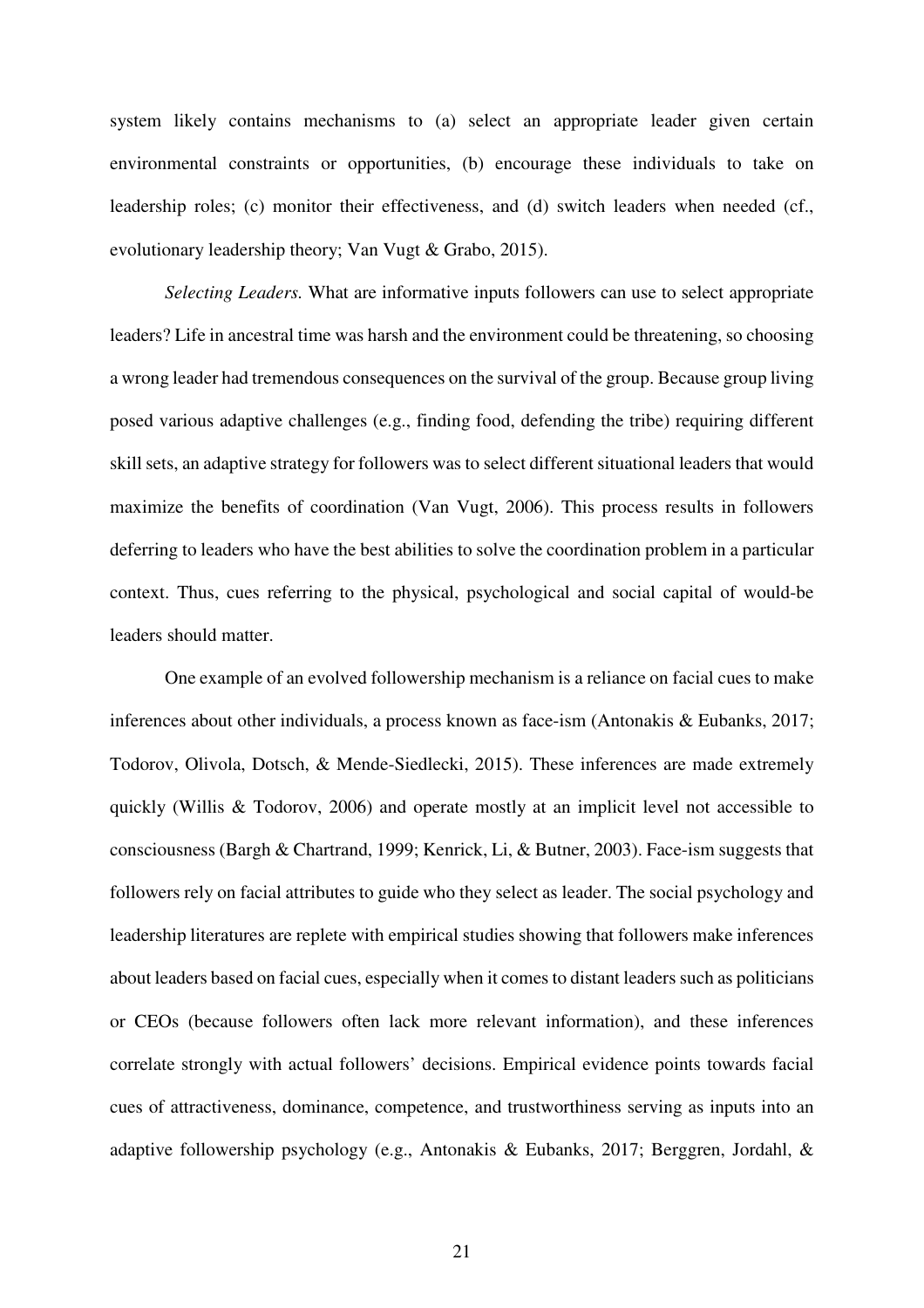Poutvaara, 2010; Fruhen, Watkins, & Jones, 2015; Linke, Saribay, & Kleisner, 2016; Rule & Ambady, 2008).

Situational cues also matter as inputs into an adaptive followership psychology. One context that calls for particular leadership abilities is intergroup conflict. Empirical studies show that when intergroup conflict arises, followers favor masculine, dominant leaders whereas in times of peace, more feminine, trustworthy leaders are preferred (Laustsen & Petersen, 2015; Little, 2014; Little, Burriss, Jones, & Roberts, 2007; Spisak, Dekker, Krüger, & Van Vugt, 2012). Individual with physical capital are particularly functional in conflicts: They look threatening and frightening to opponents, and they reduce free-riding and coordination failures within the group (Bøggild & Laustsen, 2016; Sell et al., 2009; Von Rueden et al., 2018; von Rueden & Van Vugt, 2015). Concurrently, in peacetime, individuals with a warm personality or social capital will be preferred as leaders (Spisak et al., 2012). Their functionality lies in encouraging coordination and minimizing conflict, thus ensuring the respect of the social order (Little et al., 2007). The stability of the environment is another relevant contextual cue, linked with a preference for younger or older leaders. Younger leaders tend to be favored in times of change, instability, or exploration, whereas older leaders are selected in stable contexts encouraging exploitation (Spisak et al., 2014). A stable environment may select for leaders with past records of performance in similar contexts or knowledge of the particular situation, favoring older leaders. An unstable environment may select for skills such as physical ability, cognitive agility, or flexibility in the information and schema employed, thus favoring younger leaders (von Rueden & Van Vugt, 2015).

*Proposition 6: An evolved followership psychology relies on personal and situational cues to select leaders.* 

*Encouraging and Monitoring Leaders.* Once followers have selected their leader, further adaptive tasks relate to encouraging the chosen individual to take up the leader role and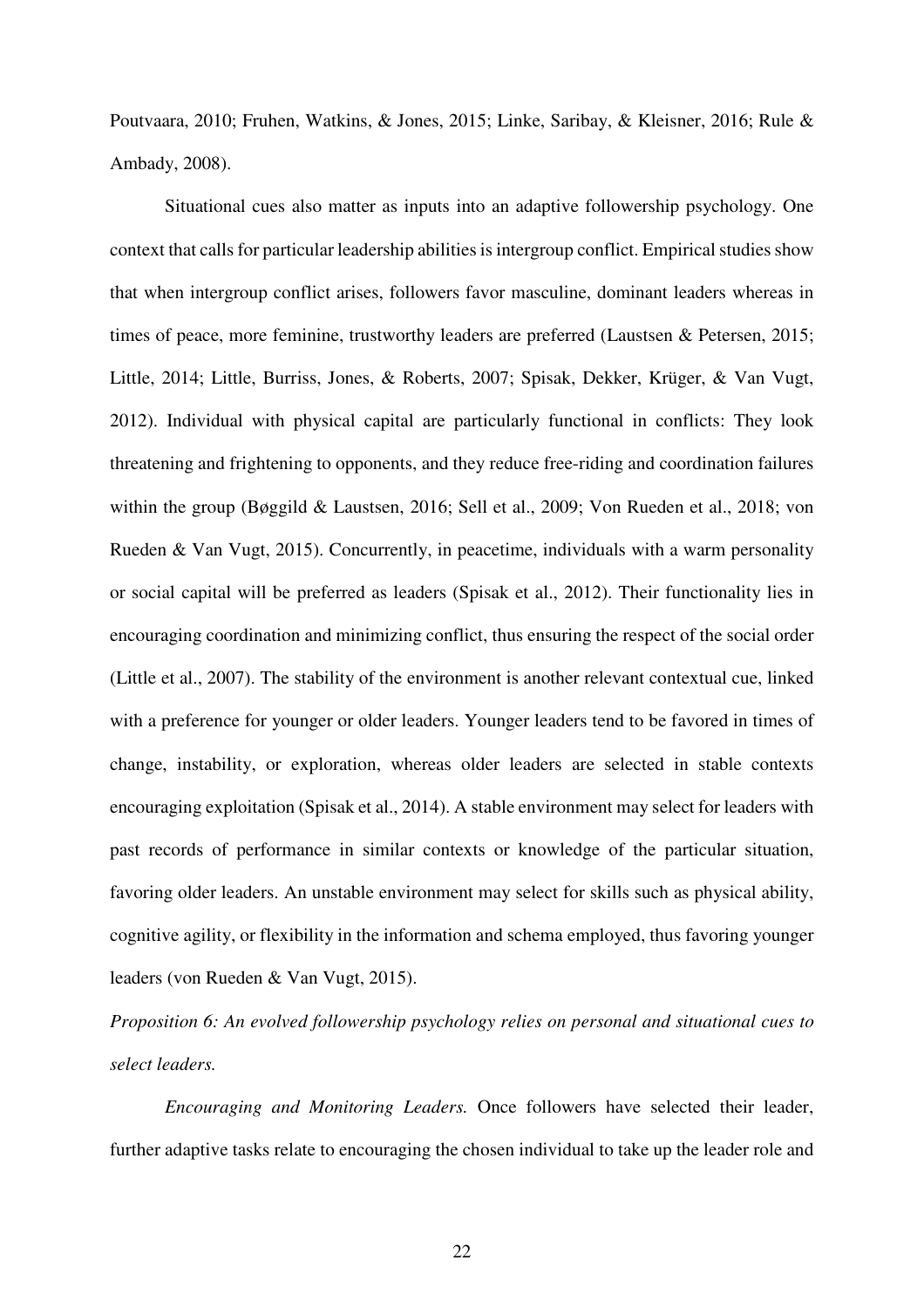monitor their actions. To encourage an individual into a leader role, followers and leaders can negotiate over the distribution of the coordination benefits as long as the distribution remains beneficial to both parties (Hooper et al., 2010). When leadership is granted, an adaptive followership task is to ensure leaders are being monitored and kept in check in order to correct for deviant, selfish, or irrational leader behaviors. Due to their differential influence, leaders have leeway to exploit their followers. Leaders often have more information than followers do which they can leverage by conveying inaccurate information (e.g., about the benefits of cooperation) or favoring their kin in the allocation of tasks or cooperation benefits. Leaders can also preferentially benefit from coordination by taxing followers (Bøggild & Petersen, 2016). In essence, the leader-follower relationship is "inherently ambivalent" (Van Vugt et al., 2008a; p.182) because leaders and followers have conflicting interests. Take, as an example, a war situation where coordination failure can be lethal. Leaders with a strong physique may be preferred because the situation requires an individual that has the potential to enforce coordination or resolve intergroup conflict aggressively. Yet, these leaders are also the ones more likely to exploit their own followers (Laustsen & Petersen, 2015; von Rueden & Van Vugt, 2015). Thus, followership involves trade-offs and requires mechanisms to prevent exploitation from leaders.

As discussed before, the human ability to form coalitions "reversed" the dominance hierarchy and paved the way for the emergence of small-scale egalitarian societies in early humans. Anthropologist Chris Boehm (1993) found that a shared characteristic of these societies is their reliance on "leveling" mechanisms to suppress leaders' dominance and exploitation. These mechanisms include the use of public opinion, criticism, ridicule, disobedience, and extreme sanctions such as removal or even assassination of overbearing leaders. Computer simulations indeed confirm that agents with the ability to form coalitions can keep leaders in check (Gavrilets, 2012; Gavrilets, Duenez-Guzman, & Vose, 2008).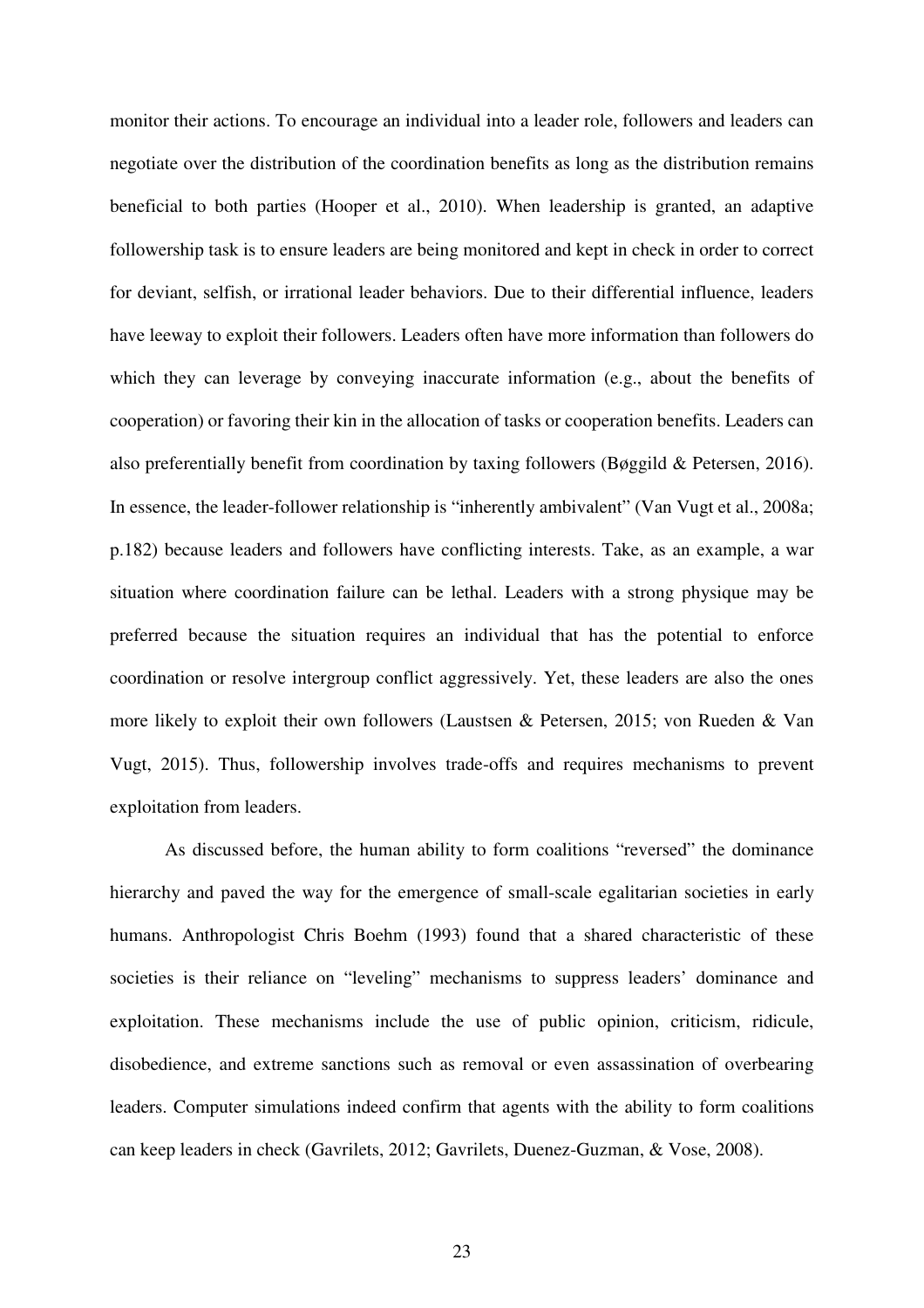*Proposition 7: An adaptive followership psychology contains mechanisms to detect and manage exploitation risks of leaders.*

#### **Followership Styles**

In order to ensure smooth coordination and maximize the benefits of collective action, it is also important that the styles of following match the styles of leading. Thus, there are pressures on followers to adapt their behavioral styles to those of their leaders (and vice versa). The evolutionary literature suggests that there are, by and large, three major strategies for individuals to achieve leadership positions in human groups, reflecting their behavioral style: Dominance, prestige, and charisma (Grabo et al., 2017; Henrich & Gil-White, 2001; Maner, 2017). Dominance-based leaders use coercion, intimidation, and fear to ensure coordination. Prestige-based leaders rely on individual skills, competencies, and knowledge to get individuals to coordinate with them. Finally, charisma-based leaders rely on the signaling of appropriate values, emotions, and identities to attract followers and coordinate group action (Antonakis et al., 2016). Whereas dominance-based leadership is found across many species, prestige- and charisma-based leadership are probably more unique to humans because the role of language is especially instrumental. In the absence of language, signaling charisma would be inherently difficult; yet, enthusiasm or symbolism could still be expressed through non-verbal means, and as such, we would not dismiss the possibility that other forms of charisma exist. Applying French and Raven (1968) bases of social power, dominance-based leadership reflects reward and coercive powers, prestige-based leadership echoes expert and informational powers (e.g., skills, access to and control of information), and charisma-based leadership is akin to referent power (e.g., identification, attraction). These three different styles – dominance, prestige, and charisma – approximate transactional, instrumental, and charismatic/transformational leadership styles (cf., Antonakis, 2017a).

To ensure smooth and efficient group coordination, followership styles should match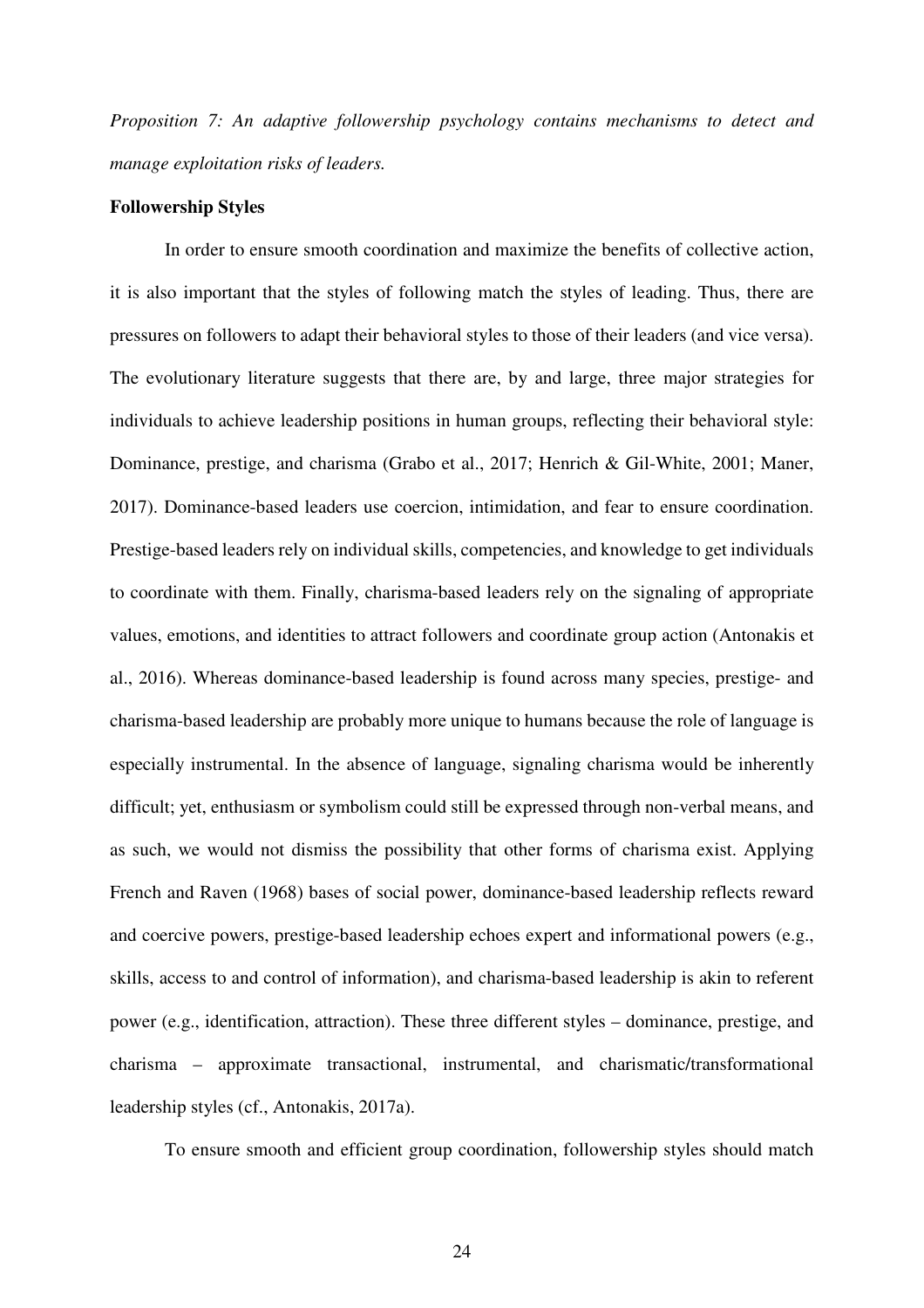these different leadership styles. Followers seeking protection from their leader may accept the influence of a dominance-based leader, because these leaders require people to comply to sanctions and rewards. As a result, dominance-based leadership encourages passive, conformist or even submissive followership styles. Non-verbal studies show that individuals react indeed with submissive bodily postures to physically dominant leader behaviors (Tiedens & Fragale, 2003). In order to benefit from their skill and abilities, followers will want to closely and actively follow prestige-based leaders. A prestige-based leadership style will thus create active and inquisitive followers who are keen to use these leaders as their role models from which they can learn. Finally, charismatic leaders pop up in cases when coordination failures are potentially lethal and quick coordinated group action is required such as in a crisis. Emerging from urgent group needs, a charisma-based leadership style produces enthusiastic, identified, and emotionally aroused followers who open up themselves to the leader's influence. Although individual differences in followership style exists, we argue that followership styles will ensue from the interaction with particular leadership styles.

## *Proposition 8: Followership styles result from the match with particular leadership styles.*

It is good to realize that followers face trade-offs when they interact with particular leadership styles. Dominance-based leaders may abuse their position in a self-serving way, favoring their own interests or those of their kin at the detriment of followers. Their grip over rewards and sanctions give them tremendous power over followers' fate. Prestige-based leaders may possess unrelated skills or outdated knowledge for the task at hand, but mislead followers into believing that they possess the appropriate characteristic to successfully lead. Charismabased leaders may profit from followers' emotional arousal and strong group identification by using their influence in a selfish, narcissistic manner – this is commonly referred as the dark side of charisma (Howell & Shamir, 2005). Using verbal and nonverbal strategies, charismatic leaders may exploit followers to do things that help their leader or the group at large, but go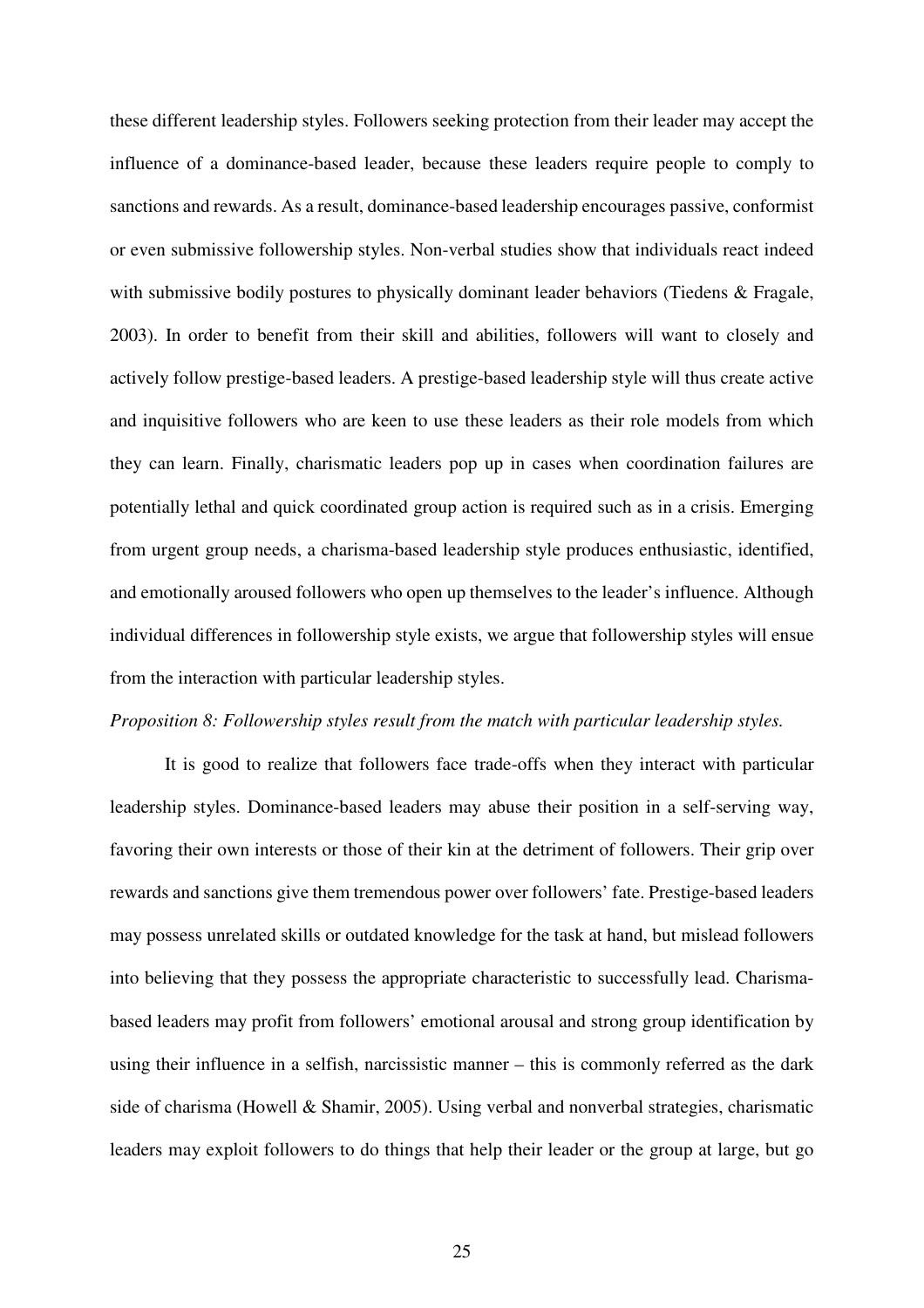against their best interests (e.g., suicide attacks).

# **Followership Engagement**

A final interesting question that an evolutionary perspective informs pertains to the commitment or engagement of followers with leaders and their goals. Commitment, an individual identification with and involvement in the group and its goal (Mowday, Steers, & Porter, 1979), is negatively correlated with followers' turnover and positively predicts satisfaction with the leader and the organization (Meyer, Stanley, Herscovitch, & Topolnytsky, 2002). Our evolutionary approach suggests that followers will consider their satisfaction with outcomes and procedures, the availability of alternatives, and their investment in the relationship to inform their levels of engagement with the leader. These factors may contribute to understand different followership types such as diehards, activists, participants, bystanders, and isolates (cf., Kellerman, 2008).

*Satisfaction with Outcomes*. Individuals can decide to no longer follow if they are unhappy with the outcomes they receive from coordination, compared to their inputs. Equity theory (Adams, 1963, 1965) suggests that individuals are motivated to reduce inequity whenever what they receive compared to what they provide is lower than this ratio for a referent individual. If the difference in pay-offs between leaders and followers, or between different followers, is deemed unfair, followers will likely lower their engagement as a consequence. Meta-analyses indicate that individuals' perception of distributive justice (Cohen-Charash & Spector, 2001; Colquitt, Conlon, Wesson, Porter, & Ng, 2001; Colquitt et al., 2013) and satisfaction with their pay (Mathieu & Zajac, 1990) significantly correlate with individuals' commitment to the leader and the organization. Also, leaders who reward followers contingent on their performance have more committed followers (Jackson, Meyer, & Wang, 2013; Podsakoff, Bommer, Podsakoff, & MacKenzie, 2006). Note that followers' payoff does not have to be material, but can also be social or psychological (e.g., Peterson & Luthans, 2006).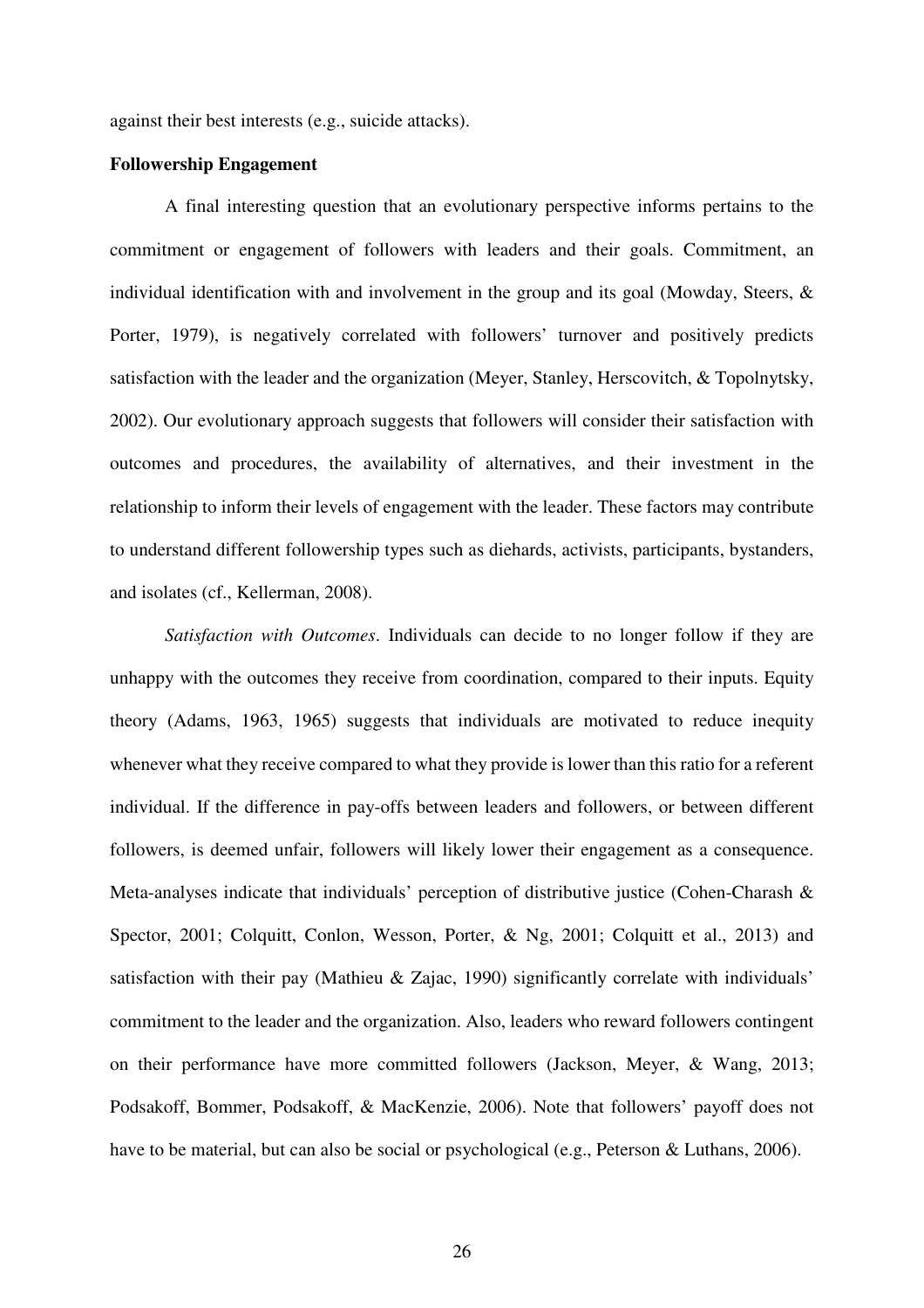*Fairness of Procedures*. Procedural fairness – the idea that leader decisions were arrived at in a just and fair manner – will also influence followers' engagement, especially when outcomes are unfavorable (Brockner & Wiesenfeld, 1996). To avoid being exploited, followers look for cues of fairness in a leader whenever they are uncertain about their outcomes (Van den Bos & Lind, 2002). Bøggild and Petersen (2016) argue that procedural fairness evolved as a followership mechanism that serve two primary functions: (a) A diagnostic function to ensure followers' interests are taken care of; and (b) a bargaining function to broadly communicate a leader's breach of rules. Acting as a mental algorithm, a leader's violation of procedural fairness indicates a potential risk of exploitation to which followers should respond by exiting the relationship (Bøggild & Petersen, 2016). Indeed, leaders' procedural fairness, often operationalized by giving followers "voice" in the leadership process, relates positively to followers' engagement and relationship continuance (see Van Knippenberg, De Cremer, & van Knippenberg, 2007 for a review).

*Quality of Alternatives*. Followers' cost of leaving the group and the absence of alternative leaders also predict followers' engagement with their current leader (Pfeffer & Lawler, 1980; Rusbult, Farrell, Rogers, & Mainous, 1988). Evolutionary insights indicates that the availability of attractive exit options affects the bargaining power of followers which in turn predicts how the benefits of coordination will be shared and who will claim most of the benefits of coordination (Debove, Baumard, & André, 2015; Gangestad & Simpson, 2000; Noë & Hammerstein, 1994). Powers and Lehmann (2014) used simulations to show that followers' exit costs and the absence of alternative leaders positively correlate with the capacity of a leader to seize a bigger share of the coordination benefits. In contrast, when the opportunity cost of switching groups is low, followers will tend to get a bigger share of outcome.

*Investments.* A final predictor of follower engagement relates to followers' investments – physical and psychological – in the relationship (Becker, 1960; Meyer & Allen, 1984). Any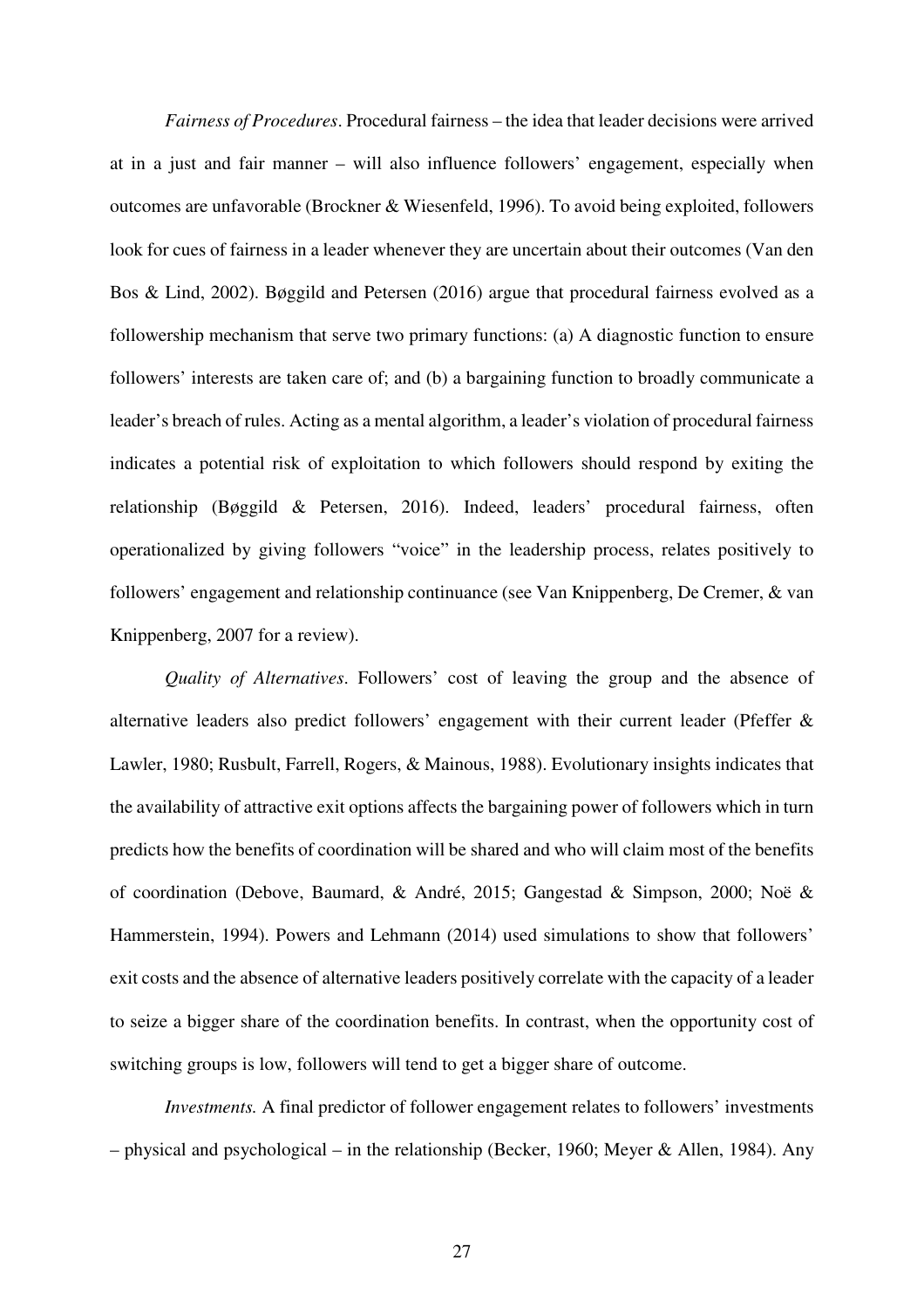resource (e.g., time, effort, money) invested that would be lost if the relationship with the leader was discontinued increases the commitment of individuals. Imagine a follower who has made a considerable effort to support a particular political party candidate. Even if the candidate turns out to be a poor leader, engaged followers may have difficulty in terminating their support. Generally, followers will be more engaged with their leader whenever sunk costs are high (Rusbult & Farrell, 1983). An indicator of followers' investment is the order in which they decide to follow a leader. First followers are more invested and therefore will probably be more engaged than second, third, or the n-th followers. Because early following is a risky yet credible signal of commitment to the leader, first followers are also more likely to obtain a larger share of coordination benefits (e.g., think of US presidential candidate donors who are rewarded with an Ambassador post after their candidate wins the election).

*Proposition 9: Followers' engagement results from (a) followers' satisfaction with the coordination outcomes; (b) the fairness of leader procedures; (c) the presence of alternative options; (d) and followers' investments in the leader-follower relationship.*

#### **Discussion and Implications**

Based on an evolutionary approach, our review has shown that followership is not a scientific puzzle. It is a logical, inevitable consequence of the evolutionary need to live in groups and benefit from coordinated actions with other individuals. Followership is a voluntary deference process and it is not the same as being submissive in a dominance hierarchy. Reviewing different streams of literature, we have proposed that emergent followers are relatively more likely to lack the motivation to lead and/or the ability to attract followers. Our review also indicates that humans have an adaptive followership psychology deeply rooted in our ancestral past, consisting of various psychological mechanisms to recruit and select appropriate leaders, monitor their effectiveness, and replace them whenever needed. Finally, our review suggests that followers match their styles to those of their leaders – to ensure smooth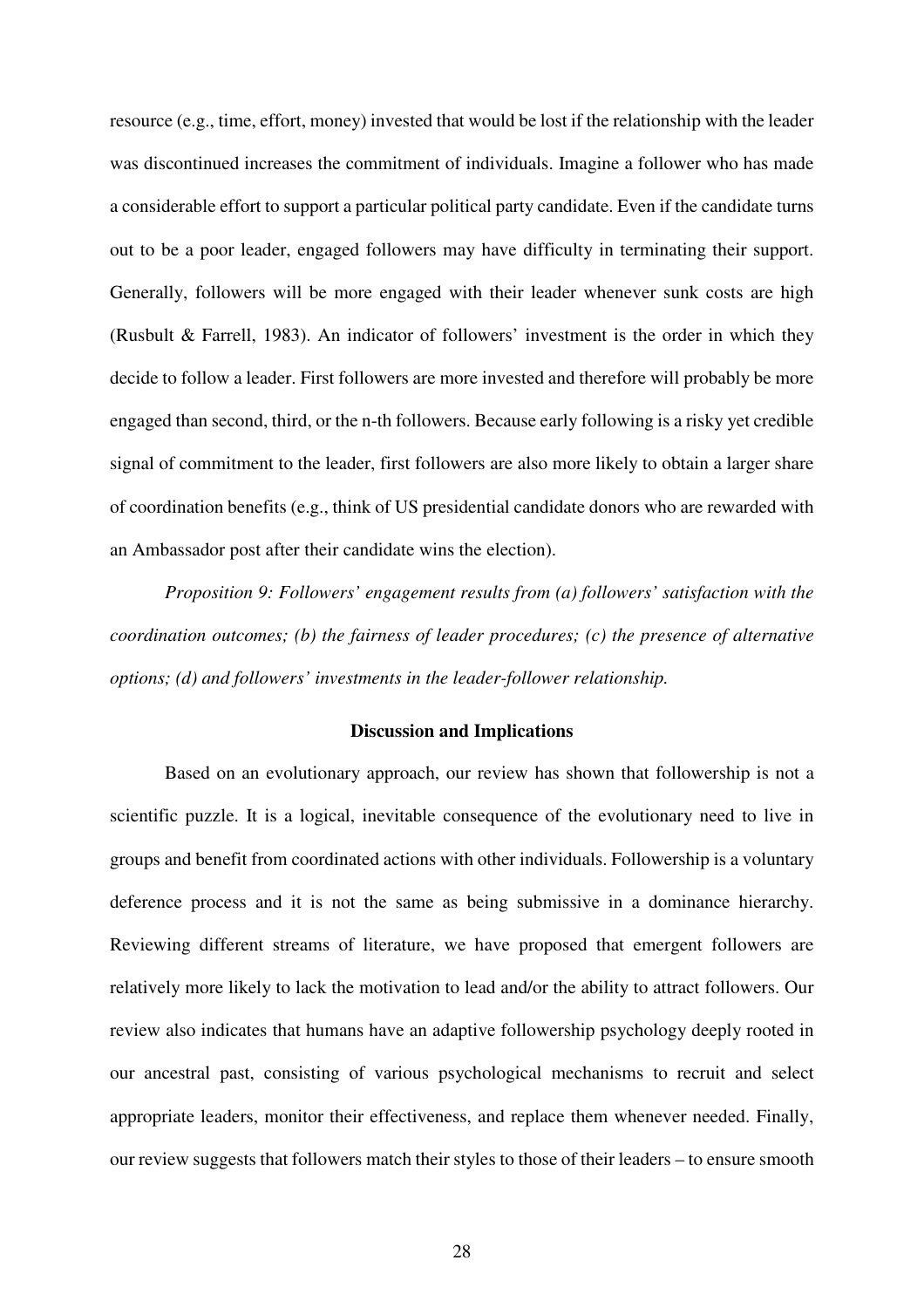coordination – and that their engagement results from a combination of satisfaction with outcomes, fairness of leader procedures, consideration of alternative leaders, and investments in the relationship. In the following, we address interesting questions about followership that result from our evolutionary analysis and review, and that could offer fresh insights to followership research.

## *Is Followership Still Adaptive?*

First, if natural selection has produced perfectly adapted followership mechanisms, why do modern people (sometimes) follow the wrong kind of leader? We argue that this may be the consequence of an evolutionary mismatch. Human followership psychology evolved in smallscale societies, yet we currently live and work in large, complex organizations that are evolutionarily novel (Van Vugt & Ahuja, 2011; Van Vugt, Johnson, Kaiser, & O'Gorman, 2008b). Humans have a small-scale followership psychology making certain mechanisms no longer appropriate and even mismatched to current contexts, such as our over-reliance on physical cues to make inferences regarding a leader's competence. Although it may have been adaptive to follow physically formidable leaders in ancestral environments, the functional benefit of this algorithm may be limited in a modern, complex society where leaders often lead from the back rather than the front. Because our inferences remain anchored in first impressions that have a deeper evolutionary functionality, it may result today in irrational follower decisions. Organizations should be aware that individuals are biased towards particular facial and physical cues of potential leaders, and train members of selection panels to avoid such biases. This issue is even more crucial if organizations use social media (e.g., Linkedin, Facebook) to obtain information about potential candidates for a leadership position.

A second mismatch is that modern organizations have structures in place that de facto reduce followers' engagement with their leaders. Leaders are not elected bottom-up by the group but often top-down and appointed by people outside the relevant group. A bottom-up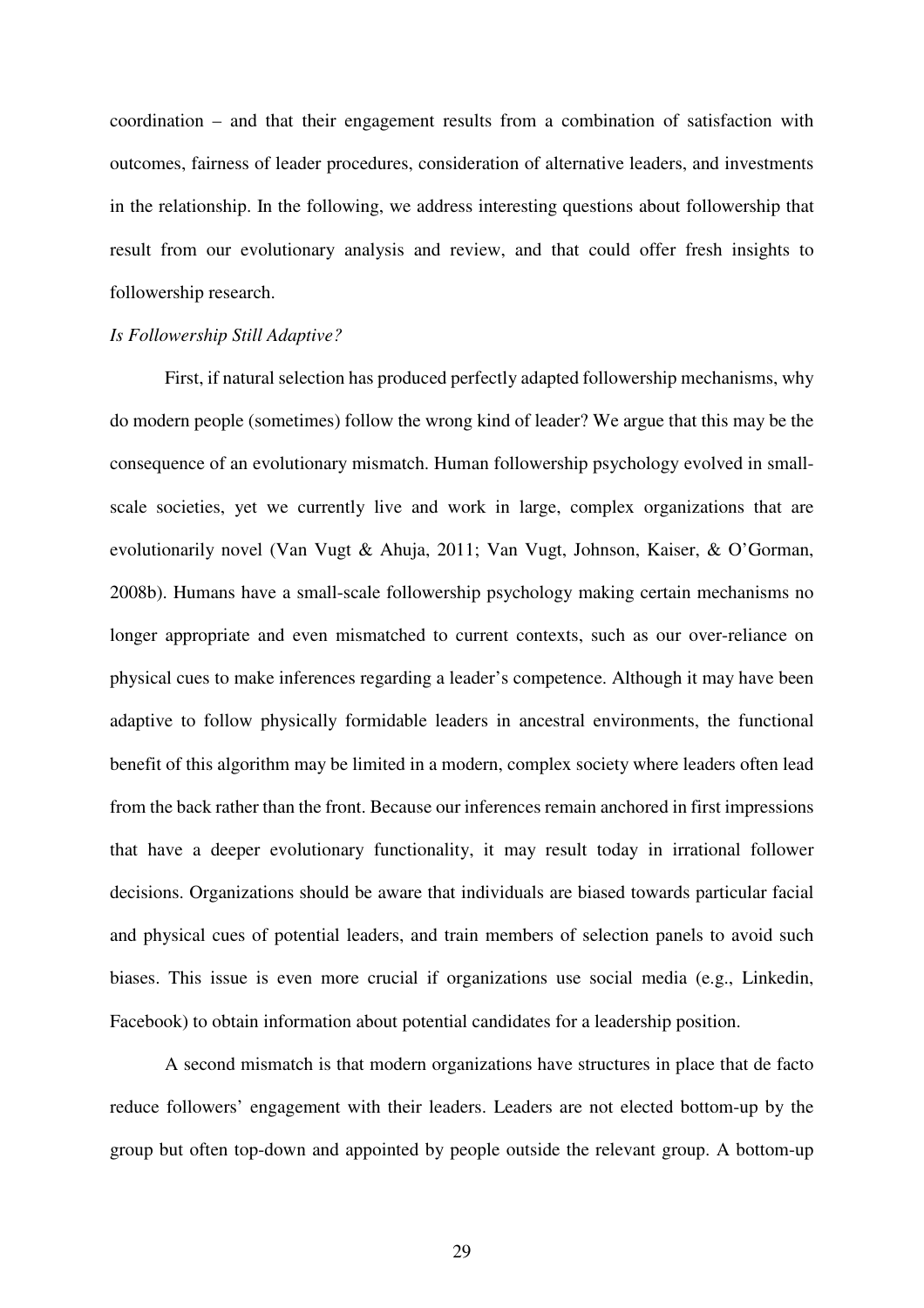approach to leader selection increases cooperation levels and leader success (Baldassarri & Grossman, 2011; Rivas & Sutter, 2011), because followers consider the leader as legitimate, prototypical, and identify with their actions (Hollander, 1992). Outside leaders may be competent but may have a style of leadership not favored by followers and their priorities may more likely lie with their superiors rather than their subordinates (Van Vugt, Jepson, Hart, & De Cremer, 2004). Followers should ideally be consulted and have a say in leader selection if organizations are willing to increase followers' engagement.

 Third, effective leveling mechanisms are often missing in contemporary organizations. These mechanisms act as safeguards against exploitation and their absence allows ineffective or even corrupt leaders to remain in place. The use of leveling mechanisms like gossip, satire, and public criticism is illegal in particular countries, resulting in potentially toxic leadership cultures. Although in most modern work organizations followers can criticize their bosses when they are unsatisfied with them, followers usually have no authority to dismiss them. Knowing this power imbalance, leaders can easily abuse their position. Organizations could benefit from a culture that gives followers mechanisms to monitor, regulate, and eventually sanction bad leadership (e.g., using followers' feedback as an input in promotion decisions).

Another source of evolutionary mismatch pertains to the lack of direct personal experience with the personal qualities of potential leaders in modern organizations. Information deficits facilitate the emergence of leaders with dark triad personalities. Ancestral cooperation was obtained in small groups with kinship ties and deep personal connections between leaders and followers. Followers knew the personality and values of leaders based on years of close interactions, creating strong reciprocity and reputational norms. In rapidly-changing environments, toxic individuals can easily highjack followers' psychology. Because would-be leaders are not tested over years of personal interactions, narcissistic or over-confident individuals have extant opportunities to make good first impressions without being checked.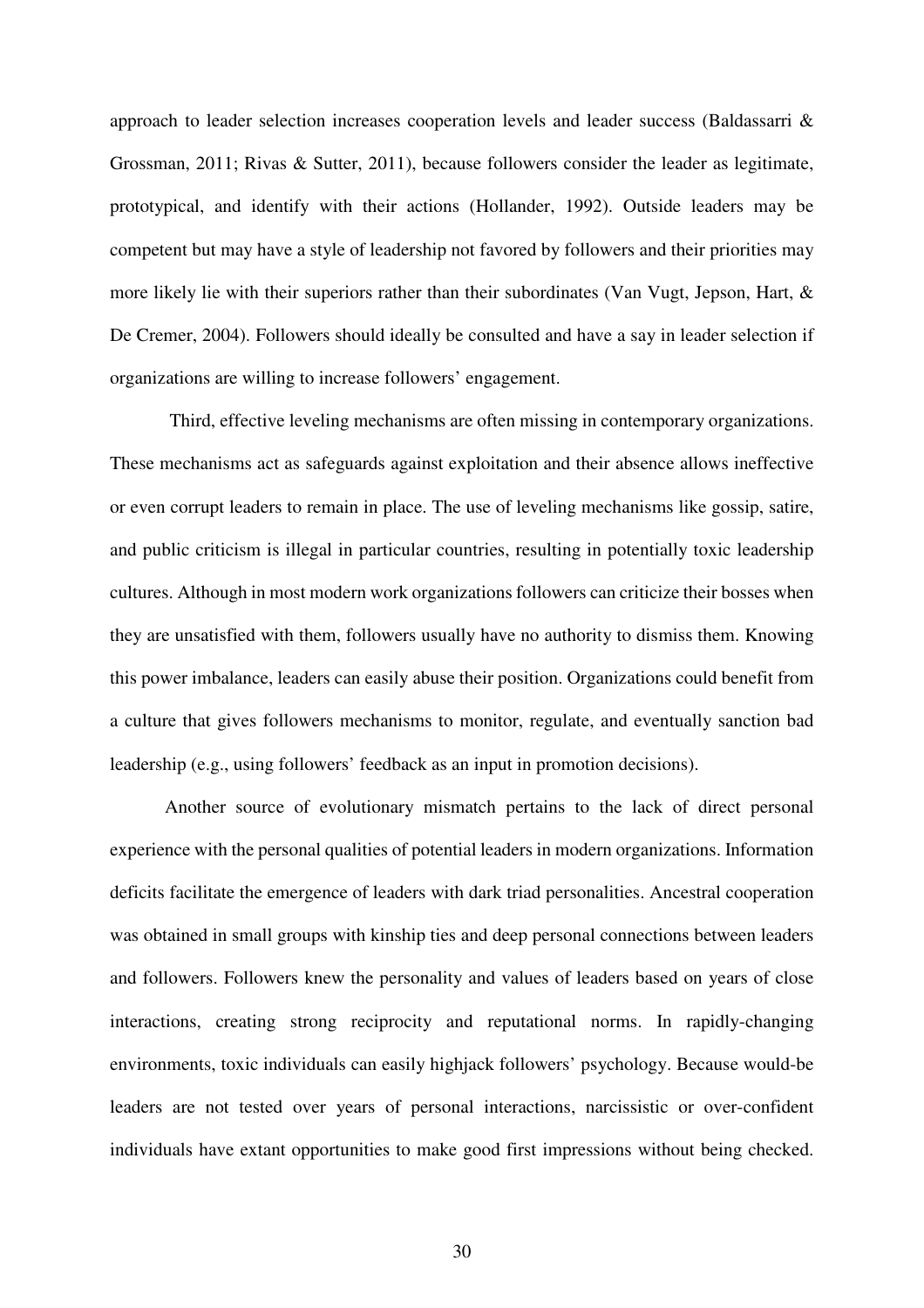Furthermore, toxic leaders can very easily escape a bad reputation and switch to a new group. When selecting leaders, organizations should thus pay more attention to leaders' reputations and their past actions rather than simply focusing on "cheap" signals like a smooth job talk.

A reward system that disproportionally favors leaders over followers is another probable source of evolutionary mismatch. Before the rise of agriculture, leaders and followers shared the benefits of coordination more or less equally (although leaders likely had more reproductive opportunities; Von Rueden et al., 2014). Nowadays, some CEO's get paid astronomical salaries compared to average workers, resulting in large power imbalance. This inequality will affect followers' engagement, reduce their cooperation with leaders, and boost cynicism targeted against high level managers and the organization. A business case could probably be made for a more equitable redistribution of outcomes.

Altogether, these different sources of evolutionary mismatch create what we could refer as reluctant, alienated, disengaged, or destructive followers. In this vein, Schein (2015, p.10) argues that "(t)here is a certain irony that we alienate employees and then spend a lot of effort with surveys and consultants to figure out how to engage them." Organizational decision makers would thus benefit to understand that our followership psychology evolved in small, cooperative groups if they want to increase followers' engagement.

# *Why Are There Gender Differences in Leading and Following?*

 An evolutionary perspective can inform why we observe relatively fewer women in formal leadership roles in society. From a biological perspective, women bear children and invest more in parenting. This state of affairs may have led to a sexual division of labor in hunter-gatherer societies and prevented women from taking on tasks involving physical risks (Buss, 1995; Van Schaik, 2016). Warfare and hunting – activities performed mostly by males – required leaders with coalition-building skills or the capacity to coordinate actions within large networks of individuals and followers who accept the hierarchy and defer to the leader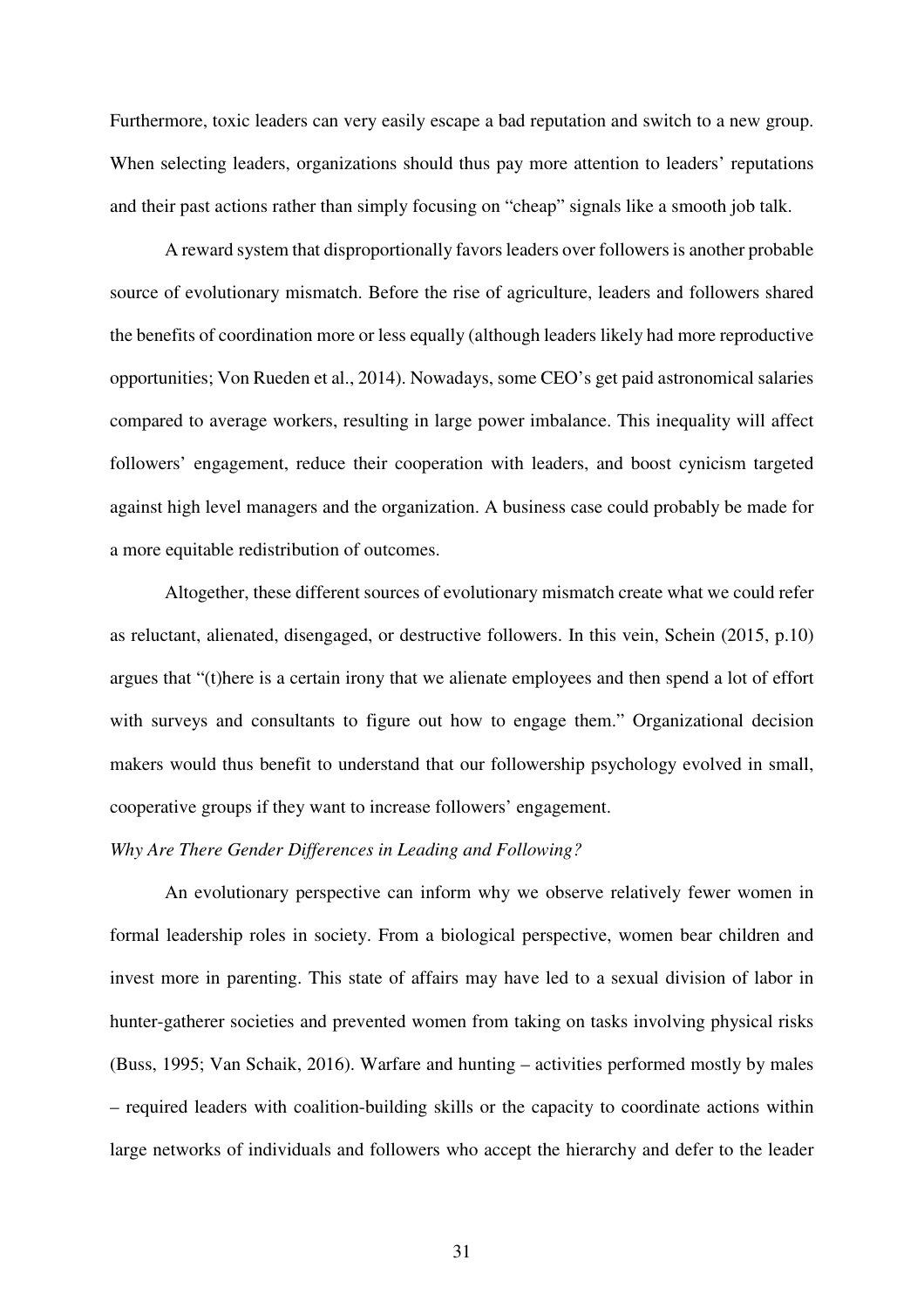(Von Rueden et al., 2018). Gathering and child rearing – activities performed mostly by women – selected for other characteristics including relationship-building or the capacity to lead communally and with empathy. To perform their task effectively, men and women have thus probably evolved different psychologies, abilities, and preferences (Pinker, 2002), allowing for different leadership and followership styles (Eagly, Johannesen-Schmidt, & Van Engen, 2003; Eagly & Johnson, 1990). Whereas men tend to form more hierarchical leader-follower relationships with each other, women leader-follower interactions will be more egalitarian and consensus-based (Benenson & Markovits, 2014).

 A different explanation for male-biased leadership lies in the reproductive benefits associated with a leader strategy. In comparison to women, men have greater variance in reproductive outcomes related to status competitions. That is, men have relatively more to gain by competing for high status leadership roles, such as greater access to resources and sexual mates (Betzig, 2012). Men have thus probably evolved to actively and aggressively pursue such leadership roles. In turn, women prefer men who have obtained high status positions. Empirical evidence indeed suggests that women find socially dominant men to be more attractive (Jensen-Campbell, Graziano, & West, 1995) and men actively signal social dominance in mixed-sex interactions (Campbell, Simpson, Stewart, & Manning, 2002).

A third reason is that leadership in small-scale societies was often directly linked to physical dominance such as hunting or leading a raid (Von Rueden et al., 2018; Von Rueden et al., 2014). This may explain why still today we observe a greater fit between our prototype of a leader and being male, and our prototype of a follower and being female (Braun, Stegmann, Hernandez Bark, Junker, & van Dick, 2017). Some contexts are nonetheless more conducive to the emergence of women leaders, such as peacekeeping, conflict resolution (Van Vugt, 2006), or informal leadership in community affairs (Low, 1992). As organizations continue to move towards flatter hierarchies and self-organizing teams, they need more interpersonal, informal,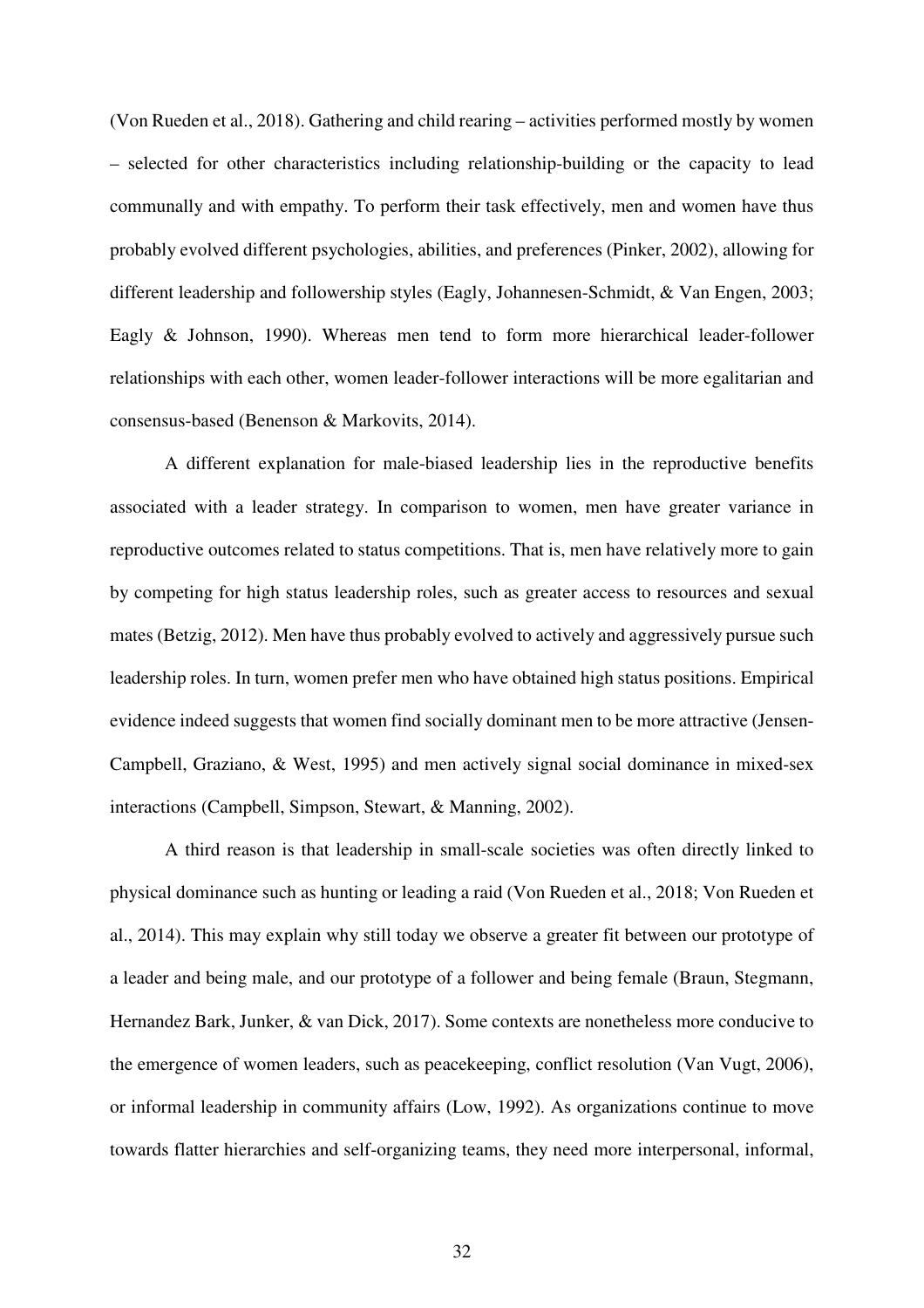and communal leadership skills that will likely open up more leadership positions for women. *What Makes a Bad Follower?* 

What is a bad follower? From our definition, a bad follower is an individual who does not coordinate well with the leader and/or with other followers. Examples of bad followership behaviors include free-riding, cheating, or social loafing which may produce coordination failure. Bad followership also results from behaviors that are self-serving rather than aimed at improving coordination, such as when followers (a) accept bribes and support bad leaders, (b) undermine the leadership position (e.g., an extroverted individual competing for status at the leader and group expense), or (c) are unpredictable in their actions. To be clear, we do not make a moral statement. Bad followers can be morally good people, but by undermining group coordination they produce suboptimal outcomes for their leader, their group, and ultimately, themselves.

Bad followership can also occur when leaders exploit followers. A failure to use leveling mechanisms against exploitative leaders would be considered bad followership. Examples include followers who do not report deficient or unethical leader behaviors, or do not vote if they get the opportunity to replace an exploitative leader. When leaders are biased in their decisions or abuse their influential position, or when other followers under-contribute, bad followership originates from a failure to act. This perspective on bad followership resonates with leadership practitioners who operationalize good followership in terms of courage (Chaleff, 2009), engagement to the common good (Kellerman, 2008), or critical thinking (Kelley, 1992).

## *Why Are There So Few Good Leaders?*

Leadership failure is common in modern organizations and climate surveys show that a majority of workers find interactions with their direct bosses the most stressful part of their job (Van Vugt et al., 2008a). Why is poor leadership so common? The answer may have partly to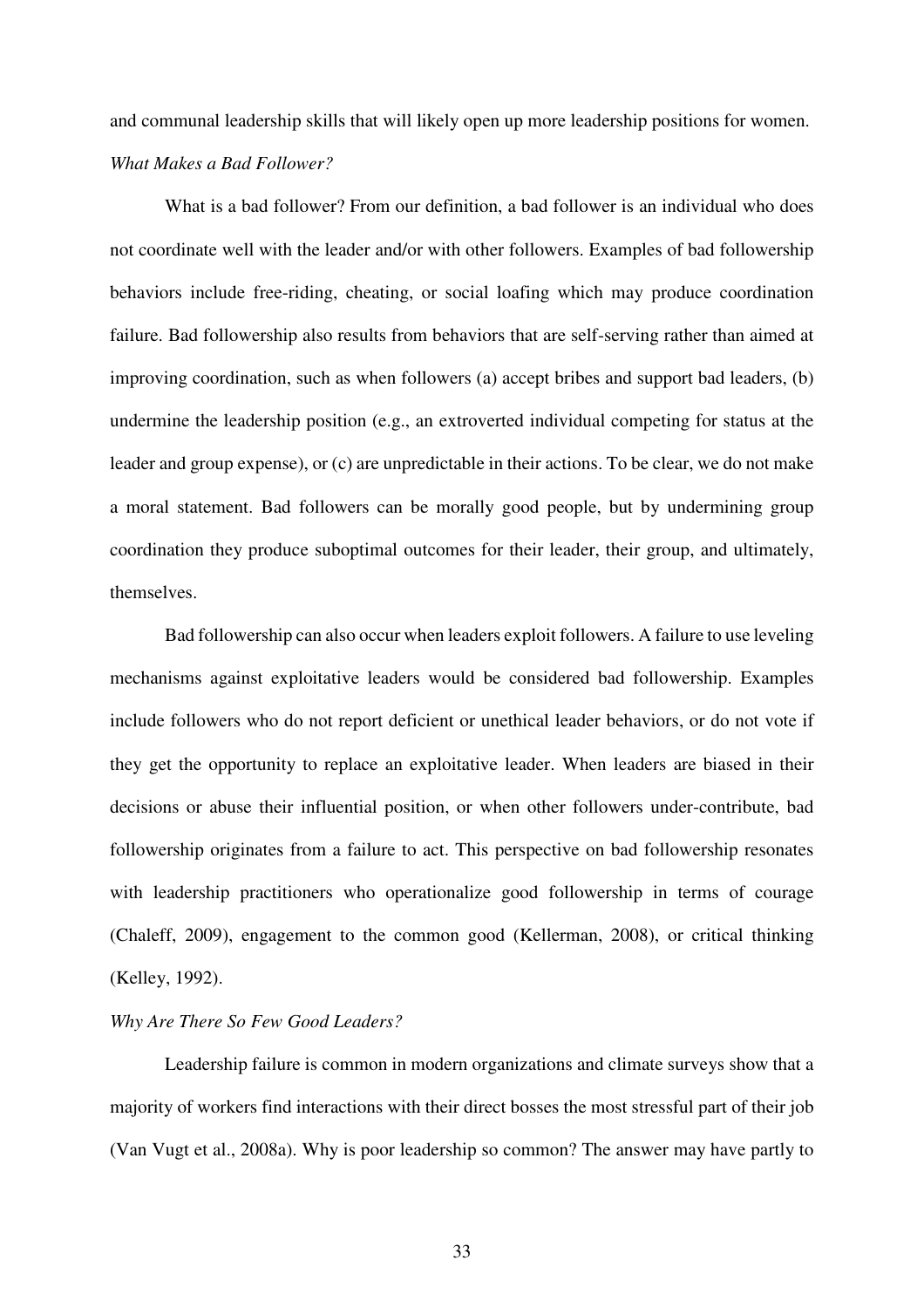do with the distribution of leaders and followers in the population. Leader-follower ratios have changed from say a 1:5 ratio (hunting parties) in ancestral groups to 1:1,000 or even 1:1,000,000 in large, modern organizations (nation states are led by just a few leaders)<sup>3</sup>. This transition suggests that current groups need fewer leaders, but many more followers to function effectively than in the past. As the ratio of followers to leaders has increased, so has the competition to be the leader, resulting in a winner-takes-all competition, with extreme inequalities in power and pay-offs as a consequence (e.g., a CEO in a US listed company earn on average 354 times the average salary of unskilled workers, which very few believes is fair; Norton, 2014). In turn, as fewer leaders are needed, there has probably been cultural selection on followership traits, favoring more conformist, docile, and passive individuals. Consistent with this line of reasoning is the human domestication hypothesis which suggests that we tamed ourselves as a species to be extremely good cooperators. The result is that humans are good followers (see the classic Milgram and Asch studies in social psychology) but that our leadership skills are underdeveloped. If we culturally evolved to be good followers, this raises interesting questions. For example, how do humans adapt to modern individualistic societies prescribing that individuals should be their own leaders and "never be a sheep" or "never follow"? Also, as we train our kids to be excellent compliers, are there still enough individuals with leadership qualities who are worthy of following?

Naturally, part of our adaptive followership psychology is to be flexible in terms of the roles we take in coordination activities. Being able to follow or lead depending on conditions allows us to create super organizations with many different hierarchical layers, where

 $\overline{a}$ 

<sup>&</sup>lt;sup>3</sup> As suggested by one reviewer, large organizations contain multiple tiers of formal leadership, so counting only top-level leaders may be misleading. We would however argue that middle-level leaders report to leaders higher up in the hierarchy, removing the formers from their responsibility and discretion in decision making. Potential outcomes may include widespread conformity, alienation, and diffusion of responsibility, which in turn would partly explain why poor leadership is so common.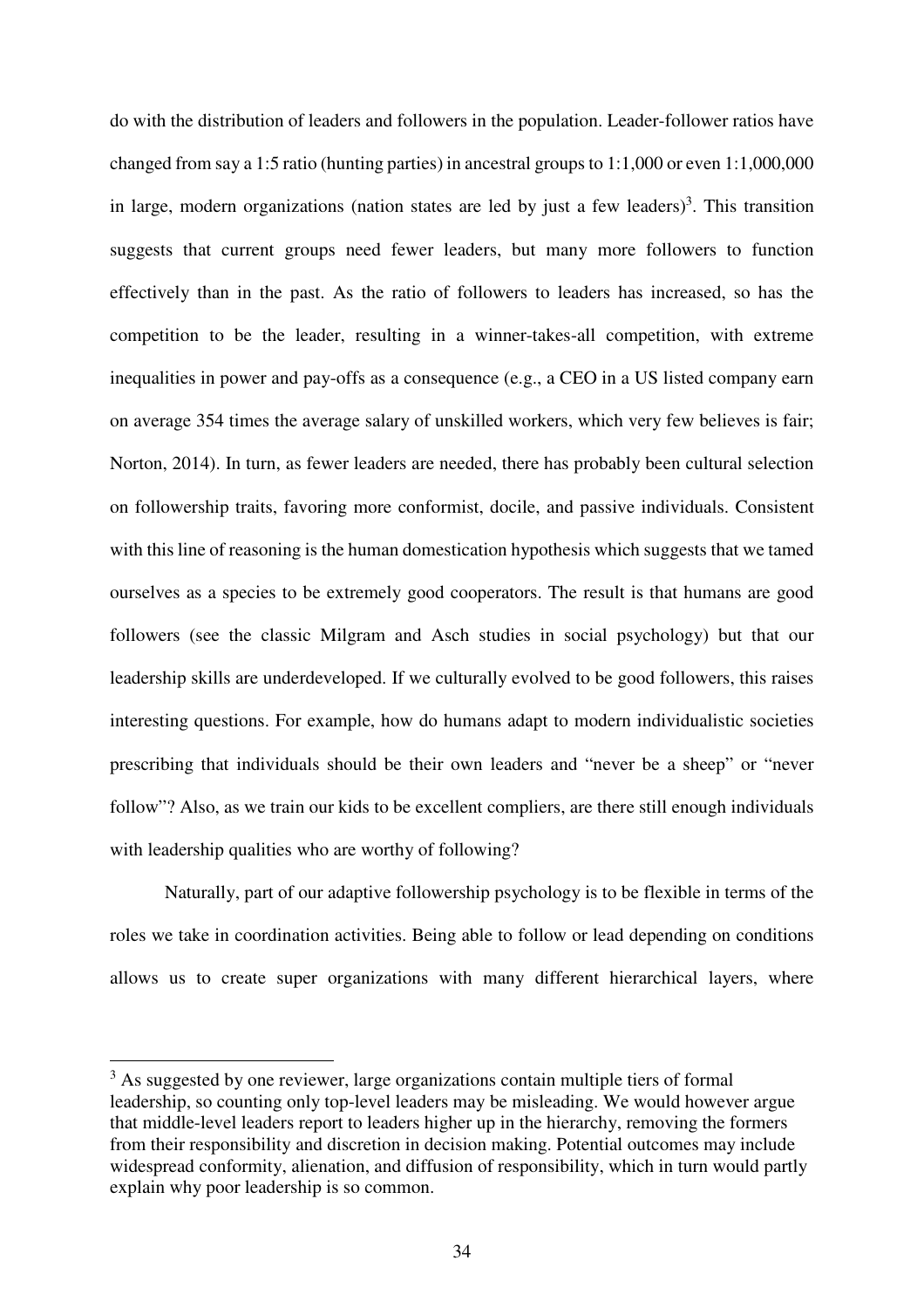individuals have to navigate between different identities: To be a leader in one meeting but a follower in another requires cognitive flexibility. In this respect, layered organizations fit our human minds by keeping group sizes within our evolved cognitive limits (Dunbar, 1993). This capacity to operate both as leaders and as followers is probably uniquely human and may have contributed to our species success.

A final issue concerning group size is that the prevailing leadership style probably affects the number of followers per leader (i.e., leader's span of control). In order to be effective, dominance-based leadership requires a small span of control because it involves close monitoring of followers (e.g., dominance hierarchies in great apes point to group sizes of 5-8). Beyond a few followers, it may become difficult to manage free-riders though this may have changed with the development of recent communication technologies (like observation cameras). Prestige-based leaders allow for an expansion of the number of followers. However, because followers want to be near prestige leaders to copy and learn from them, group size could probably not extend beyond 10-15 individuals, the tribe size of small clans. For charismatic leaders, group size has theoretically no limit as long as followers can share emotions and identify with their leader. Because charisma relies mostly on verbal communications, charismatic leaders could probably expand group sizes up to 100-150 individuals. Again, these constraints on group size were lifted with the rise of current communication technologies (e.g., TV, social media), allowing charismatic leaders such as Hitler and Mandela to mobilize much larger groups of followers.

# *Connections with the Followership Literature*

Our perspective takes a "reversing the lens" approach to leadership (Uhl-Bien, Riggio, Lowe, & Carsten, 2014) by focusing on follower motivations, behaviors and outcomes. Our review fits both a role-based approach and a constructionist perspective to followership (Uhl-Bien et al., 2014) although we depart substantially from these approaches. Our review is aligned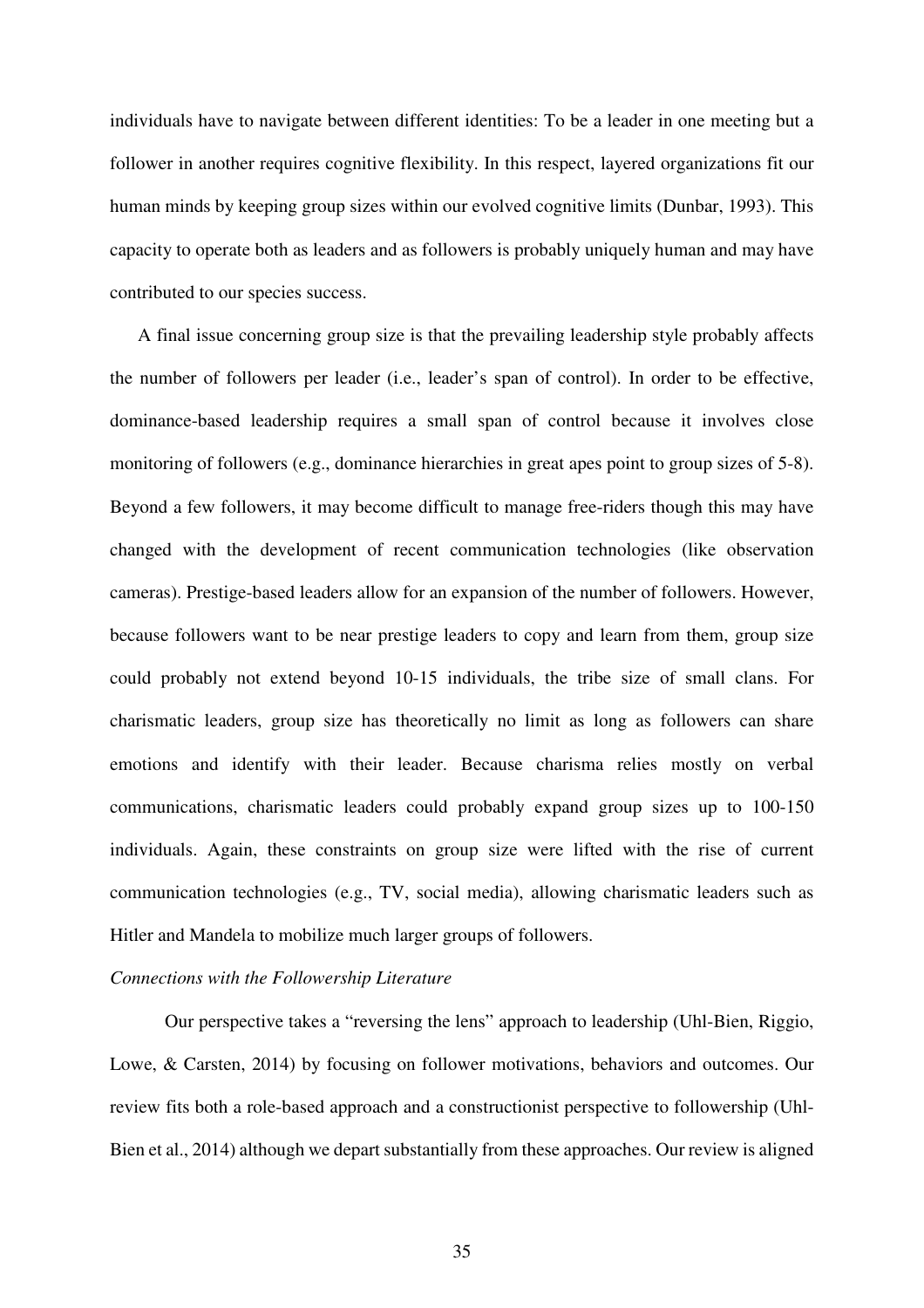with a role-based approach insofar as the substantive amount of studies or meta-analyses included in our review have considered managers to be leaders and subordinates to be followers (i.e., leadership and followership are organizational ranks; Carsten et al., 2010; Kellerman, 2008). This interpretation makes some sense because managers are supposed to lead their subordinates. Yet, these studies mix freely conferred leadership influence with influence stemming from formal authority or hierarchy (Collinson, 2006; Shamir & Eilam-Shamir, 2017). In work relationships bound by contracts and inequality in payoffs between roles, leadership will tend to be primarily based on dominance rather than prestige or charisma. As discussed earlier, dominance-based relationships produce passive, conformist followers with low engagement levels. Furthermore, managers are oftentimes followers themselves; think of a software developer working on a new app and reporting to a manager who has no expertise in app development. Role approaches thus neglect that humans have a flexible followership psychology, allowing us to be in a leader role in some situations but in a follower role in others, and this regardless of the formal hierarchical positions. Our review also fits a constructionist approach towards followership, at least in definitional terms, as we construe leader-follower interactions based on the relational process of granting and claiming leadership (DeRue & Ashford, 2010). That being said, a relational view of followership could be studied using positivist epistemological approaches that complement a socio-constructionist perspective.

Our evolutionary perspective suggests that followership styles result from an interaction between follower goals, leadership styles, and environmental challenges. We do not argue against the idea of individual differences in follower styles, with some individuals being inherently more proactive, enthusiast or critically thinking. Yet, our review suggests that followership styles do not vary exogenously within leader-follower interactions; rather, how a leader behaves as well as the context and its associated followership goals all affect followership styles. When researchers estimate regression models, endogeneity may creep in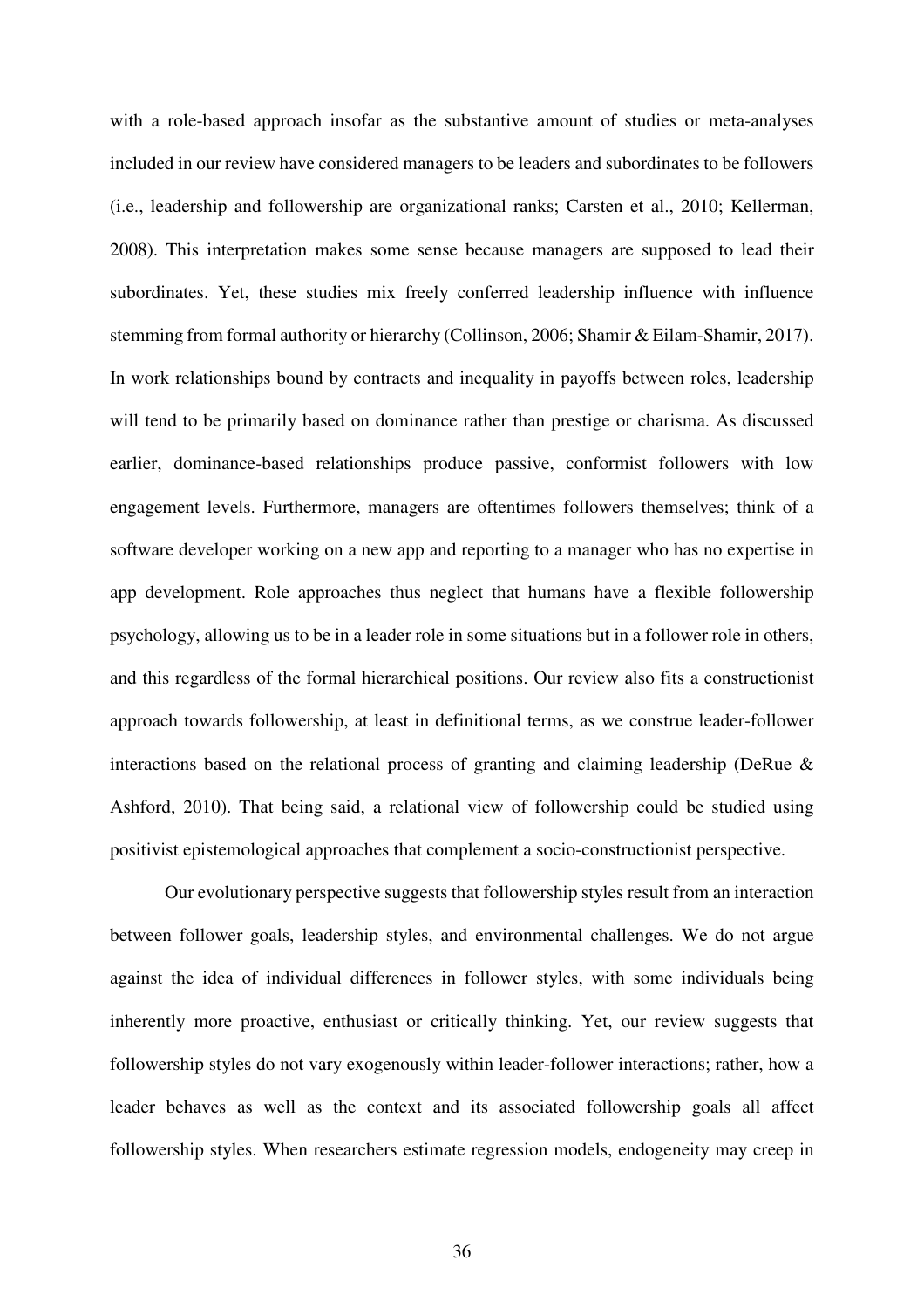because these omitted factors will correlate with outcomes (e.g., a particular coordination task making someone both active and committed) or because the causality may be reversed (e.g., the amount of voice managers grant affects both followers' engagement and voice behaviors). Thus, we would exercise caution in interpreting findings stemming from studies that measure followership styles (Blanchard, Welbourne, Gilmore, & Bullock, 2009), co-production belief (Carsten & Uhl-Bien, 2015), or leader-member exchange with attitudinal scales and use scores as predictors in regression analyses. For these reasons, and others explained elsewhere (see Antonakis, Bendahan, Jacquart, & Lalive, 2010), the effects of followership styles on outcomes have to be purged from endogeneity bias. Potential solutions include the use of stable trait measures (e.g., personality dimensions, intelligence) or experimental inductions of followership (e.g., manipulating leadership styles or the task) as instrumental variables. Another possibility is to measure individual characteristics before they enter in a leader-follower relationship, so that followers' perception of their role does not become tainted by how the leader behaves or the contextual requirement (see for example Dvir & Shamir, 2003).

Finally, our evolutionary perspective provides some theoretical support for previous taxonomies of followership such as motivational differences in followers' engagement, creating followers who are diehards or bystanders (Kellerman, 2008), the active-passive and submissivedominant follower dimensions (Kelley, 1992), as well as degrees of support for leaders among followers (Chaleff, 2009). Our review also concurs with Kelley (1992)'s notion that individuals follow leaders for specific reasons – prestige-based leaders attract apprentice followers, dominance-based leaders entice submissive followers, and charisma-based leaders appeal to loyal (fan) followers.

# **Future Research Directions**

We invite researchers to bring the propositions advanced by our evolutionary theory perspective to test. For example, we encourage experiments designed to test whether followers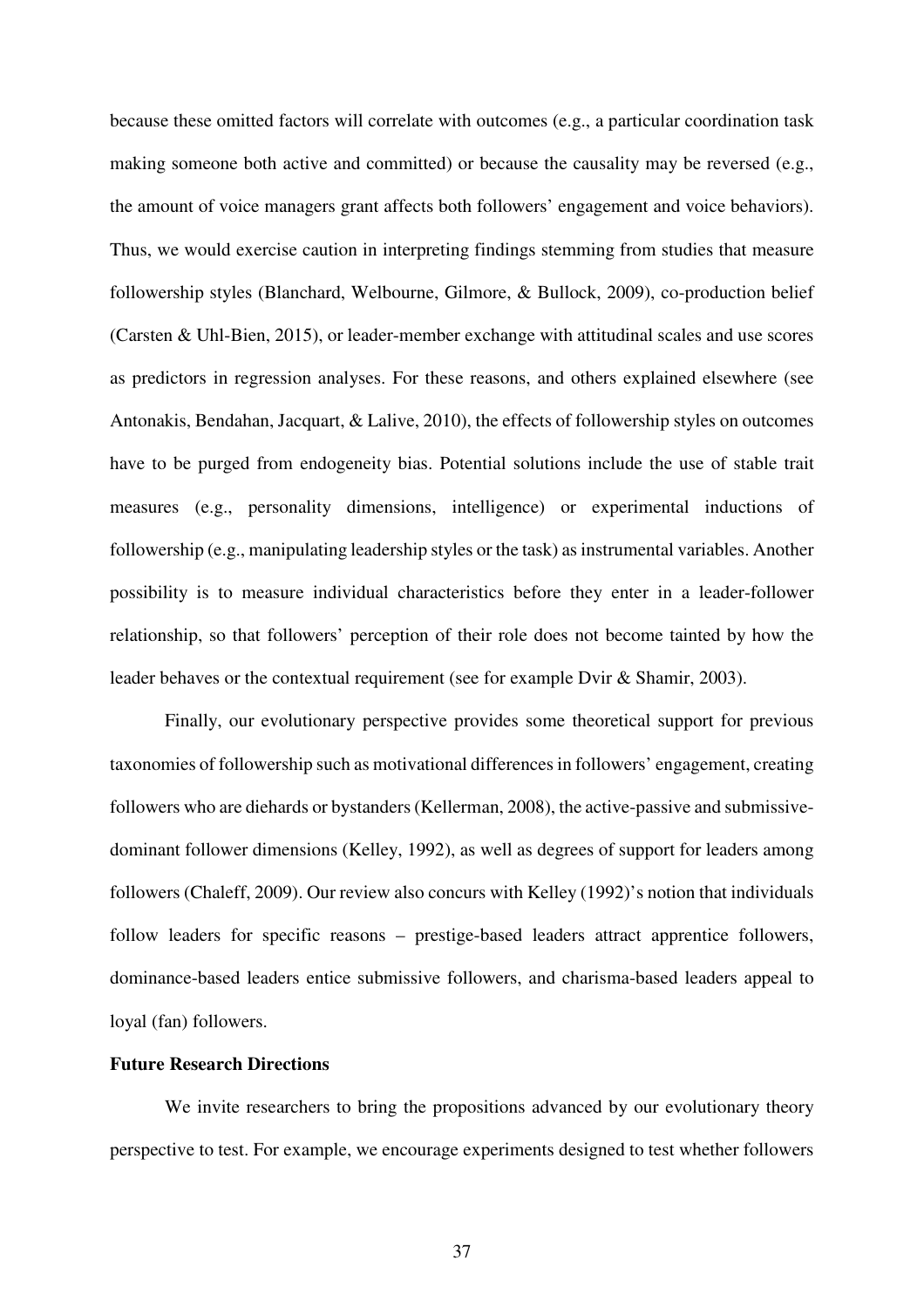receive greater rewards from coordination when they possess leveling mechanisms and whether more egalitarian leader behaviors mediate this relationship. Similarly, studies investigating the impact of conflict versus cooperative contexts on follower engagement could help advance our understanding of followership, and so does the impact of prevailing leadership styles on followership styles. Work aimed at understanding what traits or situational characteristics make good followers – individuals who coordinate better with leaders – and the order in which they prefer to follow could inform organizational policies on employee selection. Do traits of good followers differ in organizations with steep, formal hierarchies (such as large corporations) compared to organizations with flatter hierarchies (such as start-ups or leisure clubs)? Does the type of coordination task predict what makes an effective follower? More research is also needed that examines how organizational structures and job design affect followership engagement.

> ------------------------------------------ Insert Table 2 about here

Another area for future explorations are situations in which cooperation can be obtained without having central coordination (e.g., Kerr & Jermier, 1978), requiring individuals who coordinate without formal leaders as in self-organizing teams. Substitutes for leadership – including rules, norms, or shared motives (Howell, Dorfman, & Kerr, 1986) – reduce the need for the emergence of a leader-follower structure. Formal leadership may not be necessary, or even resented, when the benefit of collective action is small, the group is small, the coordination problem is relatively simple or routine, and/or when there is little risk of defection and freeriding (Hooper et al., 2010). In other words, individuals can still follow rules or norms even if there are no appointed leaders. Appointing a leader when individuals already voluntarily share leadership (Pearce & Conger, 2003) may have adverse consequences on followers' motivations and induce stress or role conflict (de Vries, Roe, & Taillieu, 2002). Individuals' need for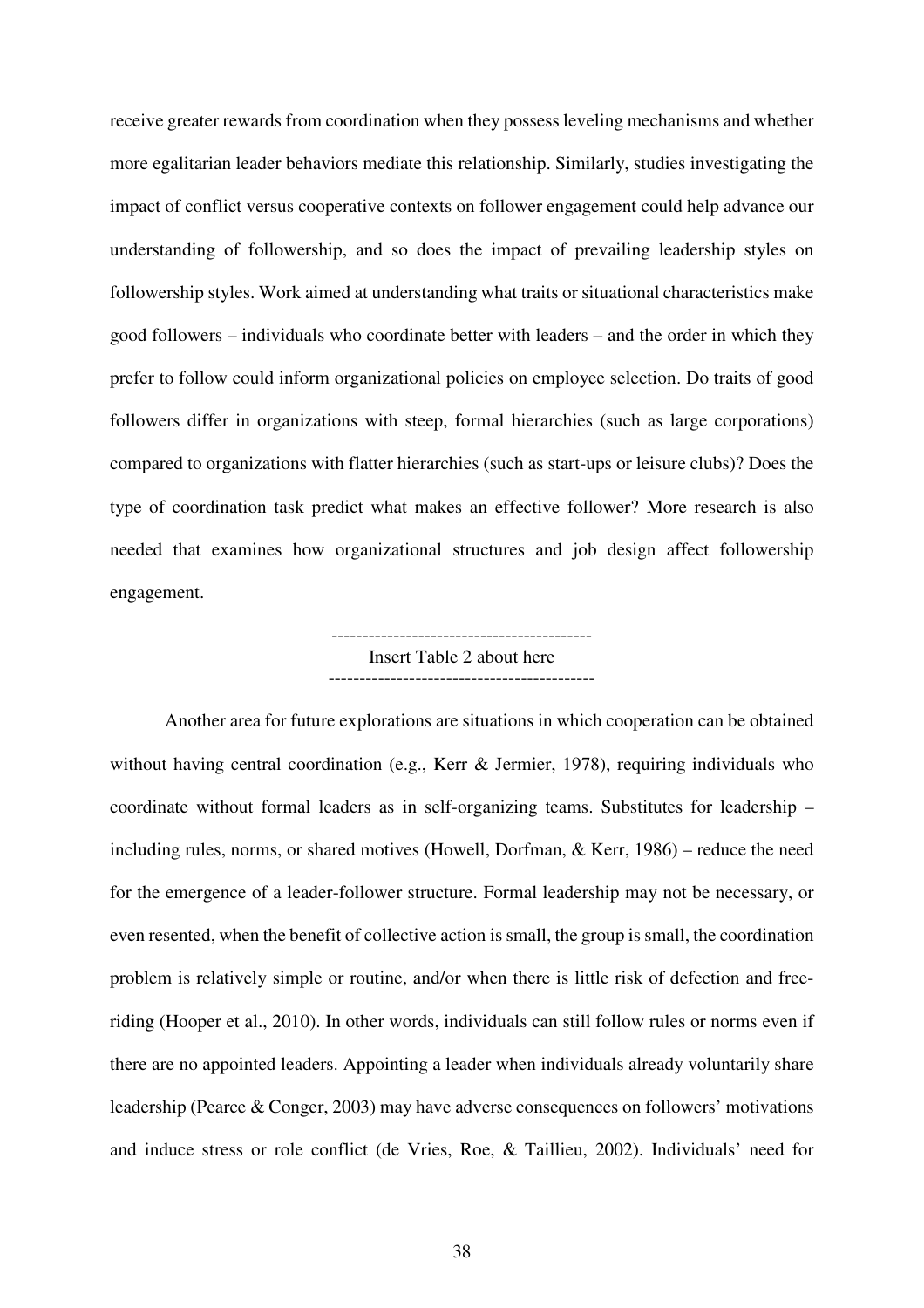autonomy also suggests that followers could be more motivated without a hierarchical structure in place. More research is needed to understand when formal leadership structures may be detrimental to the needs of followers and the efficient functioning of organizations. Looking to the future, self-organizing teams and sophisticated communication technologies will reduce the need for central coordination through central leadership and promote a more active role for engaged followers.

We would also encourage research on the neuroscience of followership. An evolutionary approach suggests that certain neural mechanisms may be involved when individuals decide to give up their autonomy to follow another individual. One prediction is that there will be a noticeable deactivation in the prefrontal regions of the brain when people follow the lead of another individual. An fMRI experiment measured the brain activity of individuals who listened to speeches of religious leaders and those followers that were religious themselves showed a reduced activity in the executive areas of the brain when they listened to particular charismatic leaders – a similar effect occurs when people are brought in a hypnotic state (Schjoedt, Stødkilde-Jørgensen, Geertz, Lund, & Roepstorff, 2010). In addition, we expect hormonal profile differences between leaders and followers (cf., Arvey, Wang, Song, Li, & Day, 2014). For instance, basal testosterone levels are likely to be lower, structurally, among followers than leaders especially when leaders wield more power (Van der Meij, Schaveling, & van Vugt, 2016). An experiment examined the performance of high and low testosterone individuals when they were randomly assigned to the position of leader or follower. Better performance was obtained for high testosterone individuals in high power positions, and low testosterone individuals in low power positions (Josephs, Sellers, Newman, & Mehta, 2006). In addition, follower personalities may show a great spike in cortisol levels when put in a position of leadership. Finally, we can expect charisma-based leadership to raise endorphin and possibly oxytocin levels in followers, enhancing their engagement levels with their leader and the group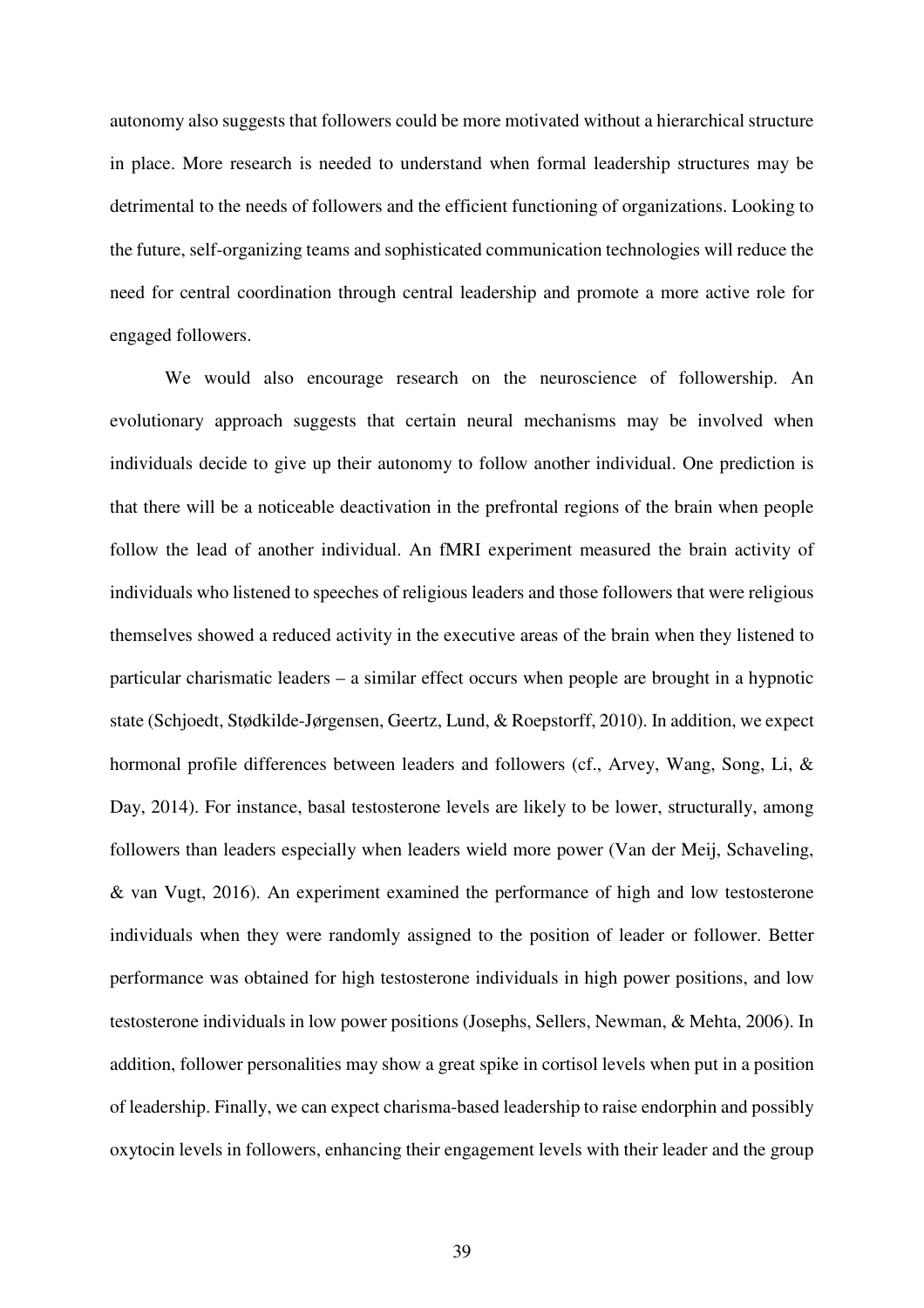they identify with.

We would encourage studies aiming at the evolutionary underpinning of implicit theories about followers (IFTs; Sy, 2010) and leaders (ILTs; Junker & van Dick, 2014; Lord, Foti, & De Vader, 1984). An evolutionary perspective implies that humans have evolved cognitive mechanisms that guide who they categorize as good or ideal leaders in specific contexts (e.g., war, famine, diplomacy). Our approach helps explain why we observe crosscultural consistency in leadership prototypes among followers (Den Hartog et al., 1999) or why very young children make inferences similar to adults regarding leader traits and selection (Antonakis & Dalgas, 2009; Cogsdill, Todorov, Spelke, & Banaji, 2014). Yet, this does not necessarily mean ILTs or IFTs are fully operational when people are born. Rather it implies that humans are born with certain templates of good leaders and followers that are further shaped through local cultural and socialization experiences. We thus need to understand both our evolved followership mechanisms and the effect of culture if we want to grasp how individual's ILTs and IFTs are formed. This area is ripe for longitudinal research projects studying how ILTs or IFTs develop over the life span of individuals.

Another important mechanism affecting follower and group decisions at work relates to dynamics originating between followers, especially when certain followers copy the behaviors and decisions of other followers (Asch, 1956; Place, Todd, Penke, & Asendorpf, 2010). This copying process may lead to a cascading effect where the last followers do not necessarily follow the leader, but simply copy the followers prior to them (who in turn act as leaders for these last followers). This "follower cascade effect" suggests that a large group of individuals may steer completely in the wrong direction simply because certain individuals copy other followers rather than decide for themselves. Future research may build on previous social psychological research on conformity and groupthink (Janis, 1971) to uncover when this copying effect will be likely (e.g., when not following others may be individually costly) or to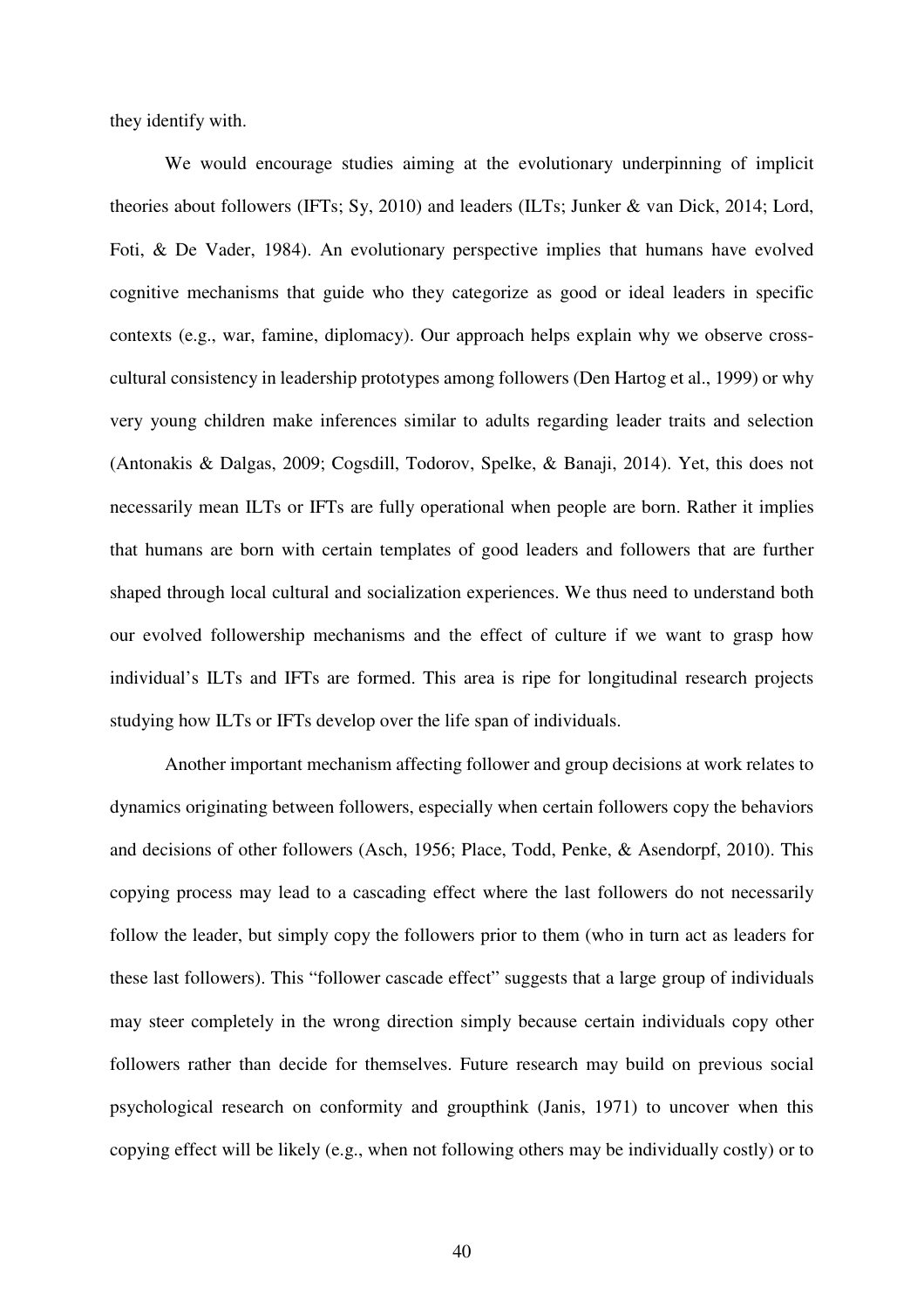design organizational structures preventing this bias (e.g., selecting leaders using anonymous voting).

Finally, studying the developmental phases of followership may be a worthy avenue for future research (Van Vugt, 2014). We know that human babies are already capable of following their parents through mimicking their facial expression; nine months old children already follow the eye gaze of their parents (Tomasello et al., 2005). This probably suggests that followership is a default setting in our brain and babies need to be capable of following in order to survive. When children are able to talk, followership emerges through verbal instructions of parents and teachers; much later in their developmental phase, humans are able to follow abstract cultural and moral norms. Through these developmental stages, humans turn into good followers allowing for the smooth coordination of large, complex societies. That being said, critical problems may emerge at any developmental stage that may prevent people from turning into good followers (e.g., losing a parent, failing to achieve a grade at school, a war experience).

# **Conclusion**

 The sportswear company Adidas started a recent advertising campaign encouraging individuals to "never follow." It wants everyone to unleash their leader instincts and create history. Yet, human history is ultimately made by followers who supported their leaders to achieve great deeds (e.g., ANC's fight against apartheid) or commit great atrocities (e.g., Nazi Germany). We tend to forget that followership has been the default strategy across human evolution, shaping our minds, and allowing our species to thrive in increasingly large, wellcoordinated groups (which our non-human primate cousins have failed to do). To reap the benefits of coordinated action, following the right leaders under the right conditions has been one secret of our success as a species. Many outstanding questions regarding followership remain, but we hope that this review will encourage scholars to lead the study of followership.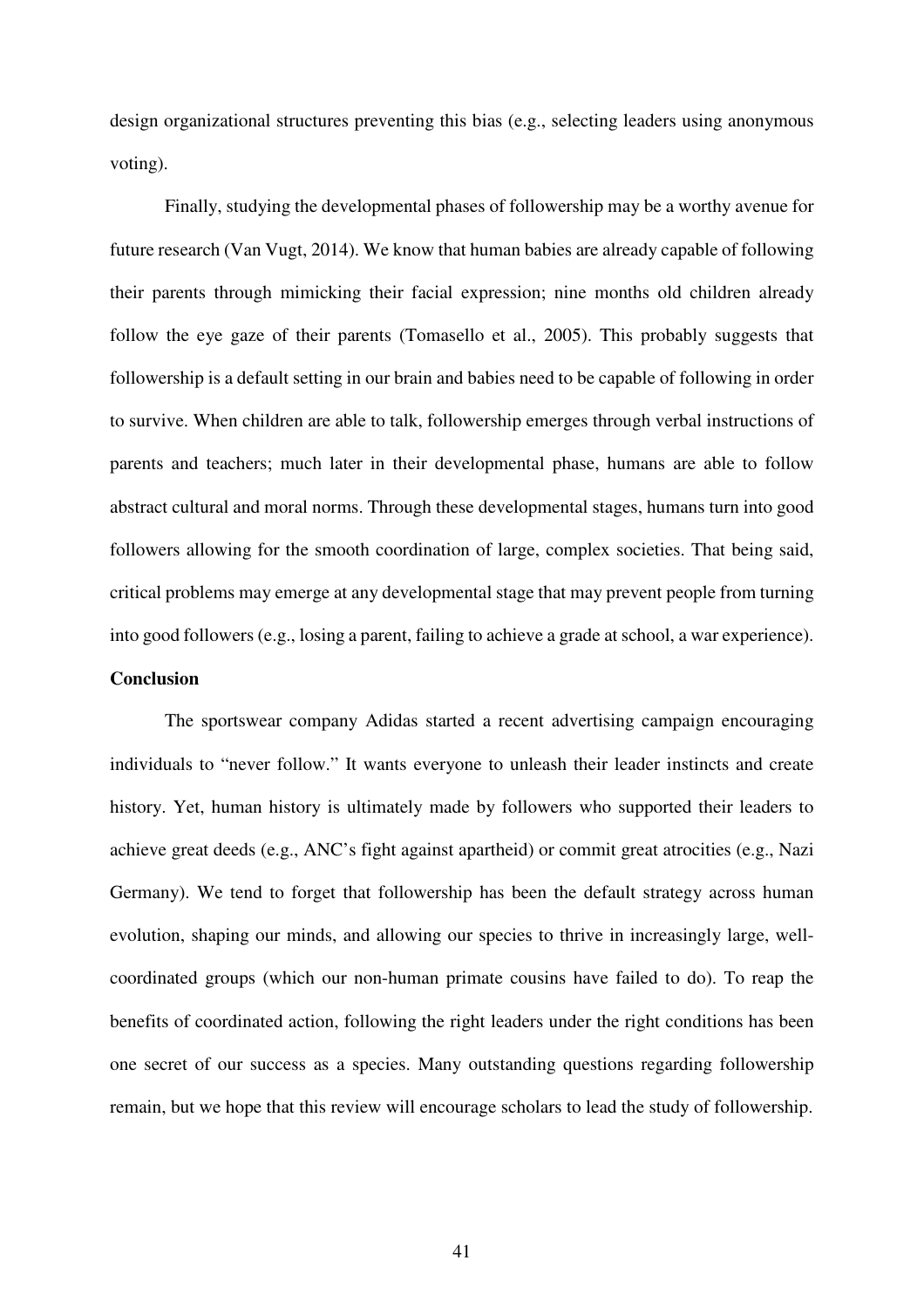# **References**

- Adams, J. S. 1963. Towards an understanding of inequity. *The Journal of Abnormal and Social Psychology*, 67(5): 422.
- Adams, J. S. 1965. Inequity in social exchange, *Advances in experimental social psychology*, Vol. 2: 267-299: Elsevier.
- Ames, D. R., & Flynn, F. J. 2007. What breaks a leader: the curvilinear relation between assertiveness and leadership. *Journal of personality and social psychology*, 92(2): 307.
- Antonakis, J. 2017a. Charisma and the "New Leadership". In J. Antonakis, & D. V. Day (Eds.), *The Nature of Leadership*: 56-81. Thousand Oaks: SAGE Publications.
- Antonakis, J. 2017b. On doing better science: From thrill of discovery to policy implications. *The Leadership Quarterly*.
- Antonakis, J., Bastardoz, N., Jacquart, P., & Shamir, B. 2016. Charisma: An Ill-Defined and Ill-Measured Gift. *Annual Review of Organizational Psychology and Organizational Behavior*, 3(1).
- Antonakis, J., Bendahan, S., Jacquart, P., & Lalive, R. 2010. On making causal claims: A review and recommendations. *The Leadership Quarterly*, 21(6): 1086-1120.
- Antonakis, J., & Dalgas, O. 2009. Predicting elections: Child's play! *Science*, 323(5918): 1183- 1183.
- Antonakis, J., & Eubanks, D. L. 2017. Looking leadership in the face. *Current Directions in Psychological Science*, 26(3): 270-275.
- Arvey, R. D., Wang, N., Song, Z., Li, W., & Day, D. 2014. The biology of leadership. In D. Day (Ed.), *The Oxford Handbook of Leadership and Organizations*. Oxford, UK: Oxford University Press
- Asch, S. E. 1956. Studies of independence and conformity: I. A minority of one against a unanimous majority. *Psychological monographs: General and applied*, 70(9): 1-70.
- Baker, S. D. 2007. Followership: The theoretical foundation of a contemporary construct. *Journal of Leadership & Organizational Studies*, 14(1): 50-60.
- Baldassarri, D., & Grossman, G. 2011. Centralized sanctioning and legitimate authority promote cooperation in humans. *Proceedings of the National Academy of Sciences*, 108(27): 11023-11027.
- Balliet, D., Tybur, J. M., & Van Lange, P. A. 2017. Functional interdependence theory: An evolutionary account of social situations. *Personality and Social Psychology Review*, 21(4): 361-388.
- Bargh, J. A., & Chartrand, T. L. 1999. The unbearable automaticity of being. *American psychologist*, 54(7): 462.
- Baumeister, R. F., & Leary, M. R. 1995. The need to belong: desire for interpersonal attachments as a fundamental human motivation. *Psychological bulletin*, 117(3): 497.
- Beauchamp, G. 2000. Individual differences in activity and exploration influence leadership in pairs of foraging zebra finches. *Behaviour*, 137(3): 301-314.
- Becker, H. S. 1960. Notes on the concept of commitment. *American journal of Sociology*, 66(1): 32-40.
- Benenson, J., & Markovits, H. 2014. *Warriors and worriers: The survival of the sexes*. Oxford: Oxford University Press.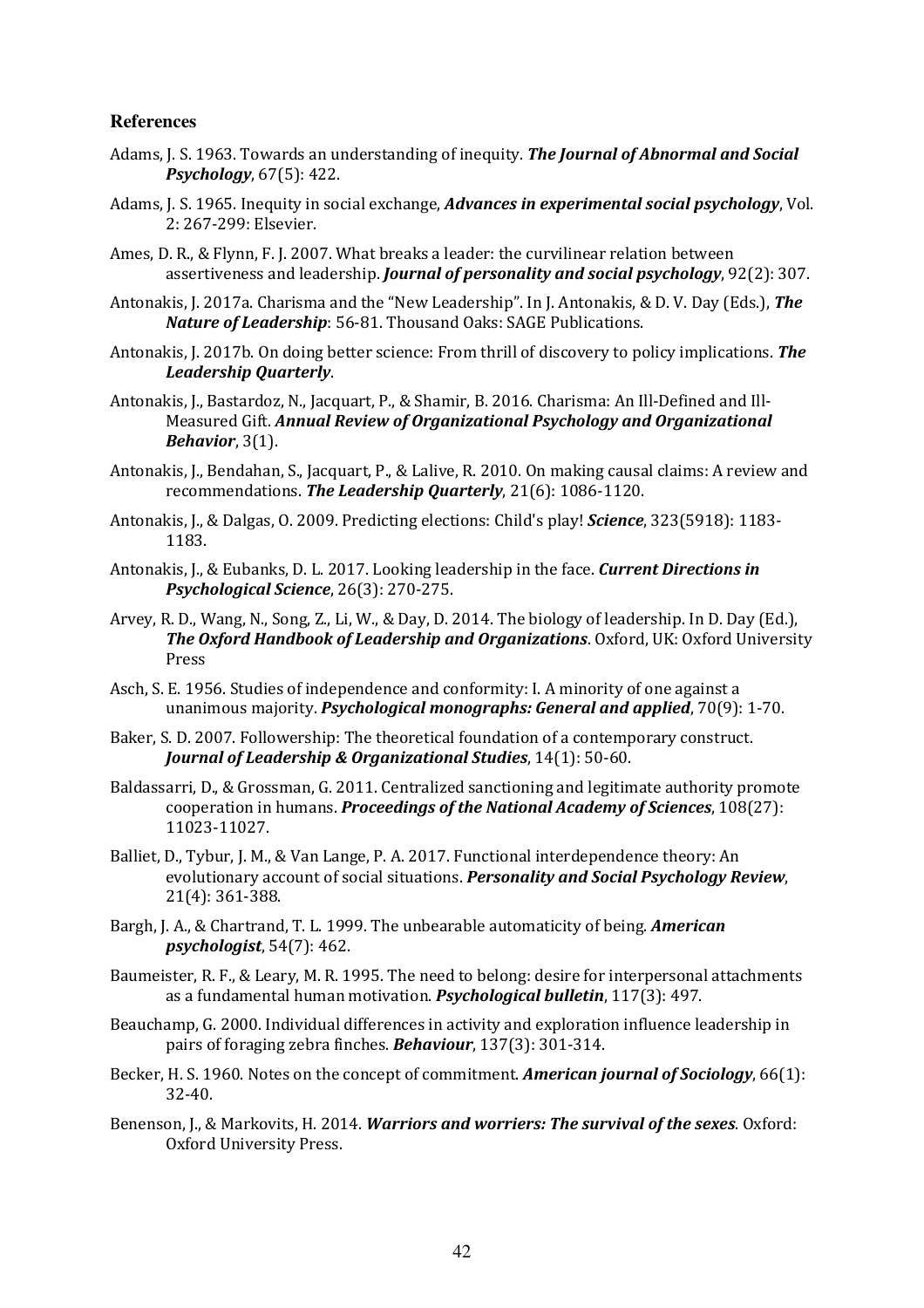- Berggren, N., Jordahl, H., & Poutvaara, P. 2010. The looks of a winner: Beauty and electoral success. *Journal of Public Economics*, 94(1-2): 8-15.
- Betzig, L. 2012. Means, variances, and ranges in reproductive success: comparative evidence. *Evolution and Human Behavior*, 33(4): 309-317.
- Blaker, N. M., Rompa, I., Dessing, I. H., Vriend, A. F., Herschberg, C., & Van Vugt, M. 2013. The height leadership advantage in men and women: Testing evolutionary psychology predictions about the perceptions of tall leaders. *Group Processes & Intergroup Relations*, 16(1): 17-27.
- Blanchard, A. L., Welbourne, J., Gilmore, D., & Bullock, A. 2009. Followership styles and employee attachment to the organization. *The Psychologist-Manager Journal*, 12(2): 111.
- Bliege Bird, R., & Smith, E. 2005. Signaling theory, strategic interaction, and symbolic capital. *Current anthropology*, 46(2): 221-248.
- Boehm, C. 1993. Egalitarian behavior and reverse dominance hierarchy. *Current anthropology*, 34(3): 227-254.
- Bøggild, T., & Laustsen, L. 2016. An intra-group perspective on leader preferences: Different risks of exploitation shape preferences for leader facial dominance. *The Leadership Quarterly*, 27(6): 820-837.
- Bøggild, T., & Petersen, M. B. 2016. The evolved functions of procedural fairness: An adaptation for politics, *The evolution of morality*: 247-276: Springer.
- Boone, J. L., & Kessler, K. L. 1999. More status or more children? Social status, fertility reduction, and long-term fitness. *Evolution and Human Behavior*, 20(4): 257-277.
- Braun, S., Stegmann, S., Hernandez Bark, A. S., Junker, N. M., & van Dick, R. 2017. Think manager—think male, think follower—think female: Gender bias in implicit followership theories. *Journal of Applied Social Psychology*, 47(7): 377-388.
- Brockner, J., & Wiesenfeld, B. M. 1996. An integrative framework for explaining reactions to decisions: interactive effects of outcomes and procedures. *Psychological bulletin*, 120(2): 189.
- Bumann, D., Krause, J., & Rubenstein, D. 1997. Mortality risk of spatial positions in animal groups: the danger of being in the front. *Behaviour*, 134(13): 1063-1076.
- Buss, D. M. 1995. Psychological sex differences: Origins through sexual selection. *American Psychologist*, 50(3): 164-168.
- Buss, D. M. 2005. *The handbook of evolutionary psychology*: John Wiley & Sons.
- Campbell, L., Simpson, J. A., Stewart, M., & Manning, J. G. 2002. The formation of status hierarchies in leaderless groups. *Human Nature*, 13(3): 345-362.
- Carsten, M. K., & Uhl-Bien, M. 2015. Follower beliefs in the co-production of leadership. *Zeitschrift für Psychologie*, 220(4): 210-220.
- Carsten, M. K., Uhl-Bien, M., West, B. J., Patera, J. L., & McGregor, R. 2010. Exploring social constructions of followership: A qualitative study. *The Leadership Quarterly*, 21(3): 543-562.
- Cartwright, E., Gillet, J., & Van Vugt, M. 2013. Leadership by Example in the Weak-Link Game. *Economic Inquiry*, 51(4): 2028-2043.
- Chaleff, I. 2009. *The courageous follower: Standing up to & for our leaders*: Berrett-Koehler Publishers.
- Cogsdill, E. J., Todorov, A. T., Spelke, E. S., & Banaji, M. R. 2014. Inferring character from faces: A developmental study. *Psychological science*, 25(5): 1132-1139.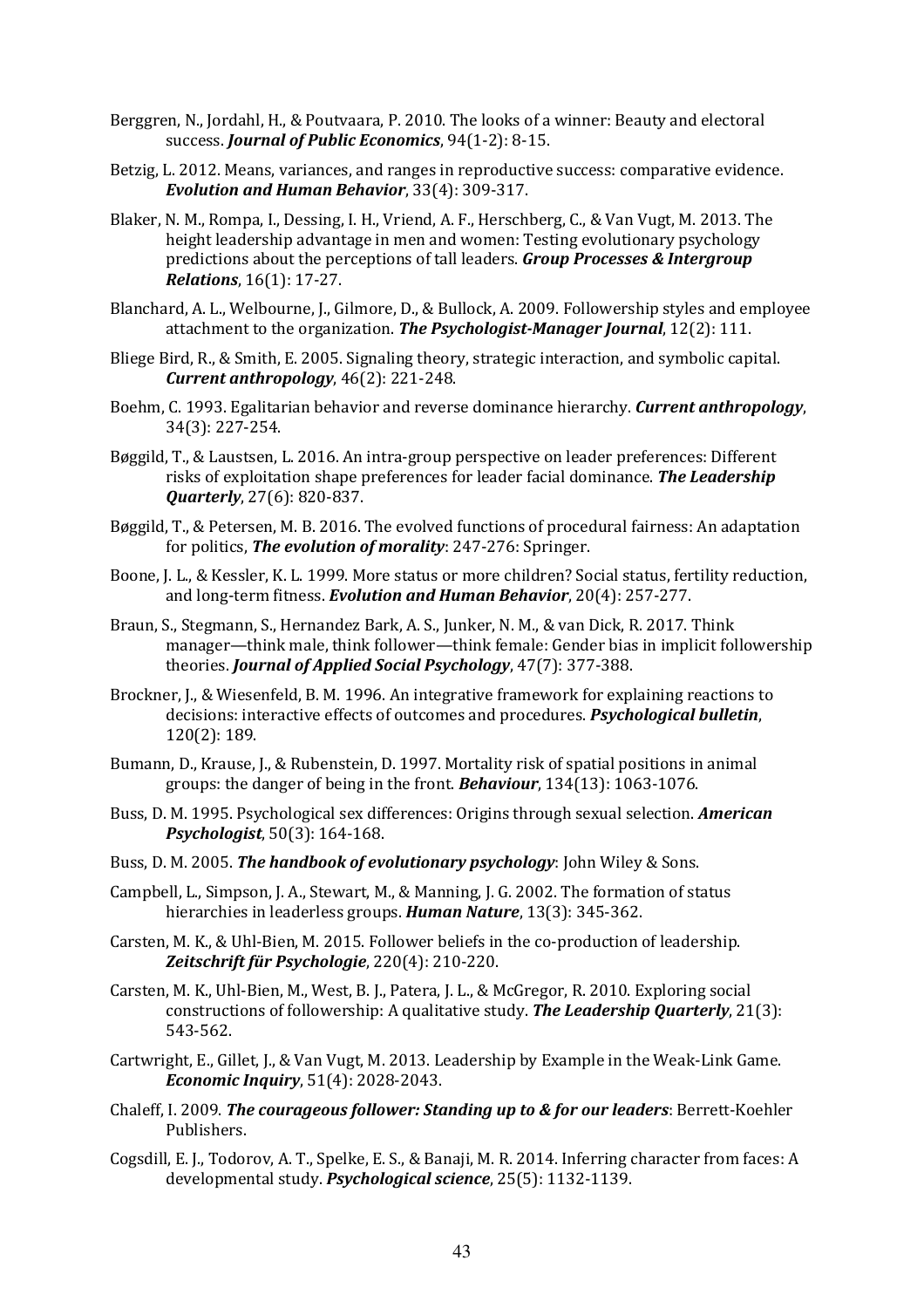- Cohen-Charash, Y., & Spector, P. E. 2001. The role of justice in organizations: A meta-analysis. *Organizational behavior and human decision processes*, 86(2): 278-321.
- Collinson, D. 2006. Rethinking followership: A post-structuralist analysis of follower identities. *The Leadership Quarterly*, 17(2): 179-189.
- Colquitt, J. A., Conlon, D. E., Wesson, M. J., Porter, C. O., & Ng, K. Y. 2001. Justice at the millennium: a meta-analytic review of 25 years of organizational justice research. *Journal of applied psychology*, 86(3): 425.
- Colquitt, J. A., Scott, B. A., Rodell, J. B., Long, D. M., Zapata, C. P., Conlon, D. E., & Wesson, M. J. 2013. Justice at the millennium, a decade later: A meta-analytic test of social exchange and affect-based perspectives. *Journal of Applied Psychology*, 98(2): 199.
- Conradt, L., Krause, J., Couzin, I. D., & Roper, T. J. 2009. "Leading according to need" in selforganizing groups. *The American Naturalist*, 173(3): 304-312.
- Couzin, I. D., Krause, J., Franks, N. R., & Levin, S. A. 2005. Effective leadership and decisionmaking in animal groups on the move. *Nature*, 433(7025): 513.
- Dawkins, R. 1976. The Selfish Gene Oxford University Press. *New York*.
- Day, D. V. 2014. Introduction: Leadership and Organizations. In D. V. Day (Ed.), *The Oxford handbook of leadership and organizations*: 3-12. New York, NY: Oxford Library of Psychology.
- de Vries, R. E., Roe, R. A., & Taillieu, T. C. 2002. Need for leadership as a moderator of the relationships between leadership and individual outcomes. *The Leadership Quarterly*, 13(2): 121-137.
- Debove, S., Baumard, N., & André, J. B. 2015. Evolution of equal division among unequal partners. *Evolution*, 69(2): 561-569.
- Den Hartog, D. N., House, R. J., Hanges, P. J., Ruiz-Quintanilla, S. A., & Dorfman, P. W. 1999. Culture specific and cross-culturally generalizable implicit leadership theories: Are attributes of charismatic/transformational leadership universally endorsed? 1. *The Leadership Quarterly*, 10(2): 219-256.
- DeRue, D. S., & Ashford, S. J. 2010. Who will lead and who will follow? A social process of leadership identity construction in organizations. *Academy of Management Review*, 35(4): 627-647.
- Dunbar, R. I. 1993. Coevolution of neocortical size, group size and language in humans. *Behavioral and brain sciences*, 16(4): 681-694.
- Dvir, T., & Shamir, B. 2003. Follower developmental characteristics as predicting transformational leadership: A longitudinal field study. *The Leadership Quarterly*, 14(3): 327-344.
- Dyer, J. R., Johansson, A., Helbing, D., Couzin, I. D., & Krause, J. 2009. Leadership, consensus decision making and collective behaviour in humans. *Philosophical Transactions of the Royal Society B: Biological Sciences*, 364(1518): 781-789.
- Eagly, A. H., Johannesen-Schmidt, M. C., & Van Engen, M. L. 2003. Transformational, transactional, and laissez-faire leadership styles: a meta-analysis comparing women and men: American Psychological Association.
- Eagly, A. H., & Johnson, B. T. 1990. Gender and leadership style: A meta-analysis. *Psychological bulletin*, 108(2): 233.
- Elgar, M. A. 2016. Leader selection and leadership outcomes: Height and age in a sporting model. *The Leadership Quarterly*.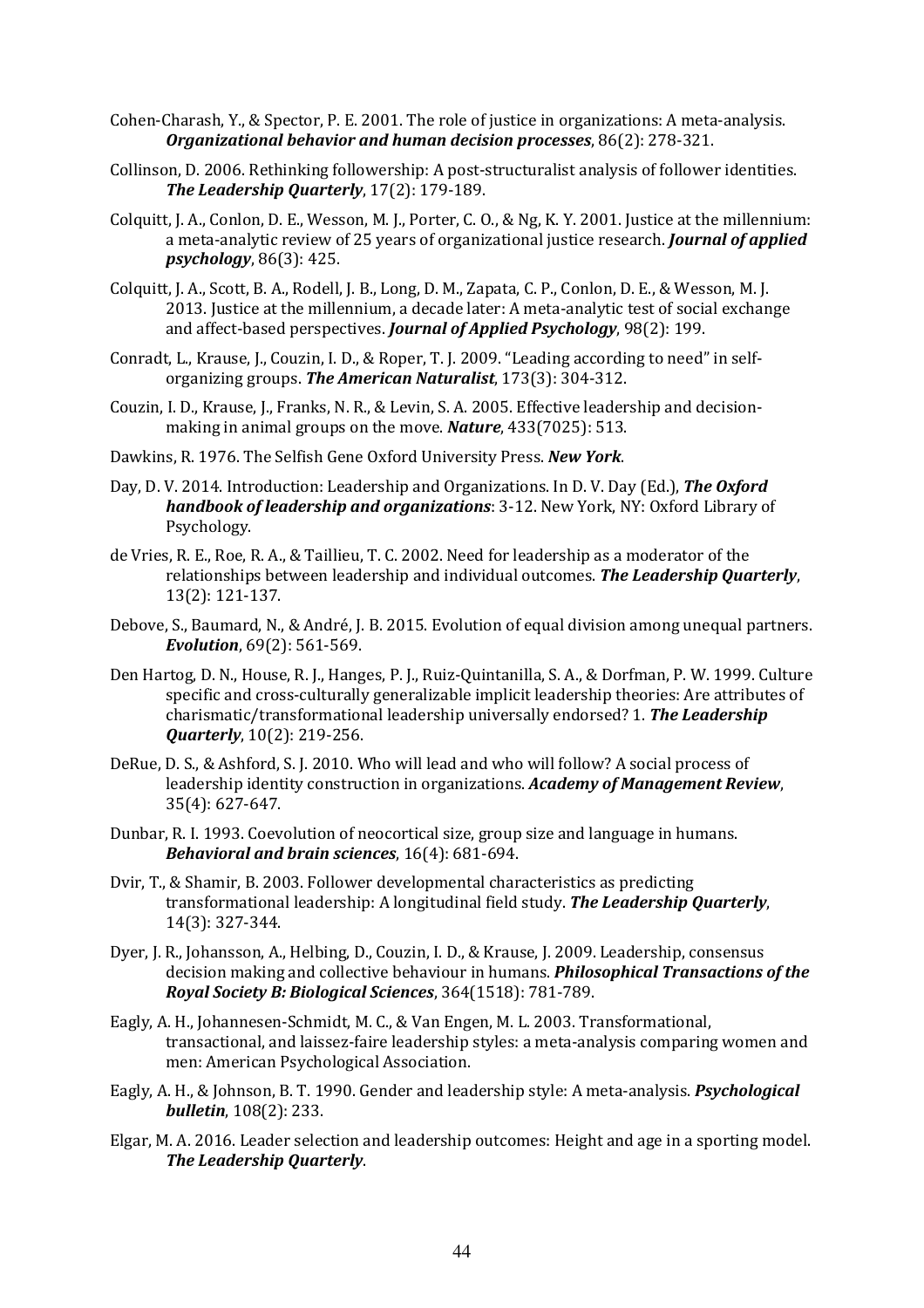- Ensari, N., Riggio, R. E., Christian, J., & Carslaw, G. 2011. Who emerges as a leader? Meta-analyses of individual differences as predictors of leadership emergence. *Personality and Individual Differences*, 51(4): 532-536.
- Foley, C., Pettorelli, N., & Foley, L. 2008. Severe drought and calf survival in elephants. *Biology Letters*, 4(5): 541-544.
- French, J. R., & Raven, B. 1968. The bases of social power. In D. Cartwright, & A. F. Zander (Eds.), *Group dynamics: Research and theory (3rd ed.)*: 259-269. New York: Harper & Row.
- Fruhen, L. S., Watkins, C. D., & Jones, B. C. 2015. Perceptions of facial dominance, trustworthiness and attractiveness predict managerial pay awards in experimental tasks. *The Leadership Quarterly*, 26(6): 1005-1016.
- Gangestad, S. W., & Simpson, J. A. 2000. The evolution of human mating: Trade-offs and strategic pluralism. *Behavioral and brain sciences*, 23(4): 573-587.
- Gavrilets, S. 2012. On the evolutionary origins of the egalitarian syndrome. *Proceedings of the National Academy of Sciences*, 109(35): 14069-14074.
- Gavrilets, S., Duenez-Guzman, E. A., & Vose, M. D. 2008. Dynamics of alliance formation and the egalitarian revolution. *PLoS One*, 3(10): e3293.
- Gavrilets, S., & Fortunato, L. 2014. A solution to the collective action problem in between-group conflict with within-group inequality. *Nature communications*, 5: 3526.
- Gawley, T., Perks, T., & Curtis, J. 2009. Height, gender, and authority status at work: Analyses for a national sample of Canadian workers. *Sex Roles*, 60(3-4): 208-222.
- Gintis, H., Smith, E. A., & Bowles, S. 2001. Costly signaling and cooperation. *Journal of theoretical biology*, 213(1): 103-119.
- Grabo, A., Spisak, B. R., & Van Vugt, M. 2017. Charisma as signal: An evolutionary perspective on charismatic leadership. *The Leadership Quarterly*, 28(4): 473-485.
- Groysberg, B., Polzer, J. T., & Elfenbein, H. A. 2011. Too many cooks spoil the broth: How highstatus individuals decrease group effectiveness. *Organization Science*, 22(3): 722-737.
- Hamilton, W. D. 1964. The genetical evolution of social behaviour. *Journal of theoretical biology*, 7(1): 17-52.
- Harari, Y. N., & Perkins, D. 2017. *Sapiens: A brief history of humankind*: Harper Collins.
- Harcourt, J. L., Ang, T. Z., Sweetman, G., Johnstone, R. A., & Manica, A. 2009. Social feedback and the emergence of leaders and followers. *Current Biology*, 19(3): 248-252.
- Henrich, J., & Gil-White, F. J. 2001. The evolution of prestige: Freely conferred deference as a mechanism for enhancing the benefits of cultural transmission. *Evolution and human behavior*, 22(3): 165-196.
- Hollander, E. P. 1992. Leadership, followership, self, and others. *The Leadership Quarterly*, 3(1): 43-54.
- Hooper, P. L., Kaplan, H. S., & Boone, J. L. 2010. A theory of leadership in human cooperative groups. *Journal of Theoretical Biology*, 265(4): 633-646.
- Howell, J. M., & Shamir, B. 2005. The role of followers in the charismatic leadership process: Relationships and their consequences. *Academy of Management Review*, 30(1): 96-112.
- Howell, J. P., Dorfman, P. W., & Kerr, S. 1986. Moderator variables in leadership research. *Academy of management review*, 11(1): 88-102.
- Jackson, T. A., Meyer, J. P., & Wang, X.-H. 2013. Leadership, commitment, and culture: A metaanalysis. *Journal of Leadership & Organizational Studies*, 20(1): 84-106.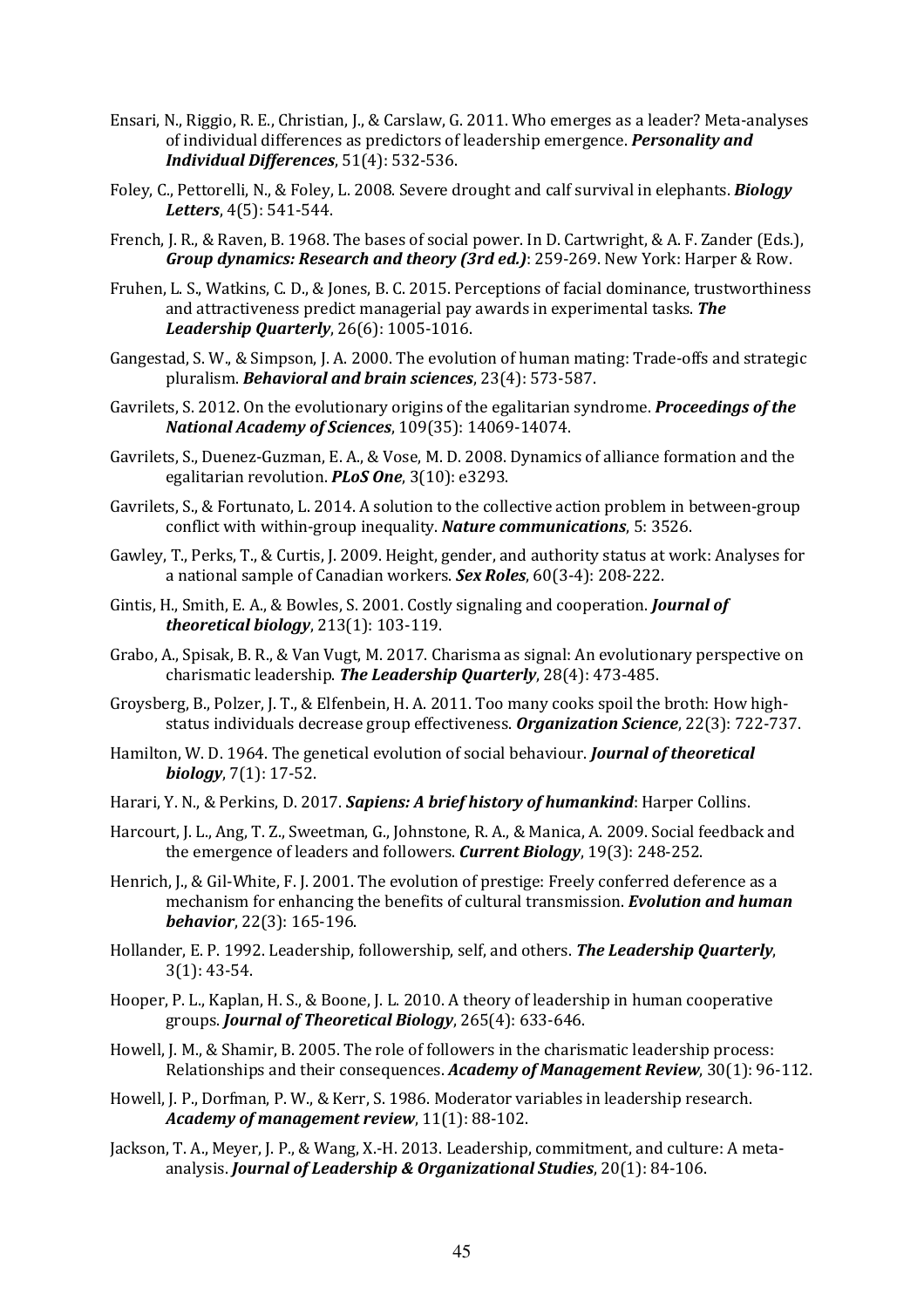Janis, I. L. 1971. Groupthink. *Psychology today*, 5(6): 43-46.

- Jensen-Campbell, L. A., Graziano, W. G., & West, S. G. 1995. Dominance, prosocial orientation, and female preferences: Do nice guys really finish last? *Journal of Personality and Social Psychology*, 68(3): 427.
- Johnstone, R. A., & Manica, A. 2011. Evolution of personality differences in leadership. *Proceedings of the National Academy of Sciences*, 108(20): 8373-8378.
- Josephs, R. A., Sellers, J. G., Newman, M. L., & Mehta, P. H. 2006. The mismatch effect: when testosterone and status are at odds. *Journal of personality and social psychology*, 90(6): 999.
- Judge, T. A., Bono, J. E., Ilies, R., & Gerhardt, M. W. 2002. Personality and leadership: a qualitative and quantitative review. *Journal of Applied Psychology*, 87(4): 765.
- Judge, T. A., & Cable, D. M. 2004. The effect of physical height on workplace success and income: preliminary test of a theoretical model. *Journal of Applied Psychology*, 89(3): 428.
- Judge, T. A., Colbert, A. E., & Ilies, R. 2004. Intelligence and leadership: a quantitative review and test of theoretical propositions. *Journal of Applied Psychology*, 89(3): 542.
- Junker, N. M., & van Dick, R. 2014. Implicit theories in organizational settings: A systematic review and research agenda of implicit leadership and followership theories. *The Leadership Quarterly*, 25(6): 1154-1173.
- Kaplan, H., Hill, K., Lancaster, J., & Hurtado, A. M. 2000. A theory of human life history evolution: diet, intelligence, and longevity. *Evolutionary Anthropology: Issues, News, and Reviews: Issues, News, and Reviews*, 9(4): 156-185.
- Kellerman, B. 2008. *Followership: How followers are creating change and changing leaders*: Harvard Business School Press Boston.
- Kelley, R. E. 1992. *The power of followership: How to create leaders people want to follow, and followers who lead themselves* (1st ed.). New York, NY: Doubleday.
- Kenrick, D. T., Li, N. P., & Butner, J. 2003. Dynamical evolutionary psychology: Individual decision rules and emergent social norms. *Psychological review*, 110(1): 3.
- Kerr, S., & Jermier, J. M. 1978. Substitutes for leadership: Their meaning and measurement. *Organizational behavior and human performance*, 22(3): 375-403.
- King, A. J., Douglas, C. M., Huchard, E., Isaac, N. J., & Cowlishaw, G. 2008. Dominance and affiliation mediate despotism in a social primate. *Current Biology*, 18(23): 1833-1838.
- King, A. J., Johnson, D. D., & Van Vugt, M. 2009. The origins and evolution of leadership. *Current biology*, 19(19): R911-R916.
- Kirkpatrick, S. A., & Locke, E. A. 1991. Leadership: do traits matter? *Academy of Management Executive*, 5(2): 48-60.
- Krause, J. 1993. The relationship between foraging and shoal position in a mixed shoal of roach (Rutilus rutilus) and chub (Leuciscus cephalus): a field study. *Oecologia*, 93(3): 356-359.
- Krause, J., Bumann, D., & Todt, D. 1992. Relationship between the position preference and nutritional state of individuals in schools of juvenile roach (Rutilus rutilus). *Behavioral Ecology and Sociobiology*, 30(3-4): 177-180.
- Laustsen, L., & Petersen, M. B. 2015. Does a competent leader make a good friend? Conflict, ideology and the psychologies of friendship and followership. *Evolution and Human Behavior*, 36(4): 286-293.
- Linke, L., Saribay, S. A., & Kleisner, K. 2016. Perceived trustworthiness is associated with position in a corporate hierarchy. *Personality and Individual Differences*, 99: 22-27.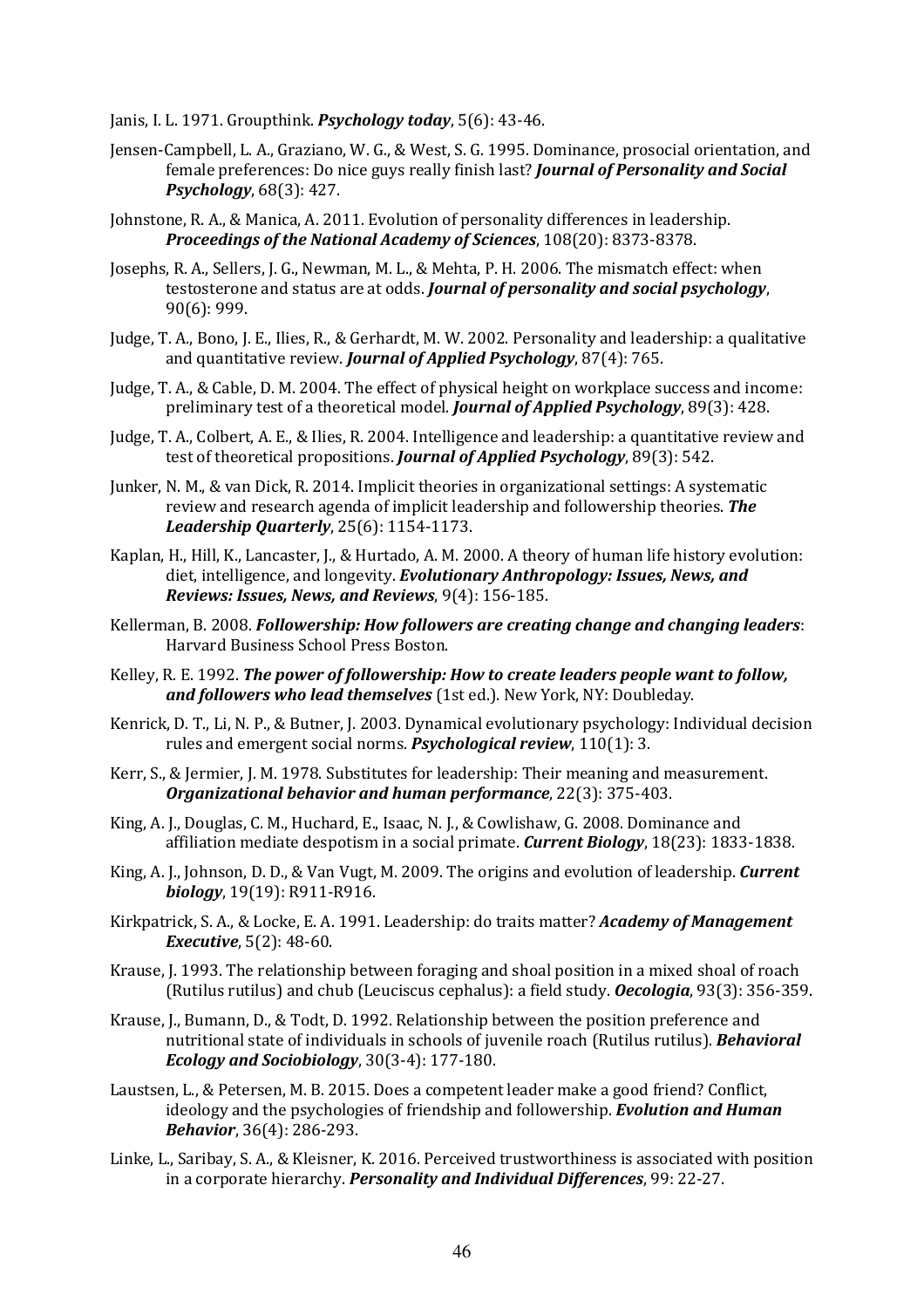- Little, A. C. 2014. Facial appearance and leader choice in different contexts: Evidence for task contingent selection based on implicit and learned face-behaviour/face-ability associations. *The Leadership Quarterly*, 25(5): 865-874.
- Little, A. C., Burriss, R. P., Jones, B. C., & Roberts, S. C. 2007. Facial appearance affects voting decisions. *Evolution and Human Behavior*, 28(1): 18-27.
- Lord, R. G., Foti, R. J., & De Vader, C. L. 1984. A test of leadership categorization theory: Internal structure, information processing, and leadership perceptions. *Organizational Behavior and Human Performance*, 34(3): 343-378.
- Low, B. S. 1992. Sex, coalitions, and politics in preindustrial societies. *Politics and the Life Sciences*, 11(1): 63-80.
- Maner, J., & Case, C. 2016. Dominance and prestige: Dual strategies for navigating social hierarchies, *Advances in experimental social psychology*, Vol. 54: 129-180: Elsevier.
- Maner, J. K. 2017. Dominance and Prestige: A Tale of Two Hierarchies. *Current Directions in Psychological Science*, 26(6): 526-531.
- Maransky, B. P., & Bildstein, K. L. 2001. Follow your elders: Age-related differences in the migration behavior of Broad-winged Hawks at Hawk Mountain Sanctuary, Pennsylvania. *The Wilson Bulletin*, 113(3): 350-353.
- Mathieu, J. E., & Zajac, D. M. 1990. A review and meta-analysis of the antecedents, correlates, and consequences of organizational commitment. *Psychological bulletin*, 108(2): 171.
- Maynard-Smith, J. 1982. *Evolution and the Theory of Games*. Cambridge, England: Cambridge University Press.
- McClelland, D. C. 1975. *Power: The inner experience*: Irvington.
- Meyer, J. P., & Allen, N. J. 1984. Testing the" side-bet theory" of organizational commitment: Some methodological considerations. *Journal of applied psychology*, 69(3): 372.
- Meyer, J. P., Stanley, D. J., Herscovitch, L., & Topolnytsky, L. 2002. Affective, continuance, and normative commitment to the organization: A meta-analysis of antecedents, correlates, and consequences. *Journal of vocational behavior*, 61(1): 20-52.
- Mowday, R. T., Steers, R. M., & Porter, L. W. 1979. The measurement of organizational commitment. *Journal of vocational behavior*, 14(2): 224-247.
- Noë, R., & Hammerstein, P. 1994. Biological markets: supply and demand determine the effect of partner choice in cooperation, mutualism and mating. *Behavioral ecology and sociobiology*, 35(1): 1-11.
- Norton, M. I. 2014. Unequality: who gets what and why it matters. *Policy Insights from the Behavioral and Brain Sciences*, 1(1): 151-155.
- Pearce, C. L., & Conger, J. A. 2003. *Shared leadership: Reframing the hows and whys of leadership*. Thousand Oaks, CA: Sage Publications.
- Peterson, S. J., & Luthans, F. 2006. The impact of financial and nonfinancial incentives on business-unit outcomes over time. *Journal of applied Psychology*, 91(1): 156.
- Pfeffer, J., & Lawler, J. 1980. Effects of job alternatives, extrinsic rewards, and behavioral commitment on attitude toward the organization: A field test of the insufficient justification paradigm. *Administrative Science Quarterly*: 38-56.
- Pinker, S. 2002. *The blank slate: The modern denial of human nature*: Penguin.
- Place, S. S., Todd, P. M., Penke, L., & Asendorpf, J. B. 2010. Humans show mate copying after observing real mate choices. *Evolution and Human Behavior*, 31(5): 320-325.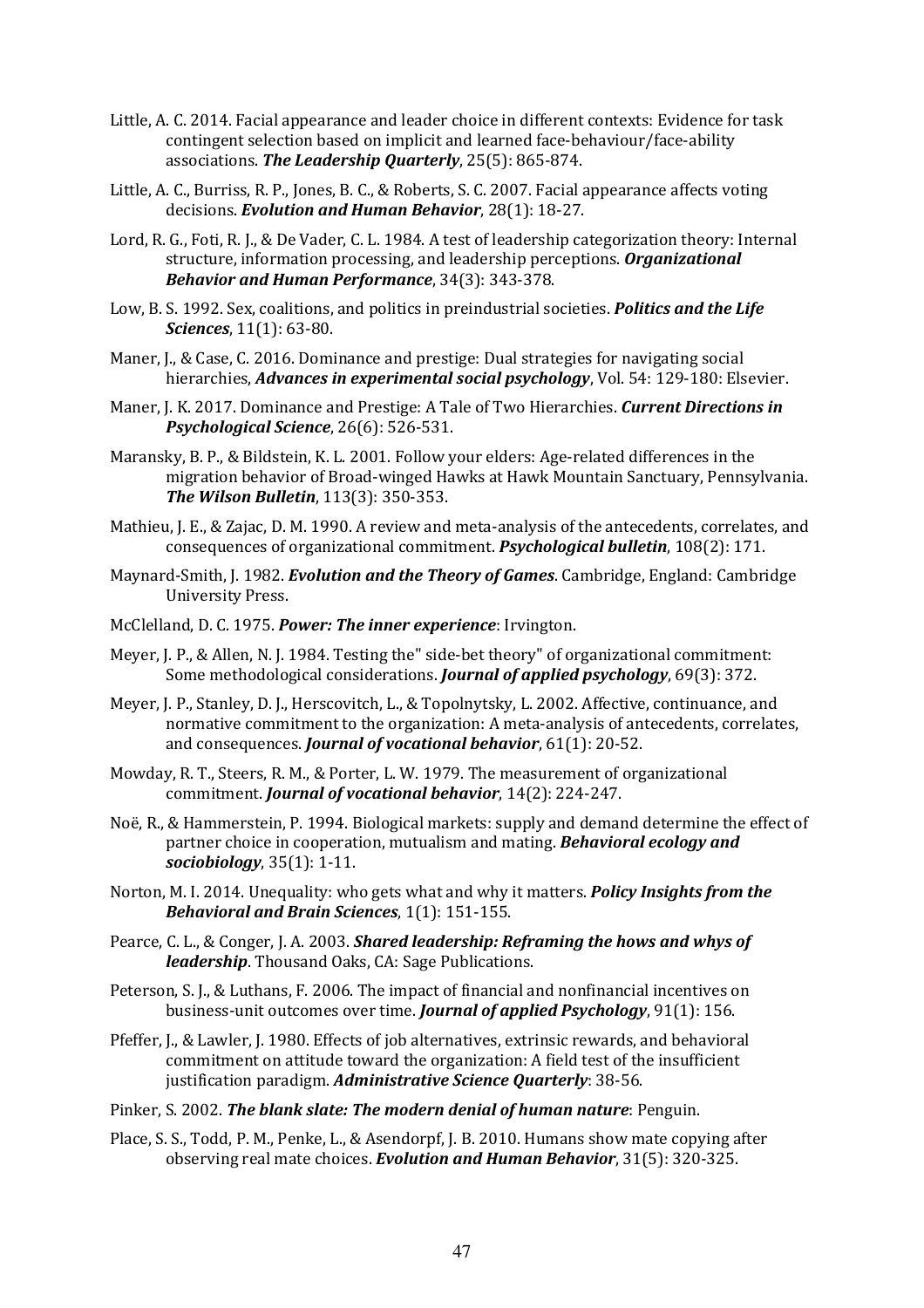- Podsakoff, P. M., Bommer, W. H., Podsakoff, N. P., & MacKenzie, S. B. 2006. Relationships between leader reward and punishment behavior and subordinate attitudes, perceptions, and behaviors: A meta-analytic review of existing and new research. *Organizational Behavior and Human Decision Processes*, 99(2): 113-142.
- Powers, S. T., & Lehmann, L. 2014. An evolutionary model explaining the Neolithic transition from egalitarianism to leadership and despotism. *Proc. R. Soc. B*, 281(1791).
- Price, M. E., & Van Vugt, M. 2014. The evolution of leader–follower reciprocity: the theory of service-for-prestige. *Frontiers in human neuroscience*, 8.
- Rands, S. A., Cowlishaw, G., Pettifor, R. A., Rowcliffe, J. M., & Johnstone, R. A. 2003. Spontaneous emergence of leaders and followers in foraging pairs. *Nature*, 423(6938): 432.
- Reebs, S. G. 2001. Influence of body size on leadership in shoals of golden shiners, Notemigonus crysoleucas. *Behaviour*, 138(7): 797-809.
- Riggio, R. E., Chaleff, I., & Lipman-Blumen, J. 2008. *The art of followership: How great followers create great leaders and organizations*. San Fransisco, CA: John Wiley & Sons.
- Riley, J. R., Greggers, U., Smith, A. D., Reynolds, D. R., & Menzel, R. 2005. The flight paths of honeybees recruited by the waggle dance. *Nature*, 435(7039): 205.
- Rivas, M. F., & Sutter, M. 2011. The benefits of voluntary leadership in experimental public goods games. *Economics Letters*, 112(2): 176-178.
- Ronay, R., Greenaway, K., Anicich, E. M., & Galinsky, A. D. 2012. The path to glory is paved with hierarchy: When hierarchical differentiation increases group effectiveness. *Psychological science*, 23(6): 669-677.
- Rule, N. O., & Ambady, N. 2008. The face of success: Inferences from chief executive officers' appearance predict company profits. *Psychological science*, 19(2): 109-111.
- Rusbult, C. E., & Farrell, D. 1983. A longitudinal test of the investment model: The impact on job satisfaction, job commitment, and turnover of variations in rewards, costs, alternatives, and investments. *Journal of applied psychology*, 68(3): 429.
- Rusbult, C. E., Farrell, D., Rogers, G., & Mainous, A. G. 1988. Impact of exchange variables on exit, voice, loyalty, and neglect: An integrative model of responses to declining job satisfaction. *Academy of Management journal*, 31(3): 599-627.
- Schein, E. H. 2015. Organizational psychology then and now: Some observations. *Annu. Rev. Organ. Psychol. Organ. Behav.*, 2(1): 1-19.
- Schjoedt, U., Stødkilde-Jørgensen, H., Geertz, A. W., Lund, T. E., & Roepstorff, A. 2010. The power of charisma—perceived charisma inhibits the frontal executive network of believers in intercessory prayer. *Social Cognitive and Affective Neuroscience*, 6(1): 119-127.
- Schmitt, D. P., & Pilcher, J. J. 2004. Evaluating evidence of psychological adaptation: How do we know one when we see one? *Psychological Science*, 15(10): 643-649.
- Sell, A., Tooby, J., & Cosmides, L. 2009. Formidability and the logic of human anger. *Proceedings of the National Academy of Sciences*, 106(35): 15073-15078.
- Shamir, B. 2007. From passive recipients to active co-producers: The roles of followers in the leadership process. In B. Shamir, R. Pillai, M. Bligh, & M. Uhl-Bien (Eds.), *Followercentered perspectives on leadership: A tribute to JR Meindl*. Charlotte, NC: Information Age Publishers.
- Shamir, B., & Eilam-Shamir, G. 2017. Reflections on leadership, authority, and lessons learned. *The Leadership Quarterly*, 28(4): 578-583.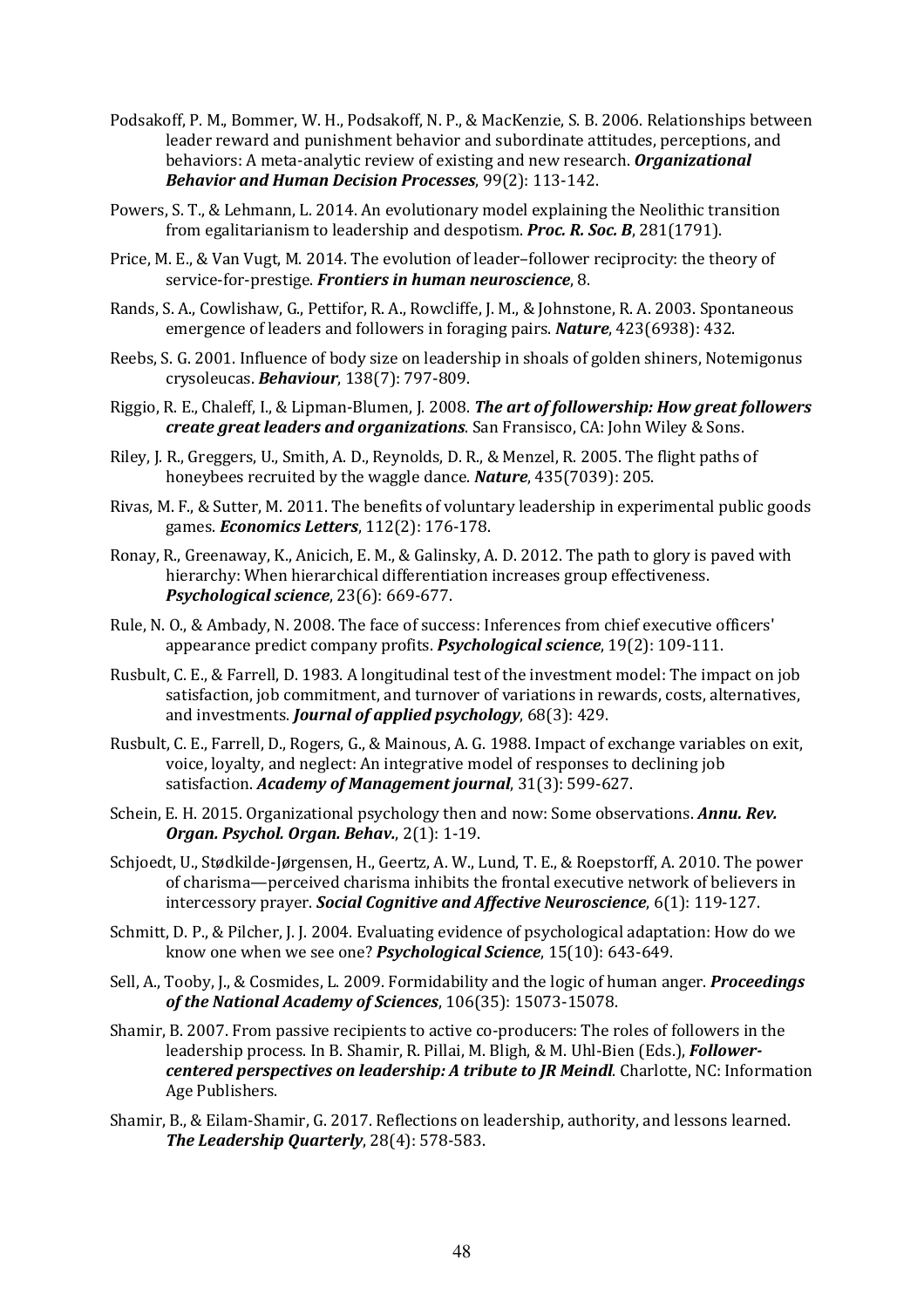- Smith, D., Schlaepfer, P., Major, K., Dyble, M., Page, A. E., Thompson, J., Chaudhary, N., Salali, G. D., Mace, R., & Astete, L. 2017. Cooperation and the evolution of hunter-gatherer storytelling. *Nature communications*, 8(1): 1853.
- Smith, J. E., Gavrilets, S., Mulder, M. B., Hooper, P. L., El Mouden, C., Nettle, D., Hauert, C., Hill, K., Perry, S., & Pusey, A. E. 2016. Leadership in mammalian societies: Emergence, distribution, power, and payoff. *Trends in ecology & evolution*, 31(1): 54-66.
- Spence, M. 2002. Signaling in retrospect and the informational structure of markets. *American Economic Review*, 92(3): 434-459.
- Spisak, B. R., Dekker, P. H., Krüger, M., & Van Vugt, M. 2012. Warriors and peacekeepers: Testing a biosocial implicit leadership hypothesis of intergroup relations using masculine and feminine faces. *PloS one*, 7(1): e30399.
- Spisak, B. R., Grabo, A. E., Arvey, R. D., & van Vugt, M. 2014. The age of exploration and exploitation: Younger-looking leaders endorsed for change and older-looking leaders endorsed for stability. *The Leadership Quarterly*, 25(5): 805-816.
- Sy, T. 2010. What do you think of followers? Examining the content, structure, and consequences of implicit followership theories. *Organizational Behavior and Human Decision Processes*, 113(2): 73-84.
- Thomsen, L., Frankenhuis, W. E., Ingold-Smith, M., & Carey, S. 2011. Big and mighty: Preverbal infants mentally represent social dominance. *science*, 331(6016): 477-480.
- Tiedens, L. Z., & Fragale, A. R. 2003. Power moves: complementarity in dominant and submissive nonverbal behavior. *Journal of personality and social psychology*, 84(3): 558.
- Todorov, A., Olivola, C. Y., Dotsch, R., & Mende-Siedlecki, P. 2015. Social attributions from faces: Determinants, consequences, accuracy, and functional significance. *Annual review of psychology*, 66: 519-545.
- Tomasello, M., Carpenter, M., Call, J., Behne, T., & Moll, H. 2005. Understanding and sharing intentions: The origins of cultural cognition. *Behavioral and brain sciences*, 28(5): 675- 735.
- Tooby, J., & Cosmides, L. 1992. The psychological foundations of culture. *The adapted mind: Evolutionary psychology and the generation of culture*: 19-136.
- Tooby, J., Cosmides, L., & Price, M. E. 2006. Cognitive adaptations for n-person exchange: the evolutionary roots of organizational behavior. *Managerial and Decision Economics*, 27(2-3): 103-129.
- Uhl-Bien, M., Riggio, R. E., Lowe, K. B., & Carsten, M. K. 2014. Followership theory: A review and research agenda. *The Leadership Quarterly*, 25(1): 83-104.
- Van den Bos, K., & Lind, E. A. 2002. Uncertainty management by means of fairness judgments, *Advances in experimental social psychology*, Vol. 34: 1-60: Elsevier.
- Van der Meij, L., Schaveling, J., & van Vugt, M. 2016. Basal testosterone, leadership and dominance: A field study and meta-analysis. *Psychoneuroendocrinology*, 72: 72-79.
- Van Knippenberg, D. 2011. Embodying who we are: Leader group prototypicality and leadership effectiveness. *The Leadership Quarterly*, 22(6): 1078-1091.
- Van Knippenberg, D., De Cremer, D., & van Knippenberg, B. 2007. Leadership and fairness: The state of the art. *European journal of work and organizational psychology*, 16(2): 113- 140.
- Van Schaik, C. P. 2016. *The primate origins of human nature*: John Wiley & Sons.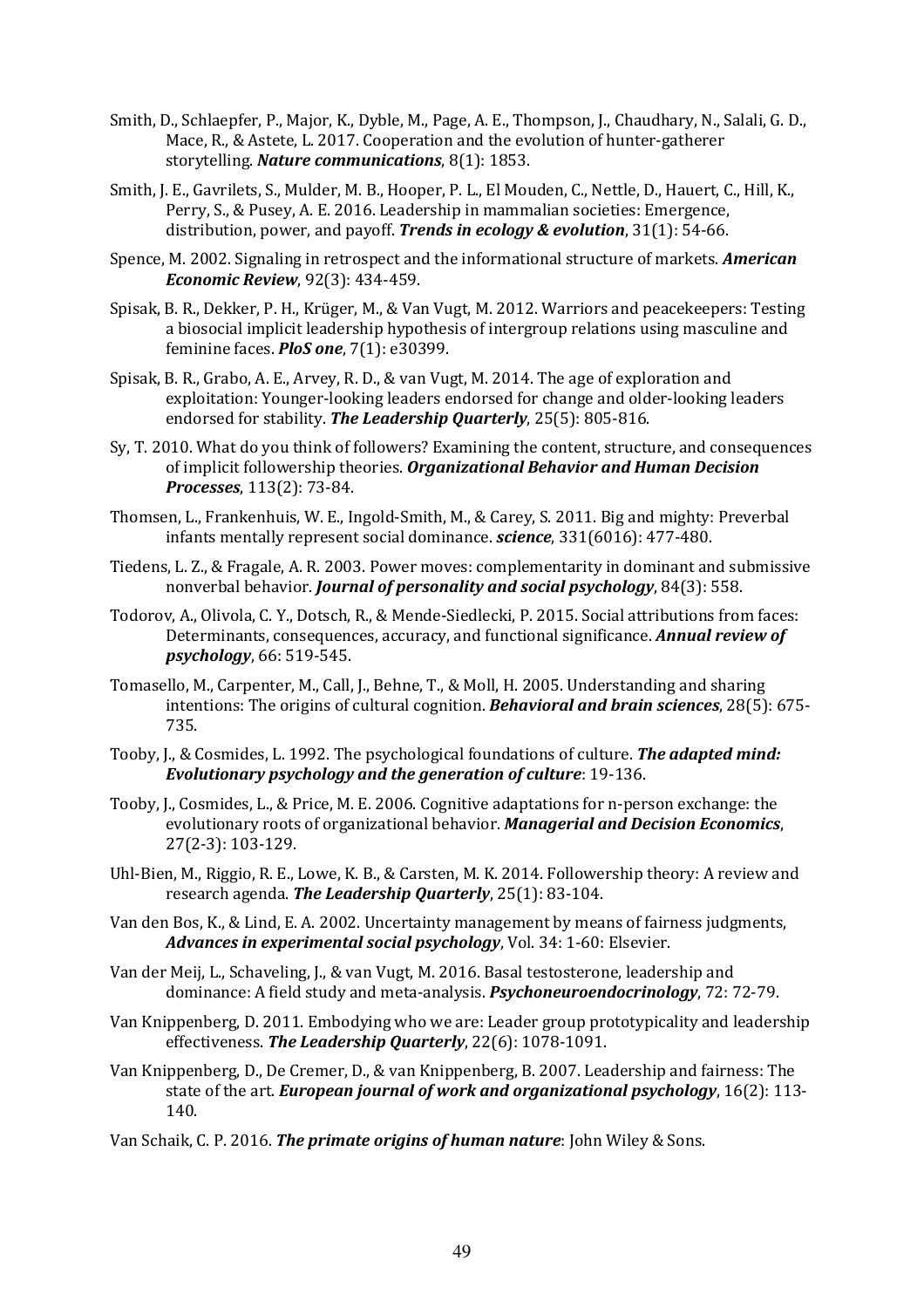- Van Vugt, M. 2006. Evolutionary origins of leadership and followership. *Personality and Social Psychology Review*, 10(4): 354-371.
- Van Vugt, M. 2014. On faces, gazes, votes, and followers: Evolutionary psychological and social neuroscience approaches to leadership, *New Frontiers in Social Neuroscience*: 93-110: Springer.
- Van Vugt, M., & Ahuja, A. 2011. *Naturally selected: The evolutionary science of leadership*: HarperBusiness.
- Van Vugt, M., & Grabo, A. E. 2015. The many faces of leadership: an evolutionary-psychology approach. *Current Directions in Psychological Science*, 24(6): 484-489.
- Van Vugt, M., Hogan, R., & Kaiser, R. B. 2008a. Leadership, followership, and evolution: some lessons from the past. *American Psychologist*, 63(3): 182.
- Van Vugt, M., Jepson, S. F., Hart, C. M., & De Cremer, D. 2004. Autocratic leadership in social dilemmas: A threat to group stability. *Journal of experimental social psychology*, 40(1): 1-13.
- Van Vugt, M., Johnson, D. D., Kaiser, R., & O'Gorman, R. 2008b. Evolution and the social psychology of leadership: The mismatch hypothesis. *Leadership at the crossroads*, 1: 267-282.
- Van Vugt, M., & Kurzban, R. 2007. Cognitive and Social Adaptations for Leadership and Followership. *Evolution and the social mind: Evolutionary psychology and social cognition*, 9: 229.
- Von Rueden, C. 2014. The roots and fruits of social status in small-scale human societies, *The psychology of social status*: 179-200: Springer.
- Von Rueden, C., Alami, S., Kaplan, H., & Gurven, M. 2018. Sex differences in political leadership in an egalitarian society. *Evolution and Human Behavior*.
- Von Rueden, C., Gurven, M., Kaplan, H., & Stieglitz, J. 2014. Leadership in an egalitarian society. *Human Nature*, 25(4): 538-566.
- von Rueden, C., & Van Vugt, M. 2015. Leadership in small-scale societies: Some implications for theory, research, and practice. *The Leadership Quarterly*, 26(6): 978-990.
- von Rueden, C. R., & Gurven, M. 2012. When the strong punish: why net costs of punishment are often negligible. *Behavioral and Brain Sciences*, 35(1): 43-44.
- Von Rueden, C. R., & Jaeggi, A. V. 2016. Men's status and reproductive success in 33 nonindustrial societies: Effects of subsistence, marriage system, and reproductive strategy. *Proceedings of the National Academy of Sciences*, 113(39): 10824-10829.
- Ward, A. J., Thomas, P., Hart, P. J., & Krause, J. 2004. Correlates of boldness in three-spined sticklebacks (Gasterosteus aculeatus). *Behavioral Ecology and Sociobiology*, 55(6): 561-568.
- West, S. A., El Mouden, C., & Gardner, A. 2011. Sixteen common misconceptions about the evolution of cooperation in humans. *Evolution and Human Behavior*, 32(4): 231-262.
- Willis, J., & Todorov, A. 2006. First impressions: Making up your mind after a 100-ms exposure to a face. *Psychological science*, 17(7): 592-598.
- Wright, J., Stone, R. E., & Brown, N. 2003. Communal roosts as structured information centres in the raven, Corvus corax. *Journal of Animal Ecology*, 72(6): 1003-1014.
- Wyatt, M., & Silvester, J. 2018. Do voters get it right? A test of the ascription-actuality trait theory of leadership with political elites. *The Leadership Quarterly*.
- Yukl, G. A. 2002. *Leadership in organizations (5th ed.)*. New Jersey: Prentice Hall.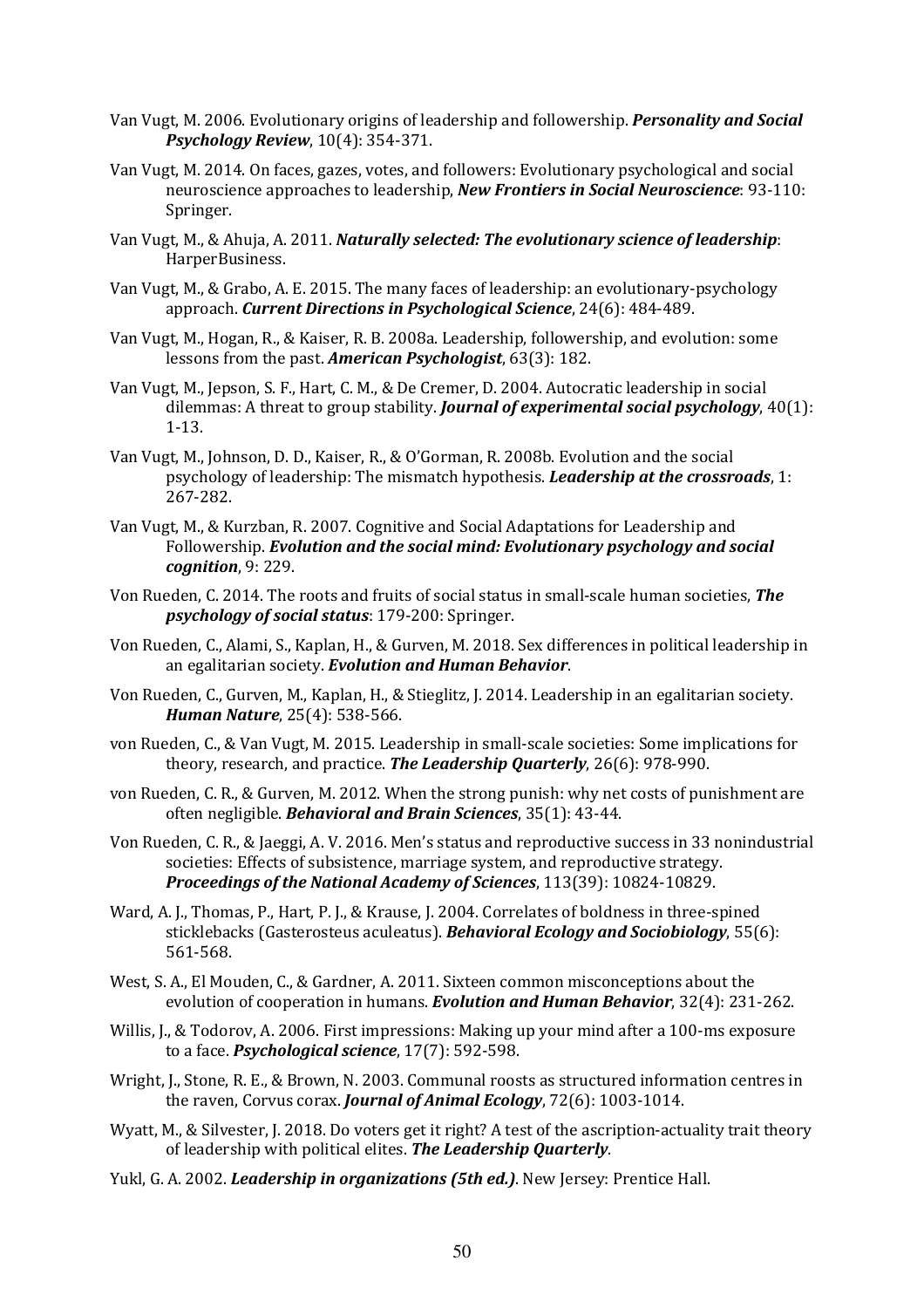Zehnder, C., Herz, H., & Bonardi, J.-P. 2017. A productive clash of cultures: Injecting economics into leadership research. *The Leadership Quarterly*, 28(1): 65-85.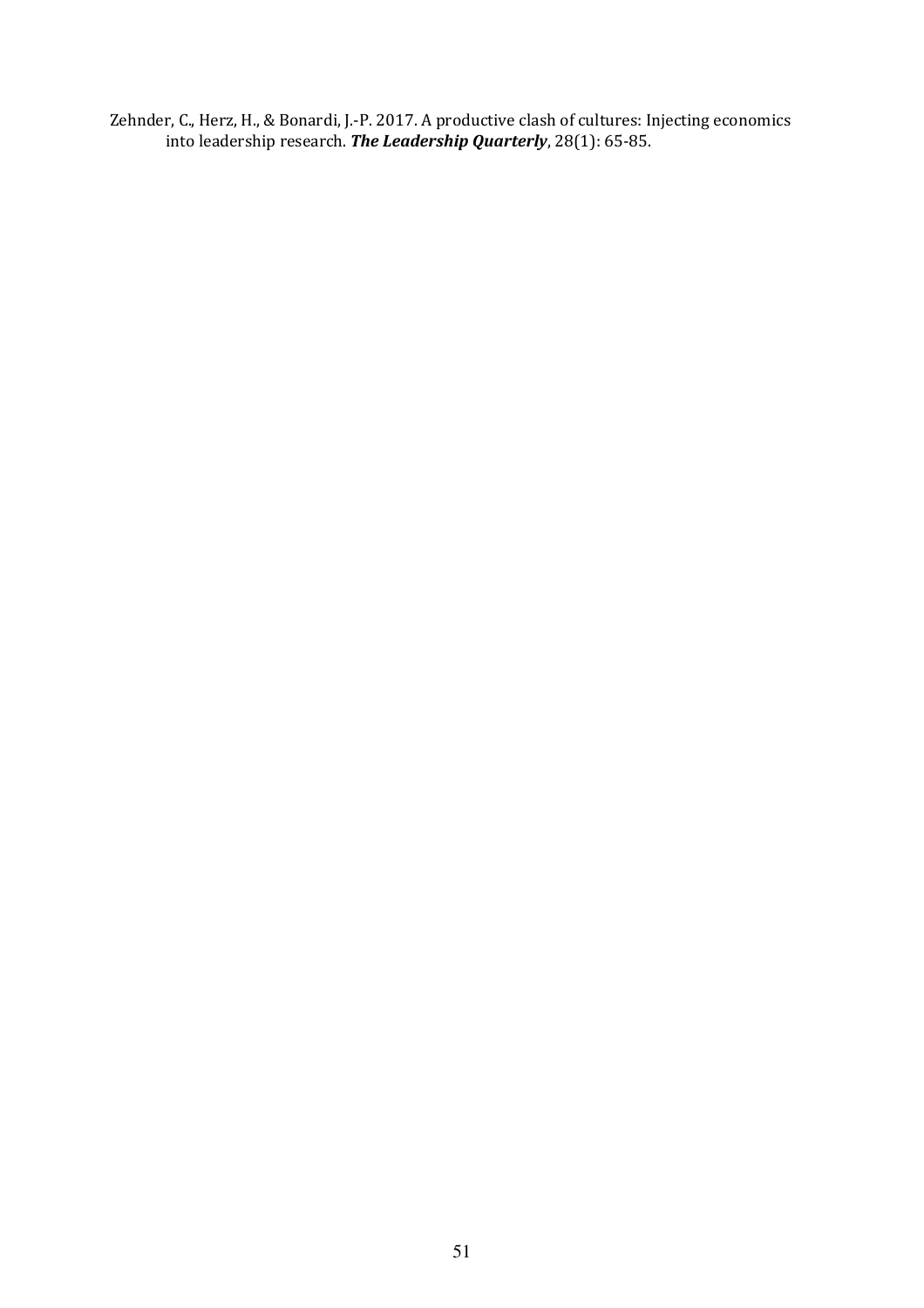# **Table 1: Game-theoretic payoffs**

# **Table 1A: Cooperation games**

## 1) **Stag Hunt (Assurance) Game**

|          |             | Player 2 |       |
|----------|-------------|----------|-------|
|          |             | Stag     | Hare  |
|          | <b>Stag</b> | (5;5)    | (0,3) |
| Player 1 | Hare        | (3:0)    | 3:3   |

## 2) **Battles of the Sexes**

|          |          | Player 2 |       |
|----------|----------|----------|-------|
|          |          | Football | Movie |
|          | Football | (5;3)    | (0;0) |
| Player 1 | Movie    | (0;0)    | (3:5) |

# 3) **Leader Game**

|          |          | Player 2  |          |
|----------|----------|-----------|----------|
|          |          | Leader    | Follower |
|          | Leader   | $(-1;-1)$ | (3;1)    |
| Player 1 | Follower | (1;3)     | (0:0)    |

# **Table 1B: Following strategies**

#### I. **Mutualistic followership**

|          |          | Player 2        |             |
|----------|----------|-----------------|-------------|
|          |          | Leader          | Follower    |
|          | Leader   | (0;0)           | (1;1)       |
| Player 1 | Follower | $^{\prime}1;1)$ | $0:0^\circ$ |

#### II.**Coordinating followership**

|          |          | Player 2 |          |
|----------|----------|----------|----------|
|          |          | Leader   | Follower |
|          | Leader   | (0:0)    | (3:1)    |
| Player 1 | Follower | (1:3)    | (0:0)    |

#### III.**Opportunistic followership**

|          |          | Player 2 |          |
|----------|----------|----------|----------|
|          |          | Leader   | Follower |
|          | Leader   | (0:0)    | (1:3)    |
| Player 1 | Follower | (3:1)    | (0:0)    |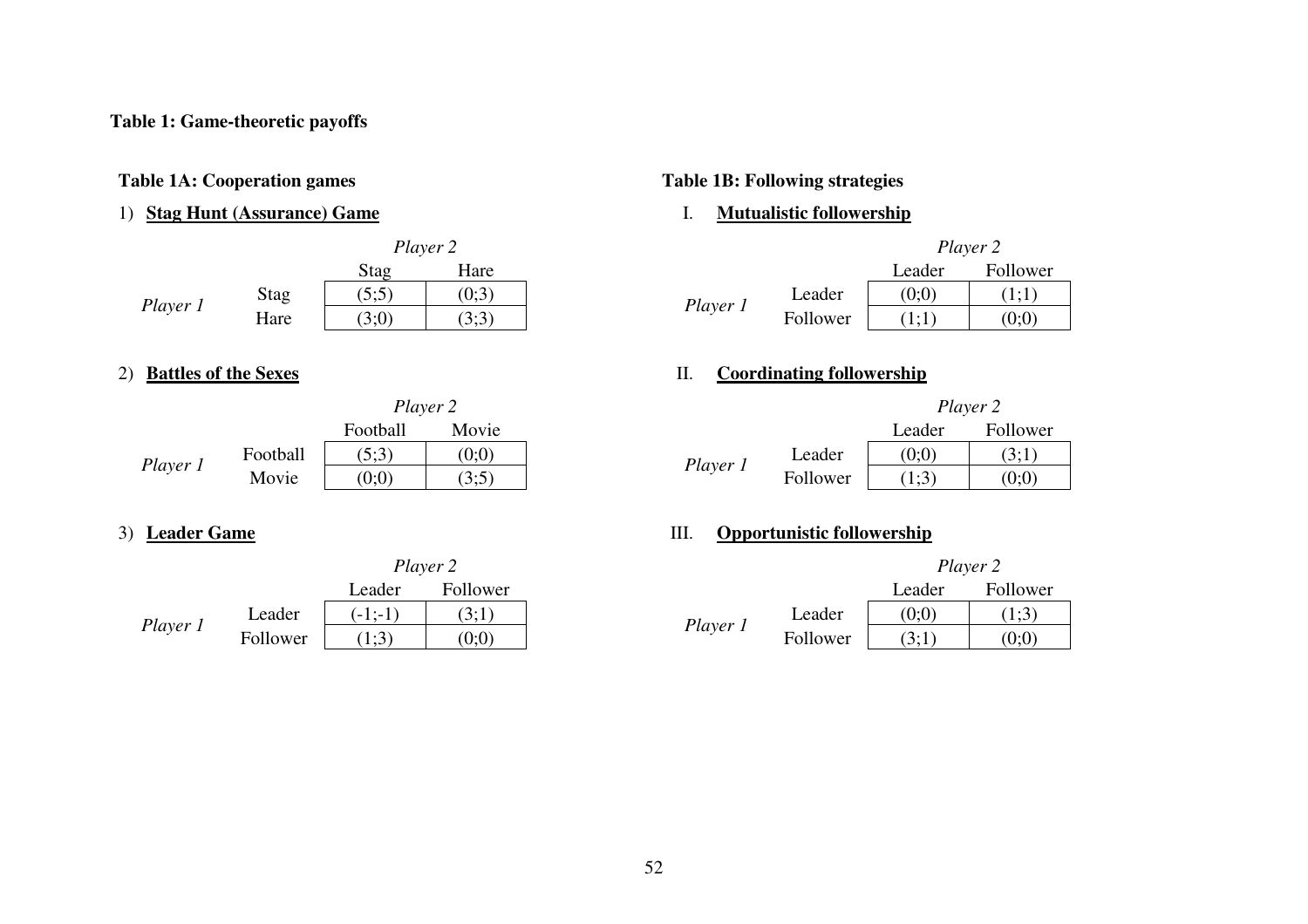# **Table 2: Summary of propositions**

|   | <b>Propositions</b>                                                                                                                                                                                                                                            | Ways to test the propositions                                                                                                                                                                                                                           |
|---|----------------------------------------------------------------------------------------------------------------------------------------------------------------------------------------------------------------------------------------------------------------|---------------------------------------------------------------------------------------------------------------------------------------------------------------------------------------------------------------------------------------------------------|
|   | Followership emerges when coordination or<br>cooperation is beneficial.                                                                                                                                                                                        | Examine in which situations leader-follower structures emerge, conditional on the level of<br>cooperation or coordination required.                                                                                                                     |
|   |                                                                                                                                                                                                                                                                | Study individual reactions when leader-follower structures are endogenously imposed<br>without it being required for coordination or cooperation.                                                                                                       |
| 2 | Followership is underpinned by various evolved<br>psychological mechanisms (mental algorithms) for<br>coordination.                                                                                                                                            | Neuroscience studies investigating the neural pathways of followership.<br>$\bullet$<br>Take a developmental approach to the emergence of implicit leadership and followership<br>theories.                                                             |
| 3 | Individuals will emerge as followers if they lack the<br>motivation to be a leader.                                                                                                                                                                            | Experimentally manipulate the incentives linked with adopting a leadership strategy.<br>Expand research on personality traits and states as predictors of followership.<br>$\bullet$                                                                    |
| 4 | Individuals will emerge as followers if the costs of<br>leading outweigh the benefits.                                                                                                                                                                         | Connect personality and physical traits with high costs of leading to infer followership.<br>$\bullet$<br>Study how individuals across different organizations evaluate the different costs associated<br>with leading.                                 |
| 5 | Individuals will emerge as followers if they lack<br>physical, psychological, and/or social capital                                                                                                                                                            | Link bundles of social capital with followership emergence in different contexts.<br>Use a social network approach to study the "follower cascade effect."<br>$\bullet$                                                                                 |
| 6 | An evolved followership psychology relies on<br>personal and situational cues to select leaders.                                                                                                                                                               | Analyze individual and contextual moderators of face-ism.<br>$\bullet$<br>Examine ways to forestall physical biases in selection and promotion decisions.                                                                                               |
| 7 | An adaptive followership psychology contains<br>mechanisms to detect and manage exploitation risks<br>of leaders.                                                                                                                                              | Develop organizational policies aimed at keeping leaders in check based on leveling<br>$\bullet$<br>mechanisms found in small-scale societies.<br>Analyze the psychological and behavioral consequences when followers detect exploitation<br>$\bullet$ |
|   |                                                                                                                                                                                                                                                                | by their leader.                                                                                                                                                                                                                                        |
| 8 | Followership styles result from the match with<br>particular leadership styles.                                                                                                                                                                                | Experimentally manipulate (e.g., using virtual reality) different followership and leadership<br>styles and study how their match improves coordination.                                                                                                |
|   |                                                                                                                                                                                                                                                                | Explore the consequences of a mismatch in leadership and followership styles.                                                                                                                                                                           |
| 9 | Followers' engagement results from (a) followers'<br>satisfaction with the coordination outcomes; (b) the<br>fairness of leader procedures; (c) the presence of<br>alternative options; (d) and followers' investments<br>in the leader-follower relationship. | Investigate followers' engagement with their leader across different kinds of organizations.<br>$\bullet$<br>Examine how the presence or absence of exit options affects followers' engagement with<br>their leader.                                    |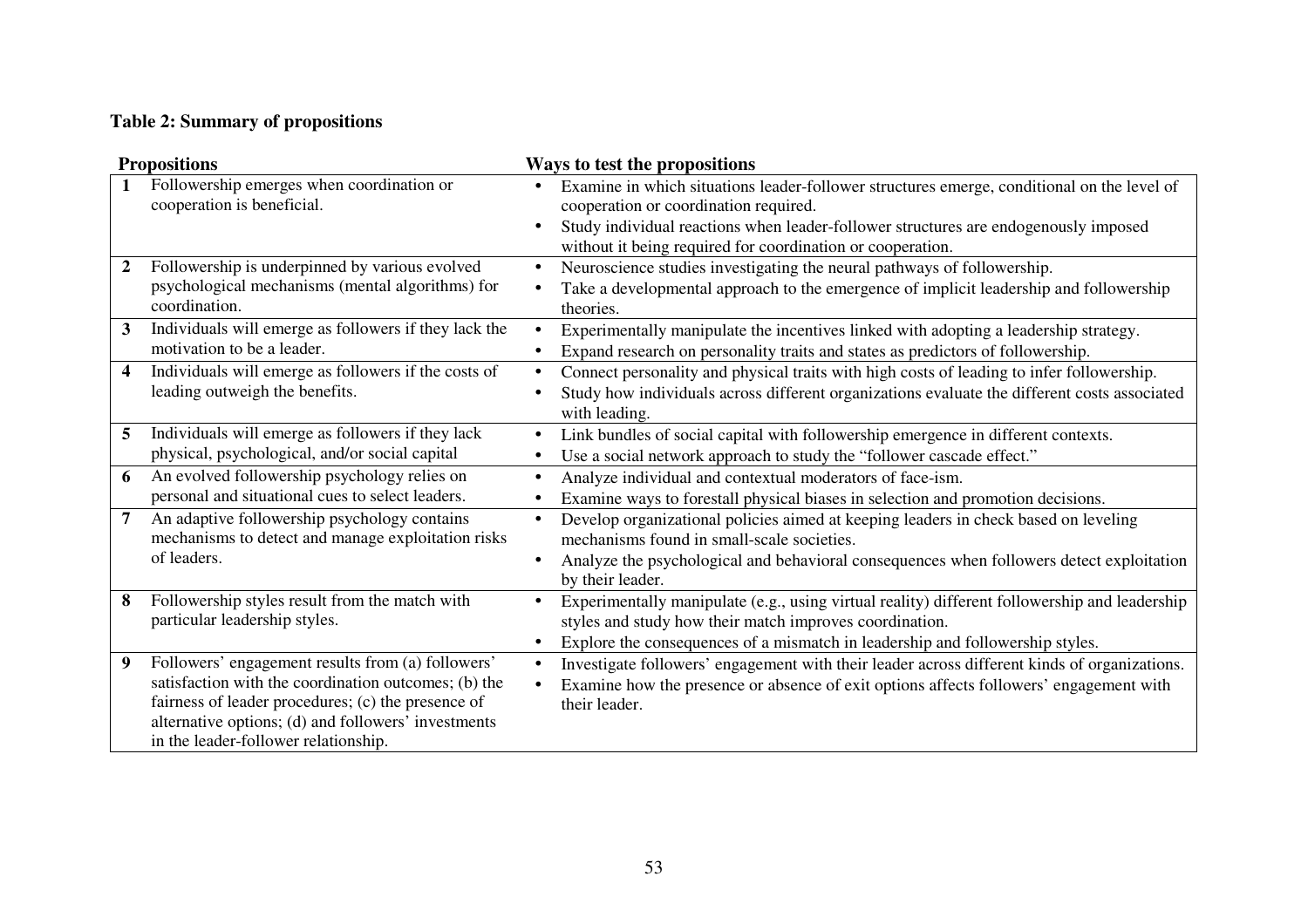# **Figure 1: Individual decision tree when in need of coordination**



Note: Individuals may emerge as leaders without claiming leadership but because followers grant them a leadership role.